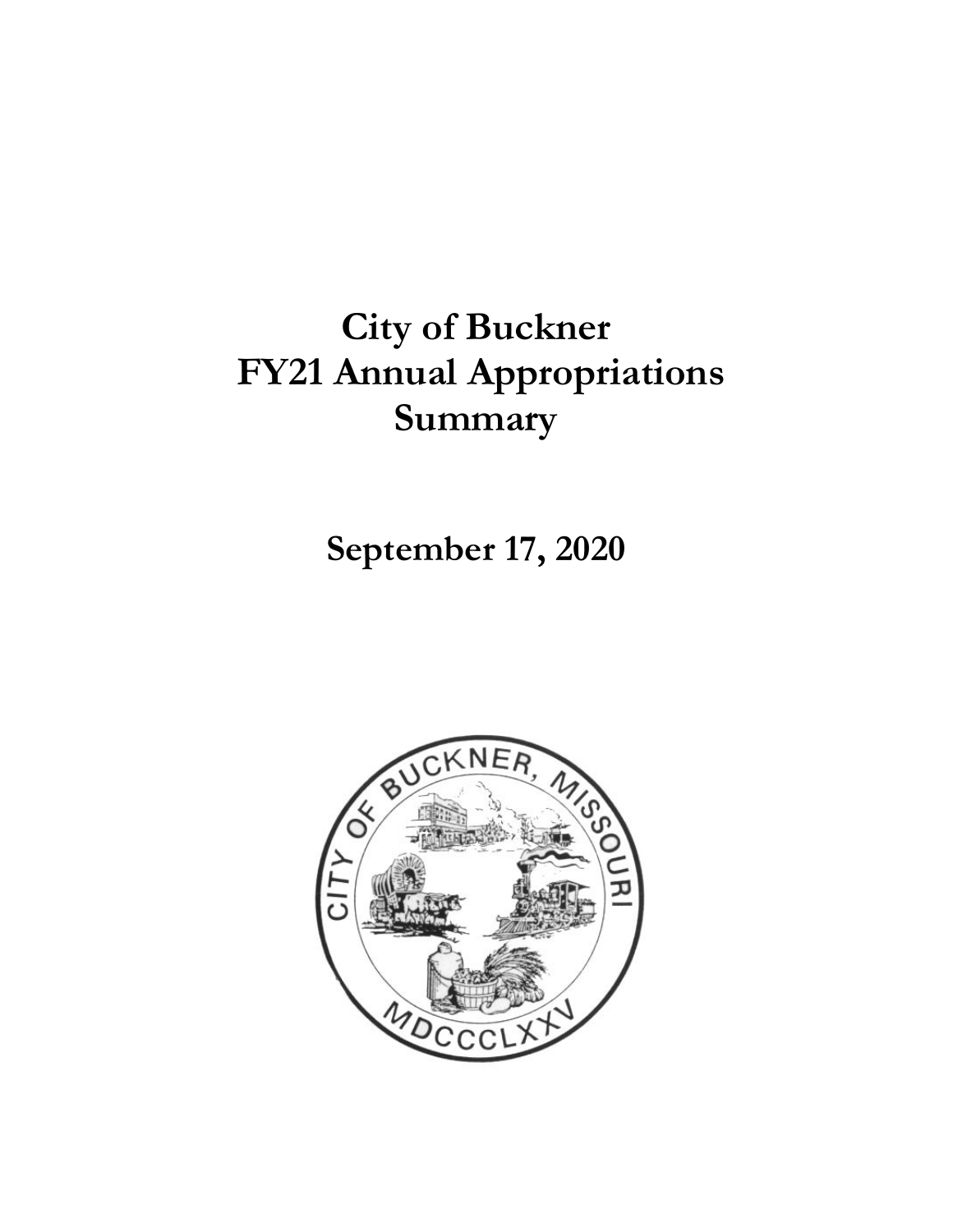## Proposed FY21 Annual Appropriations Summary

## **Introduction.**

The proposed Fiscal Year 21 (October 1, 2020 through September 30, 2021) Annual Appropriations is balanced. The Budget is comprised of the following six (6) Funds: General, Court, Fairs & Festivals, Parks, Streets and Water/Wastewater. All Funds are balanced, and the overall budget is balanced. Every budget intends to control spending and keep spending in line with income. In addition, a budget is "driven" by goals. This budget has two primary goals, both continuations of goals already in progress:

- a. Reduce turnover by moving toward more competitive wages;
- b. Continue our progress on system repairs and upgrades, especially in infrastructure.

This budget also includes a 5 % wage increase for all employees with a 72 hour pay period except for City Administrator and Police Department's Staff. In addition to elected officials whose increases are pursuant to Ordinance.

## **Fund Summary.**

## General Fund

The monies appropriated within the General Fund provide for crucial municipal services that include police protection, building inspection services, municipal code enforcement, animal control services, building maintenance, community development, and administration.

The total appropriations for the General Fund for FY21 is nine hundred seventy four thousand eight hundred thirty nine dollars (\$974,839). The fund is balanced. Operating transfers are included in the proposed budget from the Water/Sewer Fund, Court Fund and Street Fund.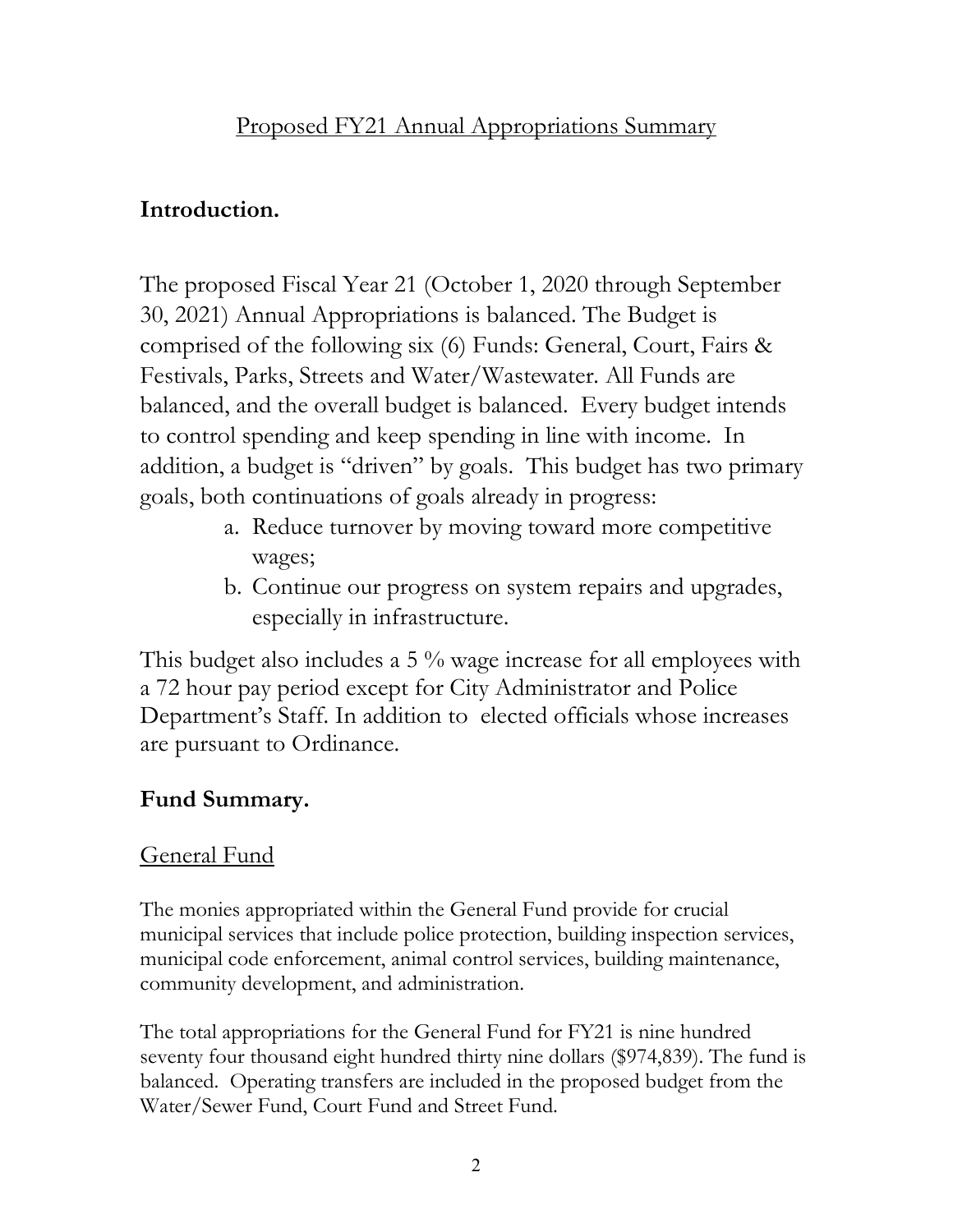## Court Fund

Court funds provide the cost of service of the Buckner Municipal Court, to include staffing, training, equipment acquisition and repair, and operating costs.

The FY21 Court Fund appropriation is one hundred fifty-four thousand three hundred twenty-three dollars (\$154,323). The fund is balanced to include operating transfers to the General Fund.

## Fairs & Festivals Fund

Fairs & Festivals appropriations provide the financial base for numerous community activities to include Ice Cream Socials and the Festival in the Valley. This group of volunteers working to strengthen our community are moving toward self-sufficiency with revenues equal or greater to expenses.

For FY21 the Fairs & Festivals appropriation is one thousand six hundred thirty-eight dollars (\$1,638). The fund is balanced to include operating transfers from the Park Fund.

## Water/Sewer Fund

The monies appropriated within the Water/Sewer Fund provide for the provision of water utility and sanitary sewer utility services to residents of the city of Buckner, and water utility to the cities of Sibley and Levasy. These funds are also used for the payment of debt and capital improvements related to the provision of said services. The Water/Sewer Fund is paid entirely through user fees and is financially solvent.

The total appropriations for the Water/Sewer Fund for FY21 is eight hundred sixty nine four hundred forty five dollars (\$869,443). The fund is balanced to include operating transfers to the General Fund.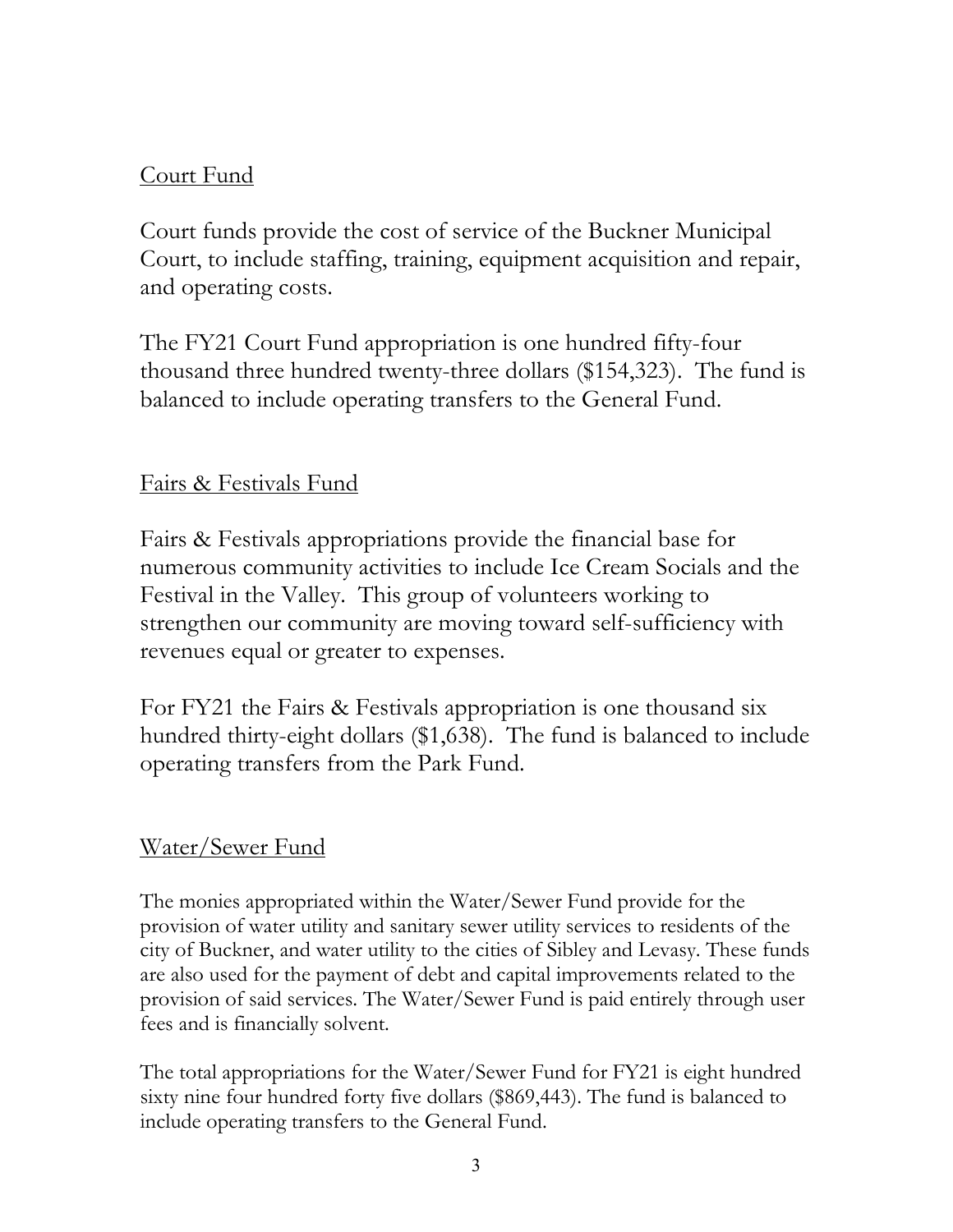## Park Funds

The monies within the Park Funds provide for park services, park maintenance and parks capital improvement projects. Capital improvement funds are generated by a voter-approved sales tax.

The total appropriations for the Park Fund is thirty five thousand nine hundred eighty eight dollars (\$35,988). The Park Fund is balance.

## Street Fund

The monies within the Street Fund provide for services directly related to streets, sidewalks, roadways, and highways within our city to include. This fund will continue to see activity in pothole repairs and limited overlay and chip/seal projects.

The total appropriations for the Street Fund is one hundred sixty five thousand two hundred seventy four dollars (\$165,274). The Street Fund is balanced.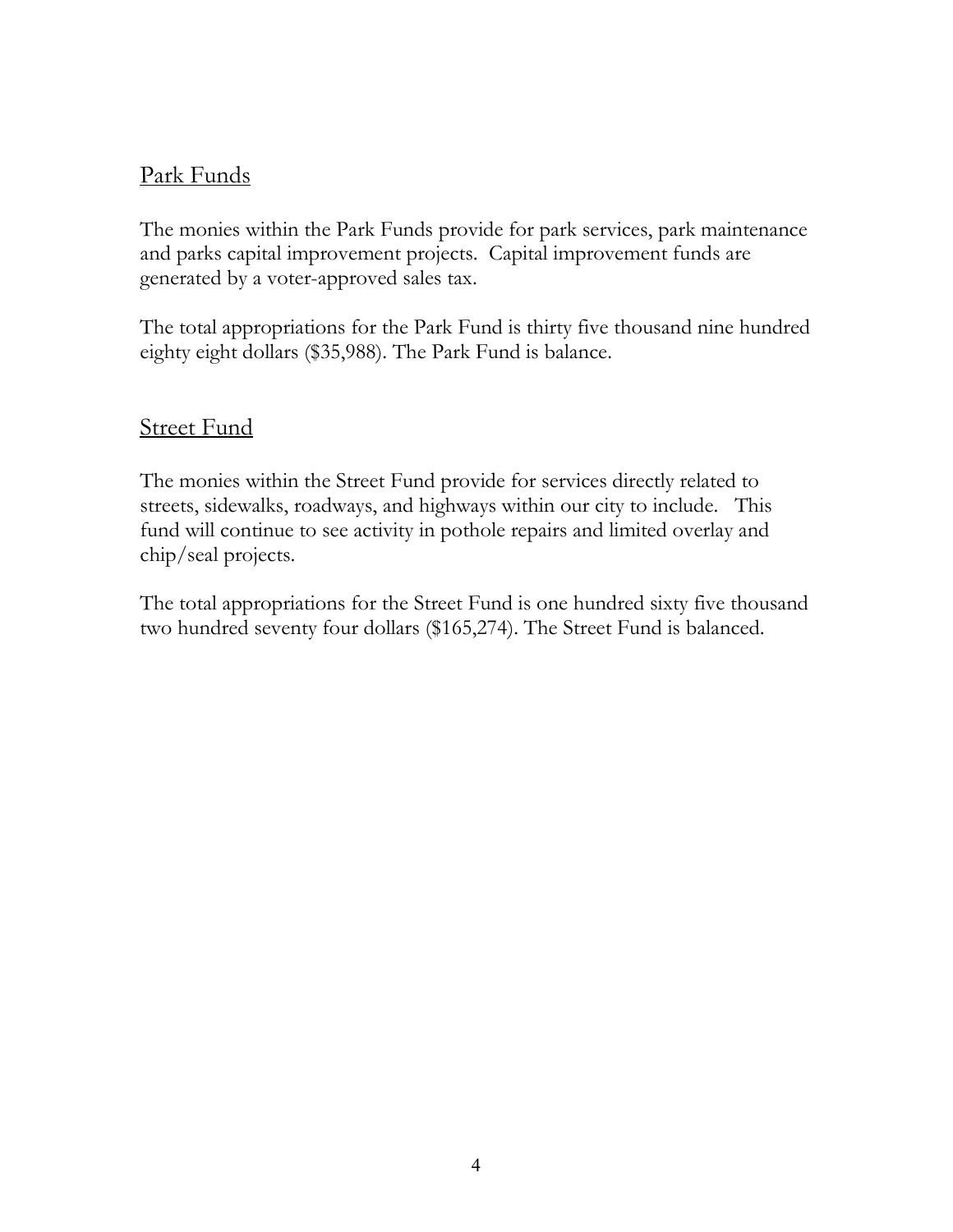## **Salary.**

The proposed FY21 wages are as follows, and include a 5% for employees noted by \*:

| <b>EMPLOYEE</b>          | <b>TITLE</b>                   | <b>FUND-CAT</b>                              | FY20 WAGE   | <b>FY21 WAGE</b>         | <b>ANNUAL</b><br><b>FY21</b> | ANNIV.<br><b>DATE</b> |
|--------------------------|--------------------------------|----------------------------------------------|-------------|--------------------------|------------------------------|-----------------------|
| <b>ELECTED OFFICIALS</b> |                                |                                              |             |                          |                              |                       |
| Darrel Box               | Mayor                          | 100% General                                 | \$880.00    | 880.00<br>\$             | \$<br>880.00                 | 06/28/2011            |
| Ben Ross                 | Alderman                       | 100% General                                 | \$880.00    | $\mathfrak{P}$<br>880.00 | \$880.00                     | 06/18/2020            |
| Jim Jones                | Alderman                       | 100% General                                 | \$880.00    | $\mathbb{S}$<br>880.00   | \$880.00                     | 09/06/2001            |
| Mike Norris              | Alderman                       | 100% General                                 | \$880.00    | 880.00<br>$\mathbb{S}$   | \$880.00                     | 01/23/2020            |
| Corey Butts              | Alderman                       | 100% General                                 | \$880.00    | $\mathfrak{S}$<br>880.00 | \$880.00                     | 08/20/2020            |
| Mark Hohler              | Alderman                       | 100% General                                 | \$880.00    | 880.00<br>$\mathbb{S}$   | \$<br>880.00                 | 06/18/2020            |
| Reuben Walcott           | Alderman                       | 100% General                                 | \$880.00    | \$880.00                 | \$880.00                     | 10/19/2017            |
| <b>CITY HALL</b>         |                                |                                              |             |                          |                              |                       |
| Joe Bobadilla            | Administrator/<br>Clerk        | 55% Admin<br>15% Street<br>30% Water/Sewer   | \$61,800.00 | \$61,800.00              | \$61,800.00                  | 08/23/2016            |
| *Robert Hunter           | Public Works<br>Superintendent | 20% Street<br>$10\%$ Park<br>70% Water/Sewer | \$17.00     | \$17.85                  | \$37,128.00                  | 10/29/2018            |
| *Kacee Davis             | Water Clerk                    | 95% Water/Sewer                              | \$14.72     | \$15.46                  | \$32,148.48                  | 05/09/2012            |
|                          |                                |                                              |             |                          |                              |                       |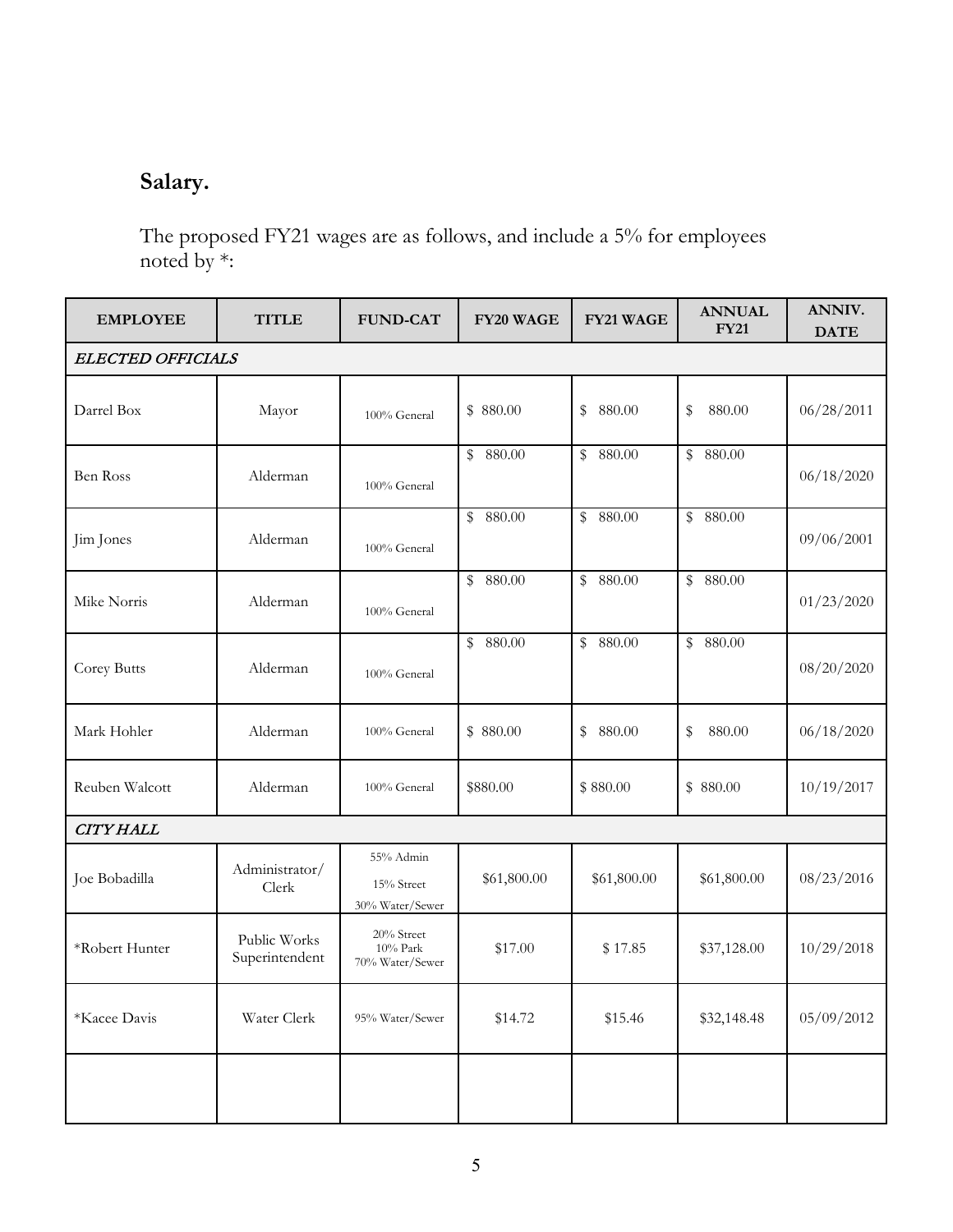| *Teresa Hair             | Court Clerk            | 100% Court             | \$15.11     | \$15.87     | \$33,000.24 | 10/21/2013 |
|--------------------------|------------------------|------------------------|-------------|-------------|-------------|------------|
| *Laurie Weinzatl         | Asst. Court Clerk      | 100% Court             | \$14.50     | \$15.23     | \$31,668.00 | 11/14/2016 |
| Mike Meyers p/t          | Bailiff                | 100 % Court            | \$15.00     | \$15.00     | \$3,000.00  |            |
| <b>PUBLIC WORKS</b>      |                        |                        |             |             |             |            |
| *Wilson Jones Jr.        | Wastewater<br>Operator | 50% Sewer<br>50% Water | \$24.40     | \$25.62     | \$53,289.60 | 01/01/1984 |
| *Mason Case              | Laborer                | 50% Water<br>50% Sewer | \$13.25     | \$13.91     | \$28,938.00 | 01/17/2020 |
|                          |                        |                        |             |             |             |            |
|                          |                        |                        |             |             |             |            |
| POLICE DEPARTMENT        |                        |                        |             |             |             |            |
| Theron Sutherland        | Chief                  | Gen-Police             | \$55,000.00 | \$55,500.00 | \$55,500.00 | 08/01/2015 |
| <b>Bradley Wright</b>    | Captain                | Gen-Police             | \$22.45     | \$22.45     | \$46,696.00 | 08/17/2020 |
| Michael Turk             | Sergeant               | Gen-Police             | \$21.00     | \$21.00     | \$43,680.00 | 03/17/2020 |
| Jeremy Kiger             | Detective              | Gen-Police             | \$20.26     | \$20.26     | \$42,142.88 | 12/02/2019 |
| Colby Dodd               | Officer                | Gen-Police             | \$19.26     | \$19.26     | \$40,062.88 | 09/09/2019 |
| Lindy Younger            | Officer                | Gen-Police             | \$19.26     | \$19.26     | \$40,062.88 | 01/20/2020 |
| <b>Britton Nunamaker</b> | Officer                | Gen-Police             | \$19.26     | \$19.26     | \$40,062.88 | 04/27/2020 |
| <b>Brock Billings</b>    | Officer                | Gen-Police             | \$19.26     | \$19.26     | \$40,062.88 | 07/19/2020 |
| Melissia Lingle          | Police Clerk           | Gen-Police             | \$15.69     | \$15.69     | \$32,635.20 | 03/09/2015 |
| Tresa Baker              | Prosecutor Asst.       | Gen-Police             | \$9.64      | \$9.64      | \$10,025.60 | 09/09/2019 |

## **Conclusion**

The proposed annual appropriations for FY21 is designed to meet the operational costs of the City, make necessary repairs, meet scheduled debt service requirements, and to complete capital improvement projects. The budget is balanced, and it will serve as a critical tool in the direction and implementation of city services throughout the calendar year. The total proposed budget for FY21 is \$2,345,005.00.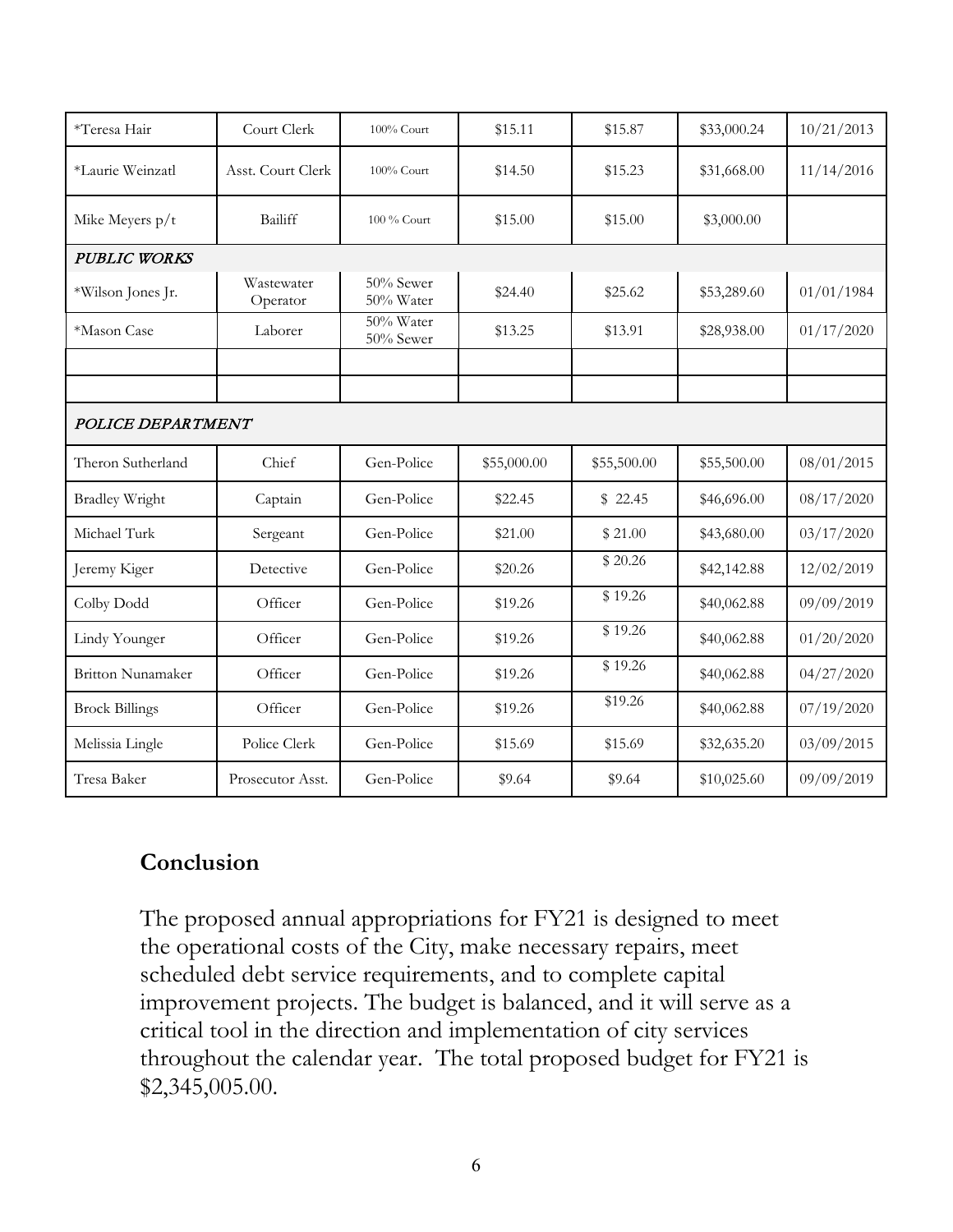#### 9-09-2020 12:47 PM CITY OF BUCKNER PAGE: 1 PROPOSED BUDGET WORKSHEET AS OF: September 17,2020

#### 10 -GENERAL FUND

|                                  |                            |                     |                                                                                                                  |                          | (-------------- 2019-2020 ----------------) (------- 2020-2021 --------) |                       |                                  |                                        |
|----------------------------------|----------------------------|---------------------|------------------------------------------------------------------------------------------------------------------|--------------------------|--------------------------------------------------------------------------|-----------------------|----------------------------------|----------------------------------------|
| <b>REVENUES</b>                  |                            | 2017-2018<br>ACTUAL | 2018-2019<br>ACTUAL                                                                                              | CURRENT<br><b>BUDGET</b> | YEAR-TO-DATE<br>ACTUAL                                                   | PROJECTED<br>YEAR END | REQUESTED<br><b>BUDGET</b><br>DR | APPROVED<br><b>BUDGET</b><br>WORKSPACE |
| ADMINISTRATION<br>============== |                            |                     |                                                                                                                  |                          |                                                                          |                       |                                  |                                        |
| TAXES                            |                            |                     |                                                                                                                  |                          |                                                                          |                       |                                  |                                        |
| $10 - 11 - 4100$                 | BASE TAX:RE & PP           | 147,253             | 3,854                                                                                                            | 164,000                  | 578                                                                      | $\mathbf{0}$          | 169,000                          |                                        |
| $10 - 11 - 4102$                 | JC TIF Surplus Replacemen  | 31                  | $\mathbf{0}$                                                                                                     | $\circ$                  | $\mathbf{0}$                                                             | $\mathbf{0}$          | 2,000                            |                                        |
| $10 - 11 - 4103$                 | PP DELINQUENT              | 9,253               | 157,276                                                                                                          | 6,018                    | 73                                                                       | 932                   | 6,018                            |                                        |
| $10 - 11 - 4104$                 | FRANCHISE FEES             | 256,911             | 238,587                                                                                                          | 256,911                  | 19,194                                                                   | 69,364                | 256,911                          |                                        |
| $10 - 11 - 4105$                 | CIGARETTE TAXES            | 8,574               | 7,213                                                                                                            | 6,500                    | 599                                                                      | 6,801                 | 7,213                            |                                        |
| $10 - 11 - 4106$                 | Sales Tax 200-CITY         | 244,268             | 245,200                                                                                                          | 234,340                  | 17,112                                                                   | 33,360                | 265,000                          |                                        |
| $10 - 11 - 4107$                 | YEARLY TX PYMT/GSW         | 22,330              | 40,921                                                                                                           | 20,154                   | $\circ$                                                                  | 26,871                | 75,000                           |                                        |
| TOTAL TAXES                      |                            | 688,620             | 693,051                                                                                                          | 687,923                  | 37,556                                                                   | 137,328               | 781,142                          |                                        |
| LICENSE PERMITS FEES             |                            |                     |                                                                                                                  |                          |                                                                          |                       |                                  |                                        |
| $10 - 11 - 4300$                 | <b>BUSINESS LICENSE</b>    | 7,905               | 8,395                                                                                                            | 7,500                    | 300                                                                      | 7,800                 | 8,395                            |                                        |
| $10 - 11 - 4301$                 | MV CITY STICKERS           | 8,884               | 9,010                                                                                                            | 8,500                    | 172                                                                      | 239                   | 9,010                            |                                        |
| $10 - 11 - 4304$                 | Liquor License Fees-Busin  | 3,300               | 3,300                                                                                                            | 2,250                    | $\mathbb O$                                                              | 1,467                 | 3,300                            |                                        |
| $10 - 11 - 4306$                 | ENTERPRISE FEES            | 20                  | $\circ$                                                                                                          | $\mathbf{0}$             | $\mathbf{0}$                                                             | $\circ$               | $\mathbf{0}$                     |                                        |
| $10 - 11 - 4307$                 | PEDDLER PERMITS            | $\circ$             | 30                                                                                                               | $\circ$                  | $\circ$                                                                  | $\Omega$              | $\Omega$                         |                                        |
|                                  | TOTAL LICENSE PERMITS FEES | 20,109              | 20,735                                                                                                           | 18,250                   | 472                                                                      | 9,505                 | 20,705                           |                                        |
| INTEREST                         |                            |                     |                                                                                                                  |                          |                                                                          |                       |                                  |                                        |
| $10 - 11 - 4600$                 | INTEREST                   | 526                 | 642                                                                                                              | 200                      | 28                                                                       | 45                    | 642                              |                                        |
| $10 - 11 - 4604$                 | REVENUE SHARING            | 348                 | 461                                                                                                              | 400                      | 56                                                                       | $\circ$               | 461                              |                                        |
| TOTAL INTEREST                   |                            | 874                 | 1,103                                                                                                            | 600                      | 85                                                                       | 45                    | 1,103                            |                                        |
| OTHER GOVERNMENTAL               |                            |                     |                                                                                                                  |                          |                                                                          |                       |                                  |                                        |
| $10 - 11 - 4701$                 | MISC. BUILDINGS            | 27,050              | 275                                                                                                              | $\mathbb O$              | $\circ$                                                                  | 167                   | 275                              |                                        |
| $10 - 11 - 4710$                 | Loss Control 2% Refund -   | 2,741               | $\circ$                                                                                                          | $\circ$                  | 0                                                                        | $\mathbf{0}$          | $\mathbf{0}$                     |                                        |
| $10 - 11 - 4713$                 | Court Bonds Forfeited      | $\Omega$            | $\Omega$                                                                                                         | 5,500                    | $\Omega$                                                                 | $\bigcap$             | $\Omega$                         |                                        |
|                                  | TOTAL OTHER GOVERNMENTAL   | 29,791              | 275                                                                                                              | 5,500                    | $\Omega$                                                                 | 167                   | 275                              |                                        |
| catg 48                          |                            |                     |                                                                                                                  |                          |                                                                          |                       |                                  |                                        |
| $10 - 11 - 4801$                 | Miscellaneous Income       | 433                 | 398                                                                                                              | 0                        | $\circ$                                                                  | 391                   | 500                              |                                        |
| TOTAL catq 48                    |                            | 433                 | 398                                                                                                              | $\Omega$                 | $\Omega$                                                                 | 391                   | 500                              |                                        |
| TRANSFERS IN                     |                            |                     |                                                                                                                  |                          |                                                                          |                       |                                  |                                        |
| $10 - 11 - 4900$                 | TRANSFER IN                | 111,313             | 111,313                                                                                                          | 213,571                  | $\circ$                                                                  | $\mathbf{0}$          | 157,000                          |                                        |
| TOTAL TRANSFERS IN               |                            | 111,313             | 111,313                                                                                                          | 213,571                  | $\Omega$                                                                 | $\Omega$              | 157,000                          |                                        |
| 11-4900                          | TRANSFER IN                | PERMANENT NOTES:    |                                                                                                                  |                          |                                                                          |                       |                                  |                                        |
|                                  |                            |                     | Per Ord. 700.310 - 7.5% of water/sewer revenues to General<br>Fund Administration to offset costs                |                          |                                                                          |                       |                                  |                                        |
| 11-4900                          | TRANSFER IN                | CURRENT YEAR NOTES: | Intragovernmental Fund Transfer Agreements to General Fund:<br>\$60,000 From Water/Sewer Fund Due Date 5/16/2020 |                          |                                                                          |                       |                                  |                                        |

 \$15,000 From Water/Sewer Fund Due Date 6/20/2020 \$30,000 From Water/Sewer Fund Due Date 7/18/2020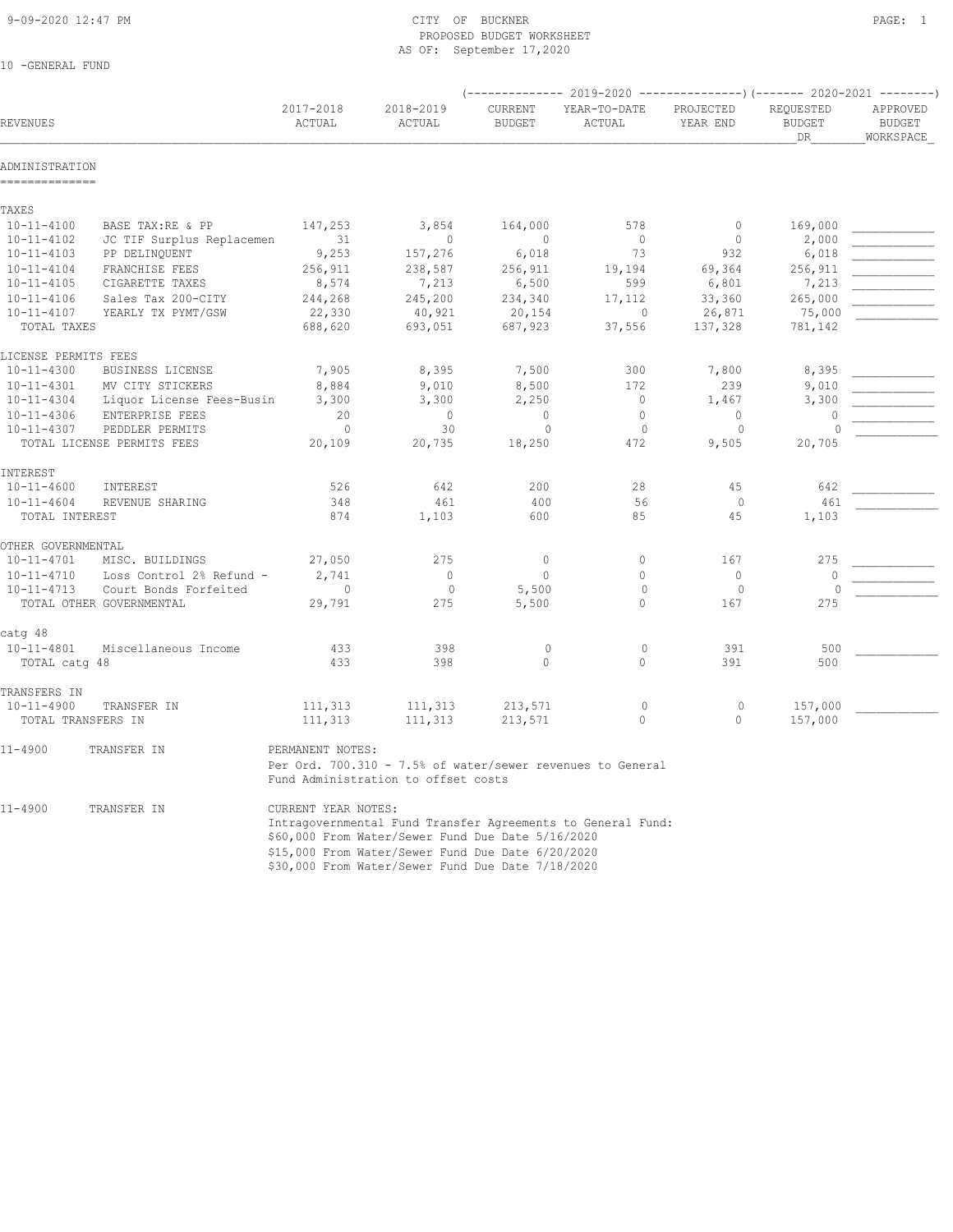10 -GENERAL FUND

#### 9-09-2020 12:47 PM PAGE: 2 PROPOSED BUDGET WORKSHEET AS OF: September 17,2020

| <b>REVENUES</b>                                                                   | 2017-2018<br>ACTUAL | 2018-2019<br>ACTUAL             | CURRENT<br><b>BUDGET</b>                                                                                                                                                                                                                                           | (-------------- 2019-2020 ----------------) (------- 2020-2021 --------)<br>YEAR-TO-DATE<br>ACTUAL | PROJECTED<br>YEAR END        | REQUESTED<br><b>BUDGET</b><br>DR | APPROVED<br><b>BUDGET</b><br>WORKSPACE |
|-----------------------------------------------------------------------------------|---------------------|---------------------------------|--------------------------------------------------------------------------------------------------------------------------------------------------------------------------------------------------------------------------------------------------------------------|----------------------------------------------------------------------------------------------------|------------------------------|----------------------------------|----------------------------------------|
|                                                                                   |                     |                                 | \$30,000 From Street Fund Due Date 10/05/2019<br>\$15,000 From Street Fund Due Date 06/20/2020<br>\$20,000 From Parks Capital Imp. Fund Due Date 07/18/2020<br>\$15,000 From Street Fund Due Date 08/01/2020<br>\$17,000 From Water/Sewer Fund Due Date 08/01/2020 |                                                                                                    |                              |                                  |                                        |
| TOTAL ADMINISTRATION                                                              | 851,139             | 826,875                         | 925,844                                                                                                                                                                                                                                                            | 38,112                                                                                             | 147,436                      | 960,725                          |                                        |
| LAW ENFORCMENT<br>--------------                                                  |                     |                                 |                                                                                                                                                                                                                                                                    |                                                                                                    |                              |                                  |                                        |
| TAXES                                                                             |                     |                                 |                                                                                                                                                                                                                                                                    |                                                                                                    |                              |                                  |                                        |
| $10 - 12 - 4105$<br>Cigarette Taxes<br>TOTAL TAXES                                | 4,272<br>4,272      | 3,606<br>3,606                  | 3,500<br>3,500                                                                                                                                                                                                                                                     | 299<br>299                                                                                         | 3,400<br>3,400               | 3,606<br>3,606                   |                                        |
| REVENUE                                                                           |                     |                                 |                                                                                                                                                                                                                                                                    |                                                                                                    |                              |                                  |                                        |
| $10 - 12 - 4400$<br>Police Reports<br>TOTAL REVENUE                               | 915<br>915          | 800<br>800                      | 500<br>500                                                                                                                                                                                                                                                         | 30<br>30                                                                                           | 600<br>600                   | 800<br>800                       |                                        |
| FINES & FORFEITURES                                                               |                     |                                 |                                                                                                                                                                                                                                                                    |                                                                                                    |                              |                                  |                                        |
| $10 - 12 - 4501$<br>Law Enforcement Train LET<br>TOTAL FINES & FORFEITURES        | 1,345<br>1,345      | 1,462<br>1,462                  | 1,250<br>1,250                                                                                                                                                                                                                                                     | 0<br>$\Omega$                                                                                      | 0<br>$\Omega$                | 1,462<br>1,462                   |                                        |
| OTHER GOVERNMENTAL                                                                |                     |                                 |                                                                                                                                                                                                                                                                    |                                                                                                    |                              |                                  |                                        |
| $10 - 12 - 4702$<br>SALE OF SURPLUS PROPERTY<br>$10 - 12 - 4707$<br>P/L DIVIDENDS | $\circ$<br>2,306    | 7,807)<br>$\sqrt{2}$<br>$\circ$ | $\mathbb O$<br>2,300                                                                                                                                                                                                                                               | $\circ$<br>$\mathbf 0$                                                                             | $\mathbf{0}$<br>$\mathbf{0}$ | 0<br>$\mathbf{0}$                |                                        |
| $10 - 12 - 4713$<br>Inmate Security Fund ISF                                      | 1,086               | 1,422                           | 1,200                                                                                                                                                                                                                                                              | $\circ$                                                                                            | $\circ$                      | 1,422                            |                                        |
| TOTAL OTHER GOVERNMENTAL                                                          | 3,392               | 6,385)<br>$\sqrt{2}$            | 3,500                                                                                                                                                                                                                                                              | $\circ$                                                                                            | $\circ$                      | 1,422                            |                                        |
| TOTAL LAW ENFORCMENT                                                              | 9,925               | 517)<br>$\sqrt{2}$              | 8,750                                                                                                                                                                                                                                                              | 329                                                                                                | 4,000                        | 7,290                            |                                        |
| PARK DEPARTMENT<br>---------------                                                |                     |                                 |                                                                                                                                                                                                                                                                    |                                                                                                    |                              |                                  |                                        |
| LICENSE PERMITS FEES                                                              |                     |                                 |                                                                                                                                                                                                                                                                    |                                                                                                    |                              |                                  |                                        |
| $10 - 13 - 4309$<br>PARK RENTAL FEES<br>TOTAL LICENSE PERMITS FEES                | 4,973<br>4,973      | $\circ$                         | 0<br>0<br>$\circ$                                                                                                                                                                                                                                                  | 0<br>$\Omega$                                                                                      | $\mathbf{0}$<br>$\circ$      | 0<br>$\mathbf 0$                 |                                        |
| TOTAL PARK DEPARTMENT                                                             | 4,973               | $\circ$                         | $\circ$                                                                                                                                                                                                                                                            | $\mathbb O$                                                                                        | $\circ$                      | $\circ$                          |                                        |
| BUILDING PERMIT FEES                                                              |                     |                                 |                                                                                                                                                                                                                                                                    |                                                                                                    |                              |                                  |                                        |
| ===================                                                               |                     |                                 |                                                                                                                                                                                                                                                                    |                                                                                                    |                              |                                  |                                        |
| LICENSE PERMITS FEES                                                              |                     |                                 |                                                                                                                                                                                                                                                                    |                                                                                                    |                              |                                  |                                        |
| $10 - 16 - 4308$<br>SIGN PERMIT FEES<br>$10 - 16 - 4310$<br>BLDG PERMIT FEES      | 75<br>7,935         | 0<br>15,975                     | 50<br>8,000                                                                                                                                                                                                                                                        | $\circ$<br>450                                                                                     | 0<br>11,800                  | 0<br>10,000                      |                                        |
| $10 - 16 - 4311$<br>Building Inspections                                          | 150                 |                                 | 1,000<br>0                                                                                                                                                                                                                                                         | $\circ$                                                                                            | 0                            | C                                |                                        |
| TOTAL LICENSE PERMITS FEES                                                        | 8,160               | 15,975                          | 9,050                                                                                                                                                                                                                                                              | 450                                                                                                | 11,800                       | 10,000                           |                                        |
| TOTAL BUILDING PERMIT FEES                                                        | 8,160               | 15,975                          | 9,050                                                                                                                                                                                                                                                              | 450                                                                                                | 11,800                       | 10,000                           |                                        |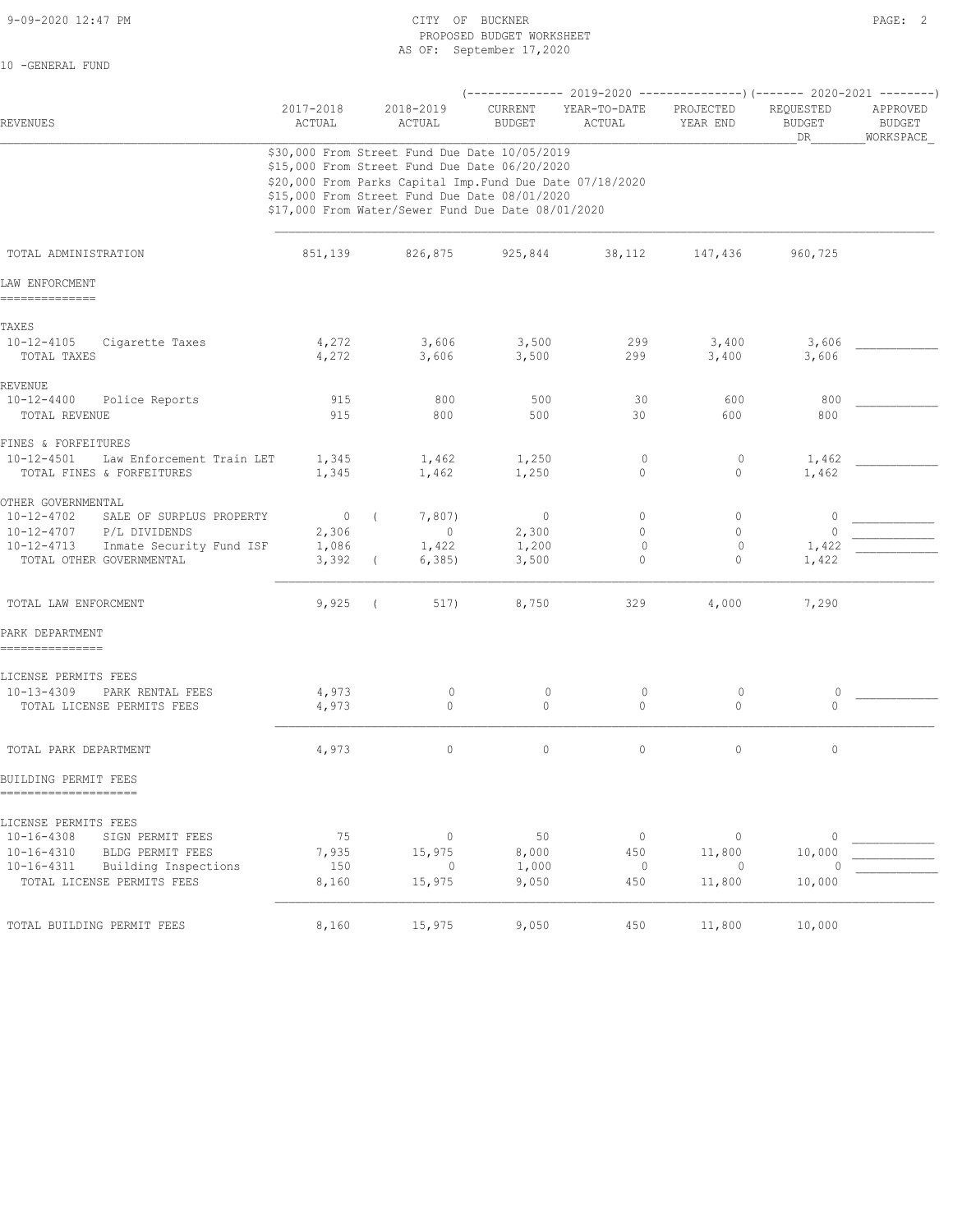#### 9-09-2020 12:47 PM **PAGE: 3** PROPOSED BUDGET WORKSHEET AS OF: September 17,2020

| -GENERAL FUND |  |
|---------------|--|
|---------------|--|

| REVENUES                                                                                      | 2017-2018<br>ACTUAL    | 2018-2019<br>ACTUAL | CURRENT<br>BUDGET | (-------------- 2019-2020 -----------------) (------- 2020-2021 --------)<br>YEAR-TO-DATE<br>ACTUAL | PROJECTED<br>YEAR END | REQUESTED<br>BUDGET<br>DR. | APPROVED<br>BUDGET<br>WORKSPACE |
|-----------------------------------------------------------------------------------------------|------------------------|---------------------|-------------------|-----------------------------------------------------------------------------------------------------|-----------------------|----------------------------|---------------------------------|
| ANIMAL CONTROL<br>==============                                                              |                        |                     |                   |                                                                                                     |                       |                            |                                 |
| LICENSE PERMITS FEES<br>$10 - 18 - 4300$<br>ANIMAL LICENSE FEES<br>TOTAL LICENSE PERMITS FEES | 460<br>460             | 490<br>490          | 200<br>200        | 50<br>50                                                                                            | 253<br>253            | 490<br>490                 |                                 |
| TOTAL ANIMAL CONTROL                                                                          | 460                    | 490                 | 200               | 50                                                                                                  | 253                   | 490                        |                                 |
| TOTAL REVENUES                                                                                | 874,656<br>=========== | 842,823             | 943,844           | 38,942                                                                                              | 163,489               | 978,505                    |                                 |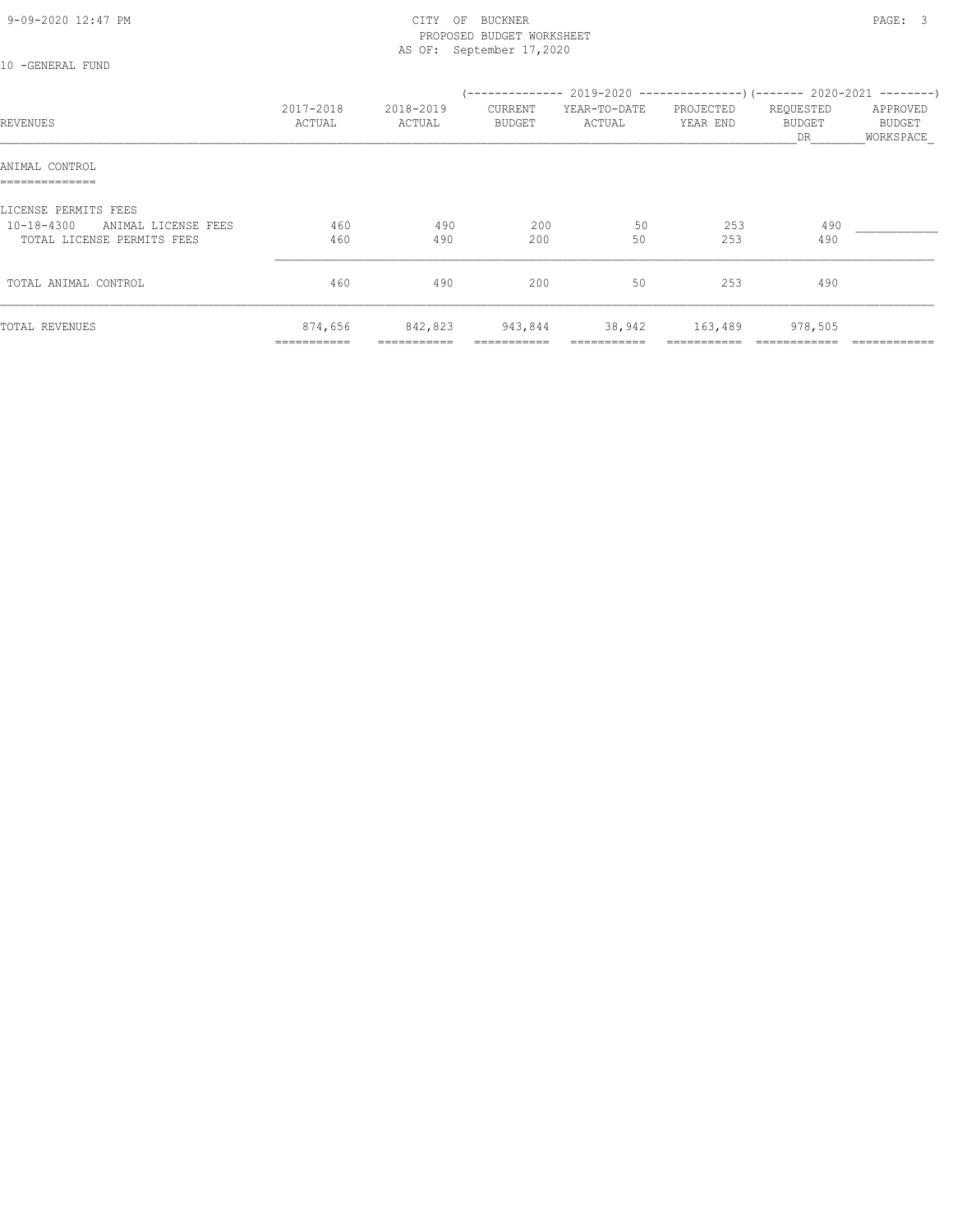| 9-09-2020 12:47 PM |  |
|--------------------|--|

#### CITY OF BUCKNER PAGE: 4 PROPOSED BUDGET WORKSHEET AS OF: September 17,2020

| 10 -GENERAL FUND<br>ELECTED OFFICIALS |                           |                                              |                     |                                 |                                                                          |                       |                                  |                                        |
|---------------------------------------|---------------------------|----------------------------------------------|---------------------|---------------------------------|--------------------------------------------------------------------------|-----------------------|----------------------------------|----------------------------------------|
|                                       |                           |                                              |                     |                                 | (-------------- 2019-2020 ----------------) (------- 2020-2021 --------) |                       |                                  |                                        |
|                                       | DEPARTMENTAL EXPENDITURES | 2017-2018<br>ACTUAL                          | 2018-2019<br>ACTUAL | <b>CURRENT</b><br><b>BUDGET</b> | YEAR-TO-DATE<br>ACTUAL                                                   | PROJECTED<br>YEAR END | REQUESTED<br><b>BUDGET</b><br>DR | APPROVED<br><b>BUDGET</b><br>WORKSPACE |
|                                       |                           |                                              |                     |                                 |                                                                          |                       |                                  |                                        |
| WAGES & BENEFITS                      |                           |                                              |                     |                                 |                                                                          |                       |                                  |                                        |
| $10 - 09 - 5101$                      | ELECTED OFFICIALS COMP.   | 6,325                                        | 5,937               | 6,160                           | $\circ$                                                                  | 0                     | 6,160                            |                                        |
| 10-09-5102                            | CAR ALLOWANCE             | 495                                          | 495                 | 660                             | 55                                                                       | $\Omega$              | 660                              |                                        |
| 10-09-5103                            | CELL PHONE                | 600                                          | 480                 | 480                             | 40                                                                       | $\mathbf{0}$          | 480                              |                                        |
| $10 - 09 - 5120$                      | FICA                      | 391                                          | 567                 | 471                             | 101                                                                      | $\Omega$              | 471                              |                                        |
|                                       | TOTAL WAGES & BENEFITS    | 7,811                                        | 7,478               | 7,771                           | 196                                                                      | $\Omega$              | 7,771                            |                                        |
| 09-5102                               | CAR ALLOWANCE             | PERMANENT NOTES:                             |                     |                                 |                                                                          |                       |                                  |                                        |
|                                       |                           | Mayor's Car Allowance - \$55/month           |                     |                                 |                                                                          |                       |                                  |                                        |
| 09-5103                               | CELL PHONE                | PERMANENT NOTES:                             |                     |                                 |                                                                          |                       |                                  |                                        |
|                                       |                           | Mayor's cell phone allowance - \$40.00/month |                     |                                 |                                                                          |                       |                                  |                                        |
| $09 - 5120$                           | FICA                      | PERMANENT NOTES:<br>.0765 of payroll         |                     |                                 |                                                                          |                       |                                  |                                        |
| OTHER                                 |                           |                                              |                     |                                 |                                                                          |                       |                                  |                                        |
| $10 - 09 - 5601$                      | TRAINING/DUES/FEES        | 333                                          | 0                   | 1,000                           | 0                                                                        | 0                     | 0                                |                                        |
| $10 - 09 - 5602$                      | ELECTION EXPENSES         | 2,033                                        | 6,750               | 4,000                           | $\circ$                                                                  | $\mathbf{0}$          | 5,000                            |                                        |
| TOTAL OTHER                           |                           | 2,366                                        | 6,750               | 5,000                           | $\Omega$                                                                 | $\Omega$              | 5,000                            |                                        |
|                                       | TOTAL ELECTED OFFICIALS   | 10,177                                       | 14,228              | 12,771                          | 196                                                                      | 0                     | 12,771                           |                                        |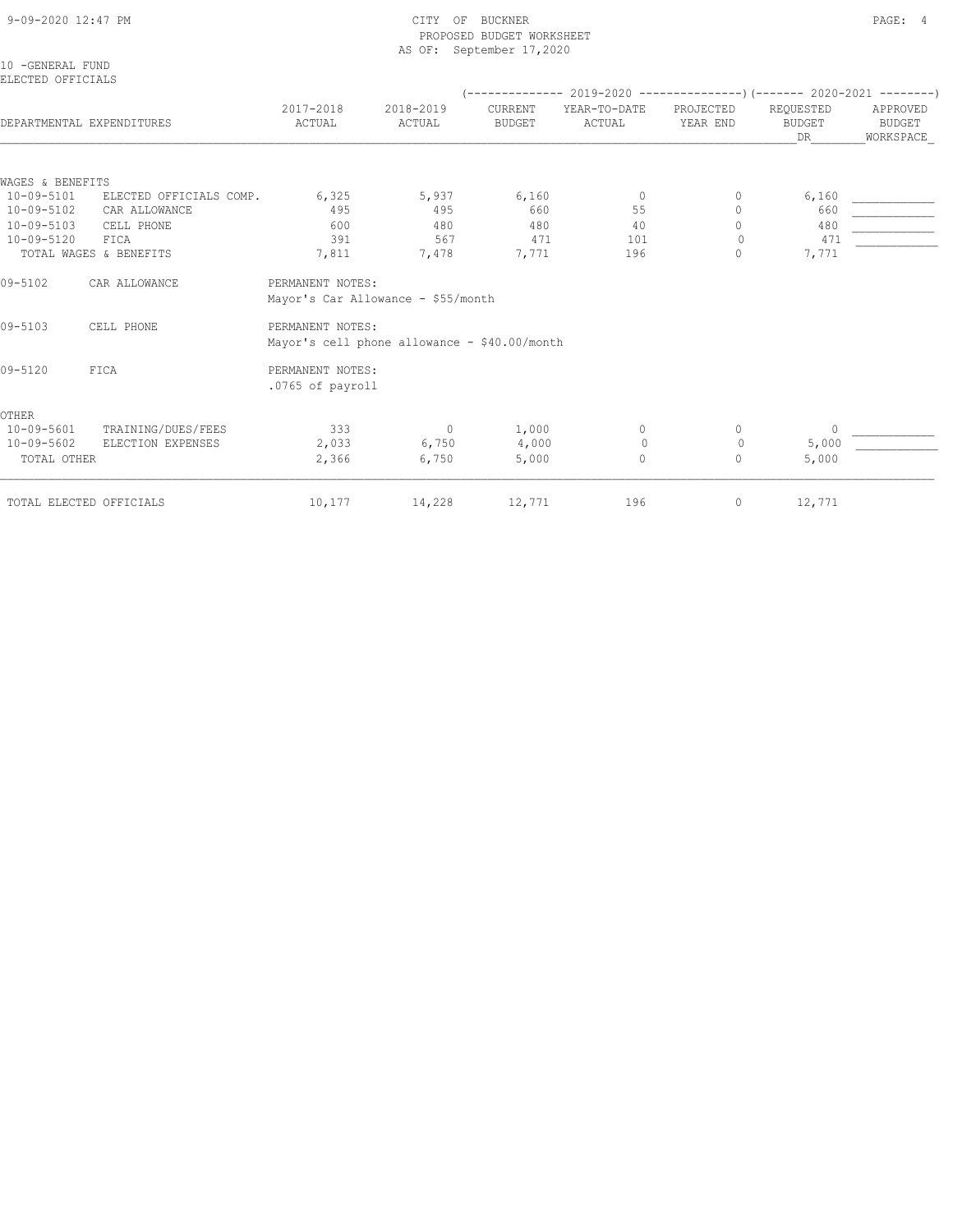10 -GENERAL FUND ADMINISTRATION

|                  |                                            |                                      |                                                              |                          | (-------------- 2019-2020 -----------------) (------- 2020-2021 --------) |                       |                                  |                                        |
|------------------|--------------------------------------------|--------------------------------------|--------------------------------------------------------------|--------------------------|---------------------------------------------------------------------------|-----------------------|----------------------------------|----------------------------------------|
|                  | DEPARTMENTAL EXPENDITURES                  | 2017-2018<br>ACTUAL                  | 2018-2019<br>ACTUAL                                          | CURRENT<br><b>BUDGET</b> | YEAR-TO-DATE<br>ACTUAL                                                    | PROJECTED<br>YEAR END | REQUESTED<br><b>BUDGET</b><br>DR | APPROVED<br><b>BUDGET</b><br>WORKSPACE |
|                  |                                            |                                      |                                                              |                          |                                                                           |                       |                                  |                                        |
| WAGES & BENEFITS |                                            |                                      |                                                              |                          |                                                                           |                       |                                  |                                        |
| $10 - 11 - 5101$ | SALARIES                                   | 44,436                               | 79,922                                                       | 57,202                   | 5,234                                                                     | $\circ$               | 60,000                           |                                        |
| $10 - 11 - 5102$ | Overtime                                   | $\mathbf{0}$                         | $\circ$                                                      | 100                      | $\circ$                                                                   | $\circ$               | $\mathbf 0$                      |                                        |
| $10 - 11 - 5103$ | CELL PHONE ALLOWANCE                       | 630                                  | 726                                                          | $\circ$                  | $\mathbf{0}$                                                              | $\mathbf 0$           | 1,008                            |                                        |
| $10 - 11 - 5110$ | BONDING-CITY OFFICERS                      | 721                                  | 1,639                                                        | 800                      | $\circ$                                                                   | $\Omega$              | 418                              |                                        |
| $10 - 11 - 5120$ | FICA                                       | 2,587                                | 5,474                                                        | 4,376                    | 291                                                                       | $\circ$               | 4,821                            |                                        |
| $10 - 11 - 5121$ | HEALTH INSURANCE                           | 6,041                                | 46,803                                                       | 13,609                   | $\mathbf{0}$                                                              | $\Omega$              | 11,740                           |                                        |
| $10 - 11 - 5122$ | DENTAL INSURANCE                           | 248                                  | 847                                                          | 491                      | $\Omega$                                                                  | $\Omega$              | 497                              |                                        |
| $10 - 11 - 5123$ | LIFE INSURANCE                             | 267                                  | 195                                                          | 360                      | $\Omega$                                                                  | $\mathbf 0$           | 428                              |                                        |
| $10 - 11 - 5124$ | LAGERS                                     | 3,257                                | 1,500                                                        | 6,708                    | $\Omega$                                                                  | $\Omega$              | 7,247                            |                                        |
| $10 - 11 - 5125$ | VISION INSURANCE                           | 36                                   | 601                                                          | 48                       | $\Omega$                                                                  | $\Omega$              | 55                               |                                        |
| $10 - 11 - 5126$ | WORKERS COMPENSATION                       | 358                                  | 7,589                                                        | 1,306                    | $\Omega$                                                                  | $\Omega$              | 1,863                            |                                        |
| $10 - 11 - 5127$ | HSA Employer Contribution                  | 35                                   | 546                                                          | 690                      | $\Omega$                                                                  | $\Omega$              | 690                              |                                        |
|                  | TOTAL WAGES & BENEFITS                     | 58,616                               | 145,842                                                      | 85,690                   | 5,525                                                                     | $\circ$               | 88,767                           |                                        |
|                  |                                            |                                      |                                                              |                          |                                                                           |                       |                                  |                                        |
|                  |                                            |                                      |                                                              |                          |                                                                           |                       |                                  |                                        |
| $11 - 5120$      | FICA                                       | PERMANENT NOTES:<br>.0765 x salaries |                                                              |                          |                                                                           |                       |                                  |                                        |
|                  |                                            |                                      |                                                              |                          |                                                                           |                       |                                  |                                        |
| 11-5127          | HSA Employer Contribution PERMANENT NOTES: |                                      |                                                              |                          |                                                                           |                       |                                  |                                        |
|                  |                                            |                                      | INCLUDES PAYMENTS IN LIEU OF HSA FOR QUALIFIED EMPLOYEES NOT |                          |                                                                           |                       |                                  |                                        |
|                  |                                            | ELIGIBLE FOR HSA ACCOUNTS.           |                                                              |                          |                                                                           |                       |                                  |                                        |
|                  |                                            |                                      | BENEFIT ACCRUES TO PRIMARY DEPARTMENT                        |                          |                                                                           |                       |                                  |                                        |
| CONTRACTUAL SVCS |                                            |                                      |                                                              |                          |                                                                           |                       |                                  |                                        |
| $10 - 11 - 5200$ | PROP/LIABILITY INS                         | 63,530                               | 54,744                                                       | 7,674                    | 6,307                                                                     | 0                     | 8,590                            |                                        |
| $10 - 11 - 5201$ | Software Support-Tyler/In                  | 25,105                               | 9,665                                                        | 10,000                   | $\circ$                                                                   | $\mathbf 0$           | 9,700                            |                                        |
| $10 - 11 - 5202$ | PROSECUTOR FEES                            | 14,450                               | 14,400                                                       | 16,400                   | 1,200                                                                     | $\mathbf 0$           | 14,400                           |                                        |
| $10 - 11 - 5203$ | MO UNCLAIMED CASH                          | 636                                  | $\Omega$                                                     | $\Omega$                 | $\Omega$                                                                  | $\Omega$              | $\Omega$                         |                                        |
| $10 - 11 - 5204$ | <b>AUDITOR FEES</b>                        | 12,000                               | 14,240                                                       | 14,000                   | $\Omega$                                                                  | $\Omega$              | 14,000                           |                                        |
| $10 - 11 - 5205$ | <b>ATTORNEY FEES</b>                       | 47,642                               | 45,835                                                       | 50,000                   | $\Omega$                                                                  | $\Omega$              | 20,000                           |                                        |
| $10 - 11 - 5208$ | CODE PUBLISHING                            | 1,530                                | $\Omega$                                                     | 600                      | $\Omega$                                                                  | $\Omega$              | 600                              |                                        |
| $10 - 11 - 5209$ | Website Design/Develop (Z                  | 1,605                                | 900                                                          | 1,200                    | $\Omega$                                                                  | $\Omega$              | 900                              |                                        |
| $10 - 11 - 5210$ | Collectors Commission                      | 81                                   | $\circ$                                                      | $\Omega$                 | $\Omega$                                                                  | $\Omega$              | 100                              |                                        |
| $10 - 11 - 5211$ | JC Assessment Fund                         | 48                                   | $\mathbf{0}$                                                 | $\circ$                  | 0                                                                         | $\Omega$              | 60                               |                                        |
| $10 - 11 - 5213$ | City Hall Repairs & Maint                  | $\mathbf{0}$                         | 661                                                          | 800                      | $\Omega$                                                                  | $\Omega$              | 900                              |                                        |
| $10 - 11 - 5214$ | Public Hearing Notices                     | $\mathbf{0}$                         | 141                                                          | 500                      | $\mathbf{0}$                                                              | $\circ$               | 250                              |                                        |
| $10 - 11 - 5221$ | Contract Services                          | $\Omega$                             | 6,806                                                        | 10,000                   | $\Omega$                                                                  | $\Omega$              | 11,000                           |                                        |
| $10 - 11 - 5226$ | BankCard Fraud Charges                     | $\Omega$                             | 258)                                                         | $\Omega$                 | $\Omega$                                                                  | $\Omega$              | ∩                                |                                        |

11-5201 Software Support-Tyler/IncPERMANENT NOTES:

TYLER TECHNOLOGIES - INCODE LICENSING AND MAINTENANCE FEES

11-5202 PROSECUTOR FEES PERMANENT NOTES:

\$1200 MONTHLY FEE - NOT TO BE PAID BY MUNICIPAL COURT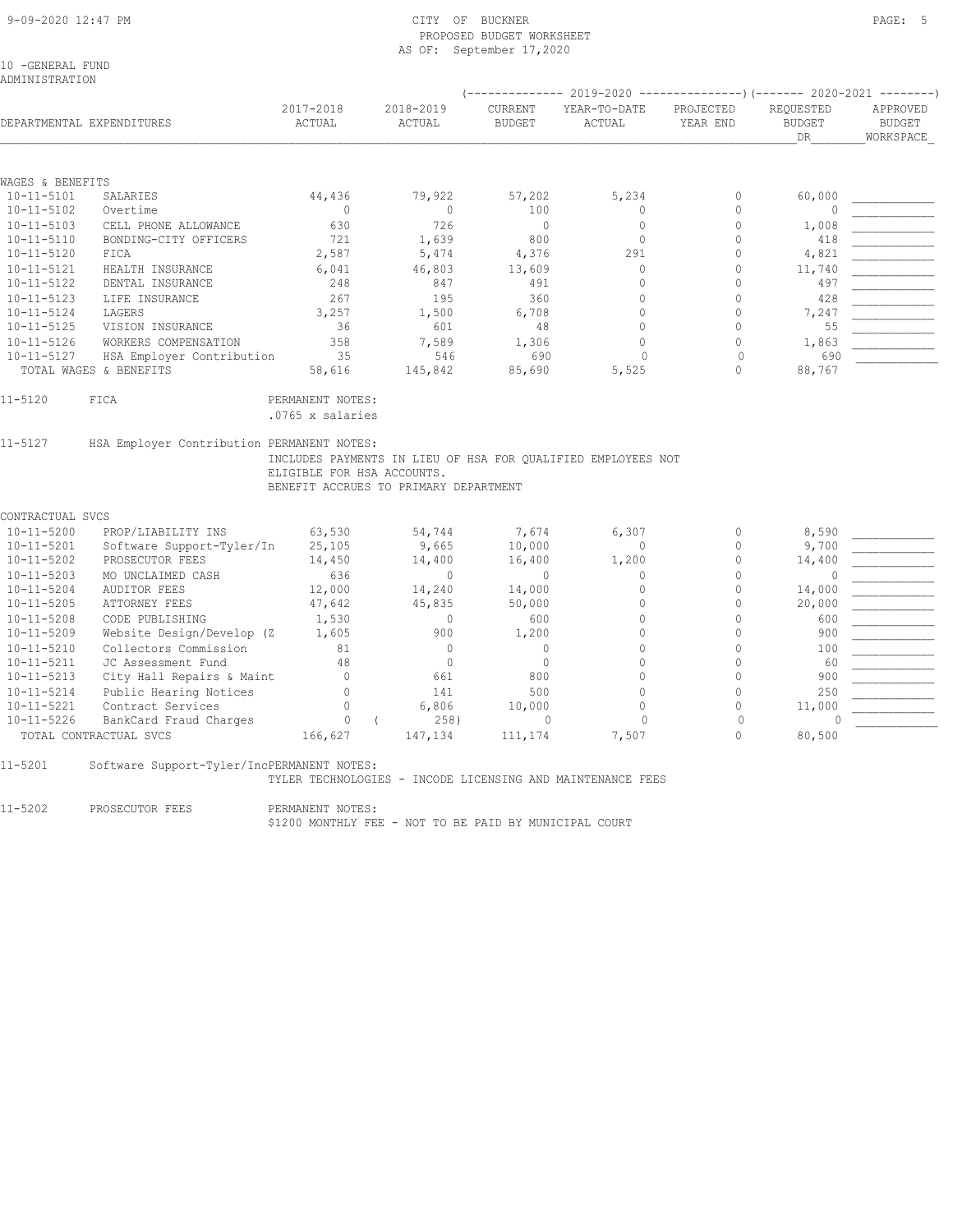#### 9-09-2020 12:47 PM CITY OF BUCKNER PAGE: 6 PROPOSED BUDGET WORKSHEET AS OF: September 17,2020

|  | 10 -GENERAL FUND |  |
|--|------------------|--|
|  | ADMINISTRATION   |  |

|                      |                            |                                 |                     |                          | (-------------- 2019-2020 ----------------) (------- 2020-2021 --------) |                       |                                  |                                        |
|----------------------|----------------------------|---------------------------------|---------------------|--------------------------|--------------------------------------------------------------------------|-----------------------|----------------------------------|----------------------------------------|
|                      | DEPARTMENTAL EXPENDITURES  | 2017-2018<br>ACTUAL             | 2018-2019<br>ACTUAL | CURRENT<br><b>BUDGET</b> | YEAR-TO-DATE<br>ACTUAL                                                   | PROJECTED<br>YEAR END | REQUESTED<br><b>BUDGET</b><br>DR | APPROVED<br><b>BUDGET</b><br>WORKSPACE |
| SUPPLIES & MATERIALS |                            |                                 |                     |                          |                                                                          |                       |                                  |                                        |
| $10 - 11 - 5300$     | OFFICE SUPPLIES            | 8,316                           | 6,799               | 10,000                   | $\Omega$                                                                 | $\circ$               | 6,000                            |                                        |
| $10 - 11 - 5312$     | POSTAGE                    | 1,175                           | 1,800               | 1,100                    | $\Omega$                                                                 | $\Omega$              | 1,200                            |                                        |
|                      | TOTAL SUPPLIES & MATERIALS | 9,491                           | 8,599               | 11,100                   | $\Omega$                                                                 | $\Omega$              | 7,200                            |                                        |
| <b>EQUIPMENT</b>     |                            |                                 |                     |                          |                                                                          |                       |                                  |                                        |
| $10 - 11 - 5400$     | <b>EQUIPMENT</b>           | 7,949                           | 14,032              | 3,500                    | 3,916                                                                    | $\circ$               | 7,200                            |                                        |
| $10 - 11 - 5403$     | Computer Software          | 3,766                           | $\circ$             | $\Omega$                 | $\circ$                                                                  | $\circ$               | $\mathbf{0}$                     |                                        |
| $10 - 11 - 5404$     | Computer Support (IT9)     | 2,181                           | 5,666               | 4,500                    | 1,135                                                                    | $\mathbf{0}$          | 5,000                            |                                        |
| $10 - 11 - 5405$     | Internet (Comcast)         | 1,785                           | 2,610               | 4,500                    | $\Omega$                                                                 | $\Omega$              | 4,000                            |                                        |
| $10 - 11 - 5406$     | REPAIRS & MAINT            | 1,181                           | 1,067               | 2,200                    | $\circ$                                                                  | $\circ$               | 1,200                            |                                        |
| $10 - 11 - 5408$     | Software Expense           | $\mathbf{0}$                    | 4,670               | $\mathbf{0}$             | 96                                                                       | $\Omega$              | 1,500                            |                                        |
| TOTAL EQUIPMENT      |                            | 16,862                          | 28,046              | 14,700                   | 5,147                                                                    | $\bigcap$             | 18,900                           |                                        |
| 11-5404              | Computer Support (IT9)     | PERMANENT NOTES:<br>IT SERVICES |                     |                          |                                                                          |                       |                                  |                                        |
| UTILITIES            |                            |                                 |                     |                          |                                                                          |                       |                                  |                                        |
| $10 - 11 - 5500$     | GAS UTILITY                | 2,407                           | 3,023               | 3,280                    | $\circ$                                                                  | $\circ$               | 2,250                            |                                        |
| $10 - 11 - 5501$     | ELECTRIC UTILITY           | 11,718                          | 17,329              | 14,500                   | $\circ$                                                                  | $\circ$               | 8,500                            |                                        |
| $10 - 11 - 5502$     | TELEPHONE                  | 2,187                           | 440                 | 2,500                    | 280                                                                      | $\circ$               | 400                              |                                        |
| $10 - 11 - 5503$     | TRASH UTILITY              | $\Omega$                        | 85                  | $\Omega$                 | $\Omega$                                                                 | $\Omega$              | 100                              |                                        |
| $10 - 11 - 5599$     | MO UNEMPL CLAIM            | $\Omega$                        | 462                 | 500                      | $\Omega$                                                                 | $\Omega$              | 500                              |                                        |
| TOTAL UTILITIES      |                            | 16,312                          | 21,339              | 20,780                   | 280                                                                      | $\Omega$              | 11,750                           |                                        |
| OTHER                |                            |                                 |                     |                          |                                                                          |                       |                                  |                                        |
| $10 - 11 - 5601$     | TRAINING/DUES/FEES         | 11,106                          | 7,507               | 6,000                    | 51                                                                       | 0                     | 3,000                            |                                        |
| $10 - 11 - 5605$     | ADVERTISING                | 1,134                           | 417                 | 1,500                    | $\circ$                                                                  | $\Omega$              | 1,000                            |                                        |
| $10 - 11 - 5607$     | YEARLY PYMTS/GSW           | 20,767                          | 39,540              | 21,000                   | $\mathbf{0}$                                                             | $\Omega$              | 70,310                           |                                        |
| $10 - 11 - 5610$     | Credit Card Fees           | 485                             | 728                 | 400                      | 43                                                                       | $\Omega$              | 728                              |                                        |
| $10 - 11 - 5612$     | Bank Service Charges       | 477                             | 112                 | 400                      | 18                                                                       | $\mathbf{0}$          | 200                              |                                        |
| $10 - 11 - 5613$     | Penalties and Interest     | $\bigcirc$                      | 313                 | $\Omega$                 | $\Omega$                                                                 | $\Omega$              | 350                              |                                        |
| $10 - 11 - 5614$     | Post Office Box Renewal    | $\Omega$                        | 548                 | $\Omega$                 | $\Omega$                                                                 | $\Omega$              | 548                              |                                        |
| TOTAL OTHER          |                            | 33,969                          | 49,165              | 29,300                   | 112                                                                      | $\circ$               | 76,136                           |                                        |
| TRANSFERS OUT        |                            |                                 |                     |                          |                                                                          |                       |                                  |                                        |
| TOTAL ADMINISTRATION |                            | 301,876                         | 400,125             | 272,744                  | 18,571                                                                   | $\circ$               | 283,253                          |                                        |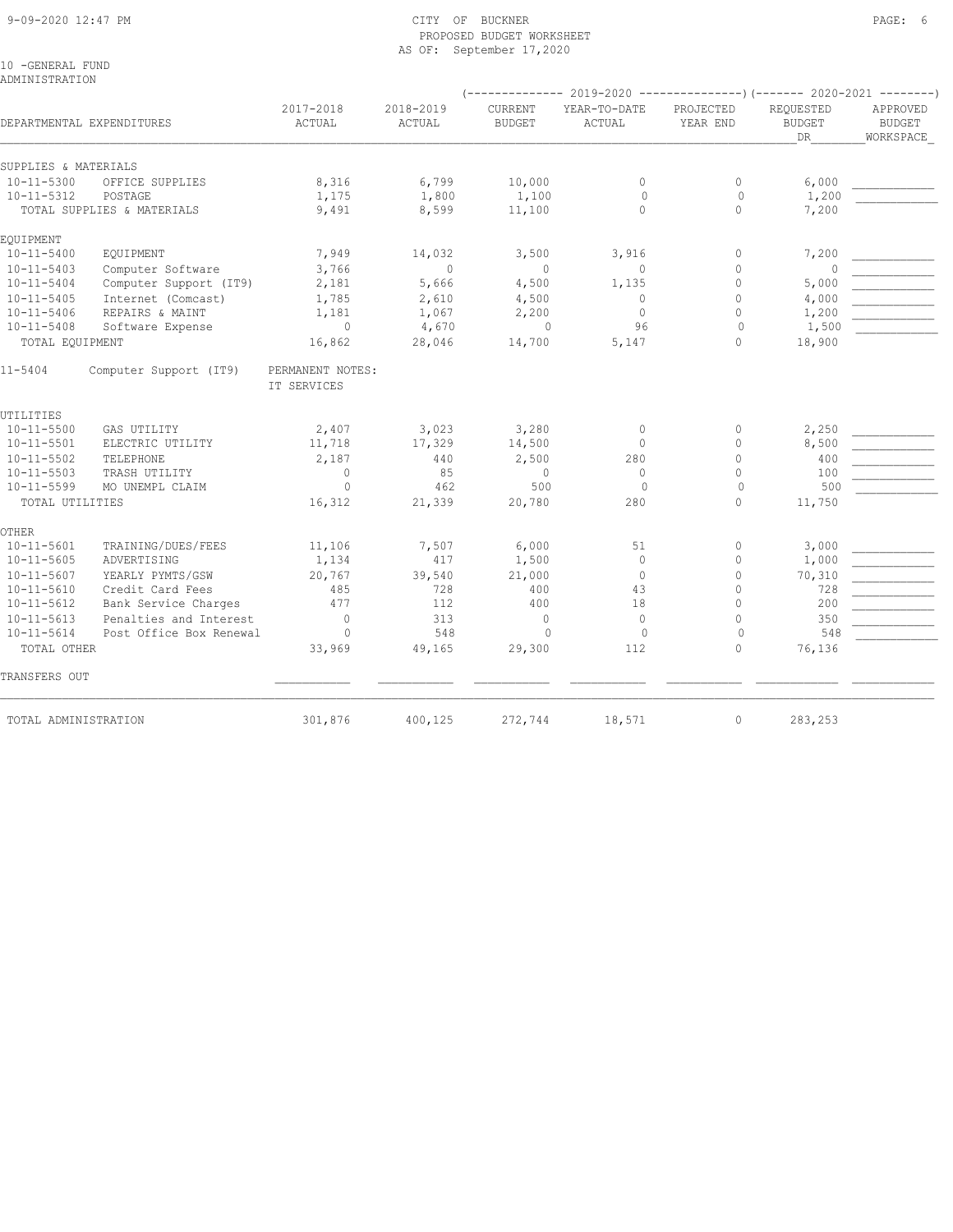#### 9-09-2020 12:47 PM PAGE: 7 PROPOSED BUDGET WORKSHEET AS OF: September 17,2020

10 -GENERAL FUND LAW ENFORCMENT

|                           |                                            |                          |                                                             |                          | 2019-2020              |                       | ----------------) (------- 2020-2021 |                                        |
|---------------------------|--------------------------------------------|--------------------------|-------------------------------------------------------------|--------------------------|------------------------|-----------------------|--------------------------------------|----------------------------------------|
| DEPARTMENTAL EXPENDITURES |                                            | 2017-2018<br>ACTUAL      | 2018-2019<br>ACTUAL                                         | CURRENT<br><b>BUDGET</b> | YEAR-TO-DATE<br>ACTUAL | PROJECTED<br>YEAR END | REQUESTED<br><b>BUDGET</b><br>DR     | APPROVED<br><b>BUDGET</b><br>WORKSPACE |
|                           |                                            |                          |                                                             |                          |                        |                       |                                      |                                        |
|                           |                                            |                          |                                                             |                          |                        |                       |                                      |                                        |
| WAGES & BENEFITS          |                                            |                          |                                                             |                          |                        |                       |                                      |                                        |
| $10 - 12 - 5101$          | SALARIES                                   | 307,911                  | 365,986                                                     | 390,369                  | 27,526                 | 0<br>$\mathbf{0}$     | 388,643                              |                                        |
| $10 - 12 - 5102$          | POLICE OVERTIME                            | 26,577                   | 33,998                                                      | 37,019                   | 2,967                  |                       | 22,326                               |                                        |
| $10 - 12 - 5103$          | CELL PHONE ALLOWANCE-POLI                  | 495                      | 2,073                                                       | $\circ$                  | $\Omega$               | $\mathbf{0}$          | 2,000                                |                                        |
| $10 - 12 - 5108$          | EVENT OVERTIME                             | 744                      | 1,714                                                       | 2,945                    | 0                      | $\circ$               | 5,000                                |                                        |
| $10 - 12 - 5120$          | FICA                                       | 21,193                   | 32,390                                                      | 29,863                   | 2,250                  | $\mathbf{0}$          | 29,731                               |                                        |
| $10 - 12 - 5121$          | HEALTH INSURANCE                           | 19,304                   | 34,765                                                      | 40,095                   | 0                      | $\mathbf{0}$          | 66,148                               |                                        |
| $10 - 12 - 5122$          | DENTAL INSURANCE                           | 1,507                    | 1,539                                                       | 1,708                    | $\Omega$               | $\Omega$              | 3,024                                |                                        |
| $10 - 12 - 5123$          | LIFE INSURANCE                             | 1,207                    | 2,018                                                       | 900                      | $\Omega$               | $\mathbf{0}$          | 2,520                                |                                        |
| $10 - 12 - 5124$          | LAGERS                                     | 3,484                    | 624                                                         | 3,500                    | 0                      | $\circ$               | 8,351                                |                                        |
| $10 - 12 - 5125$          | VISION INSURANCE                           | 115                      | 404                                                         | 210                      | 0                      | $\circ$               | 336                                  |                                        |
| $10 - 12 - 5126$          | WORKERS COMPENSATION                       | 18,183                   | 11,737                                                      | 500                      | $\Omega$               | $\circ$               | 9,315                                |                                        |
| $10 - 12 - 5127$          | HSA Employer Contribution                  | 4,047                    | 1,788                                                       | 2,040                    | $\Omega$               | $\Omega$              | 2,520                                |                                        |
|                           | TOTAL WAGES & BENEFITS                     | 404,766                  | 489,036                                                     | 509,149                  | 32,743                 | $\Omega$              | 539,914                              |                                        |
| 12-5127                   | HSA Employer Contribution PERMANENT NOTES: |                          |                                                             |                          |                        |                       |                                      |                                        |
|                           |                                            |                          | INCLUDES PAYMENT IN LIEU OF HSA FOR QUALIFIED EMPLOYEES NOT |                          |                        |                       |                                      |                                        |
|                           |                                            | ELIGIBLE FOR HSA ACCOUNT |                                                             |                          |                        |                       |                                      |                                        |
|                           |                                            |                          |                                                             |                          |                        |                       |                                      |                                        |
| CONTRACTUAL SVCS          |                                            |                          |                                                             |                          |                        |                       |                                      |                                        |
| $10 - 12 - 5200$          | Liability Insurance                        | 30,878                   | 57,692                                                      | 20,995                   | 0                      | $\mathbf{0}$          | 8,561                                |                                        |
| $10 - 12 - 5201$          | Court Bond Due to Others                   | $\Omega$                 | 400                                                         | $\Omega$                 | 400                    | $\circ$               | $\Omega$                             |                                        |
| $10 - 12 - 5209$          | REJIS                                      | 1,108                    | 3,764                                                       | 2,568                    | $\Omega$               | $\mathbf{0}$          | 4,850                                |                                        |
| $10 - 12 - 5218$          | JC DISPATCH                                | 13,571                   | 22,840                                                      | 21,000                   | 0                      | $\circ$               | 22,842                               |                                        |
| $10 - 12 - 5224$          | PHYSICALS/PSYCH EXAMS                      | 80                       | 349                                                         | 500                      | $\Omega$               | $\mathbf{0}$          | 600                                  |                                        |
| $10 - 12 - 5225$          | LAB FEES - Empl Drug Test                  | 465                      | $\mathbf{0}$                                                | 2,500                    | $\Omega$               | $\Omega$              | 500                                  |                                        |
| $10 - 12 - 5226$          | JACKSON COUNTY YOUTH COUR                  | 1,500                    | $\mathbf{0}$                                                | 1,500                    | $\mathbf 0$            | $\circ$               | 1,500                                |                                        |
| $10 - 12 - 5227$          | JC Drug Task Force                         | $\mathbf 0$              | $\mathbf 0$                                                 | 100                      | $\Omega$               | $\Omega$              | 100                                  |                                        |
| $10 - 12 - 5228$          | IDEMIA Live Scan Fingerpr                  | $\mathbf{0}$             | $\bigcap$                                                   | 5,928                    | $\mathbf 0$            | $\Omega$              | 6,000                                |                                        |
|                           | TOTAL CONTRACTUAL SVCS                     | 47,601                   | 85,044                                                      | 55,091                   | 400                    | $\Omega$              | 44,953                               |                                        |
|                           |                                            |                          |                                                             |                          |                        |                       |                                      |                                        |
| SUPPLIES & MATERIALS      |                                            |                          |                                                             |                          |                        |                       |                                      |                                        |
| $10 - 12 - 5300$          | Office Supplies                            | $\mathbf{0}$             | 229                                                         | $\mathbf{0}$             | $\circ$                | $\circ$               | $\mathbb O$                          |                                        |
| $10 - 12 - 5308$          | FUEL                                       | 11,900                   | 16,219                                                      | 15,000                   | 58                     | $\Omega$              | 10,000                               |                                        |
|                           | TOTAL SUPPLIES & MATERIALS                 | 11,900                   | 16,448                                                      | 15,000                   | 58                     | $\circ$               | 10,000                               |                                        |
| EQUIPMENT                 |                                            |                          |                                                             |                          |                        |                       |                                      |                                        |
| $10 - 12 - 5400$          | <b>EOUIPMENT</b>                           | 25,200                   | 30,101                                                      | 20,000                   | 1,278                  | $\circ$               | 20,000                               |                                        |
| $10 - 12 - 5402$          | POLICE VEHICLE PURCHASES                   | 42,313                   | 42,313                                                      | $\Omega$                 | 0                      | $\circ$               | $\Omega$                             |                                        |
| $10 - 12 - 5403$          | Radio Maintenance Fee                      | $\mathbf{0}$             | 2,057                                                       | 2,500                    | 0                      | $\mathbf 0$           | 2,500                                |                                        |
| $10 - 12 - 5404$          | IT Support                                 | 3,832                    | $\mathbf{0}$                                                | $\mathbf{0}$             | 0                      | $\mathbf{0}$          | $\mathbf{0}$                         |                                        |
| $10 - 12 - 5405$          | Watchquard Maintenance                     | $\circ$                  | 1,300                                                       | 1,100                    | 0                      | $\mathbf{0}$          | 5,000                                |                                        |
| $10 - 12 - 5406$          | REPAIR/MAINT POLICE                        | 12,551                   | 1,045                                                       | 12,000                   | 164                    | $\circ$               | 12,000                               |                                        |
| $10 - 12 - 5407$          | REPAIR/MAINT (VEHICLE)                     | $\mathbf{0}$             | 2,763                                                       | 5,500                    | 1,743                  | $\mathbf{0}$          | 5,500                                |                                        |
| $10 - 12 - 5408$          | Software Expense                           | $\Omega$                 | 360                                                         | $\Omega$                 | 198                    | $\circ$               | 2,400                                |                                        |
| $10 - 12 - 5409$          | Body Cam Data Storage Fee                  | 0                        | 49,619)                                                     | $\circ$                  | 0                      | $\mathbf{0}$          | $\circ$                              |                                        |
| $10 - 12 - 5410$          | ITI SOFTWARE                               | 17,129                   | 9,705                                                       | 21,000                   | $\mathbf{0}$           | $\Omega$              | 25,000                               |                                        |
| TOTAL EQUIPMENT           |                                            | 101,026                  | 40,026                                                      | 62,100                   | 3,383                  | $\circ$               | 72,400                               |                                        |
|                           |                                            |                          |                                                             |                          |                        |                       |                                      |                                        |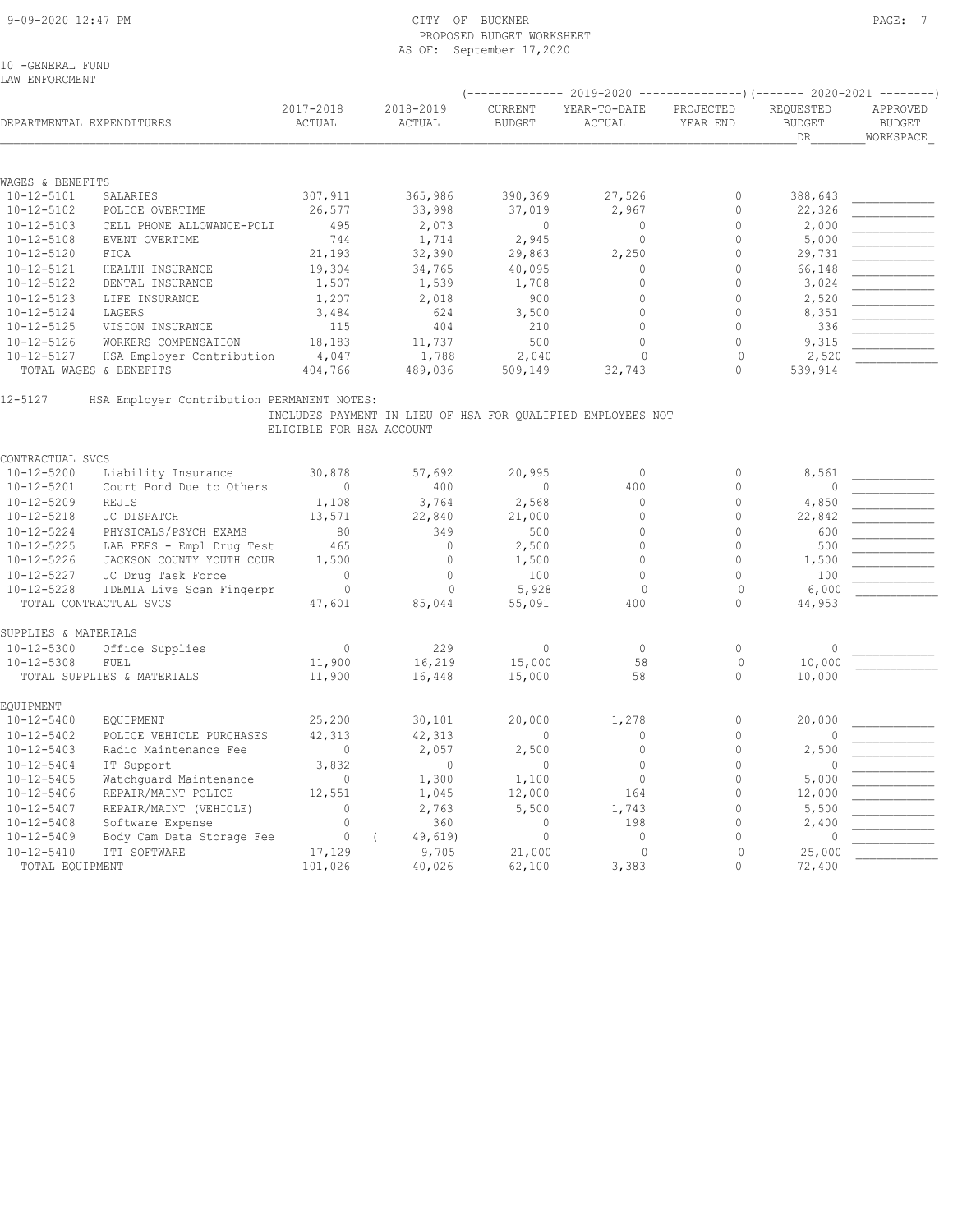#### 10 -GENERAL FUND LAW ENFORCMENT

|                      |                           |                     |                     |                          |                        | $2019 - 2020$ ----------------)(------- |                                  | $2020 - 2021$ --------          |
|----------------------|---------------------------|---------------------|---------------------|--------------------------|------------------------|-----------------------------------------|----------------------------------|---------------------------------|
|                      | DEPARTMENTAL EXPENDITURES | 2017-2018<br>ACTUAL | 2018-2019<br>ACTUAL | CURRENT<br><b>BUDGET</b> | YEAR-TO-DATE<br>ACTUAL | PROJECTED<br>YEAR END                   | REQUESTED<br><b>BUDGET</b><br>DR | APPROVED<br>BUDGET<br>WORKSPACE |
| UTILITIES            |                           |                     |                     |                          |                        |                                         |                                  |                                 |
| $10 - 12 - 5502$     | Telephone                 | 6,007               | 6,569               | 8,000                    | 566                    |                                         | 5,848                            |                                 |
| TOTAL UTILITIES      |                           | 6,007               | 6,569               | 8,000                    | 566                    | $\Omega$                                | 5,848                            |                                 |
| OTHER                |                           |                     |                     |                          |                        |                                         |                                  |                                 |
| $10 - 12 - 5601$     | TRAINING/DUES/FEES        | 2,666               | 4,347               | 3,000                    | 681                    |                                         | 5,000                            |                                 |
| $10 - 12 - 5612$     | LET Training Expenses     | 1,285               | 1,045               | $\Omega$                 |                        |                                         |                                  |                                 |
| $10 - 12 - 5613$     | OFFICER FRIENDLY PROGRAM  | 75                  | $\Omega$            | 500                      | $\Omega$               |                                         | 500                              |                                 |
| TOTAL OTHER          |                           | 4,026               | 5,392               | 3,500                    | 681                    | $\circ$                                 | 5,500                            |                                 |
| catq 58              |                           |                     |                     |                          |                        |                                         |                                  |                                 |
| $10 - 12 - 5800$     | Credit Card Fees          | $\Omega$            | 18                  | $\circ$                  | $\circ$                | $\circ$                                 | $\bigcap$                        |                                 |
| TOTAL catq 58        |                           | $\Omega$            | 18                  | $\Omega$                 | 0                      | $\Omega$                                | $\circ$                          |                                 |
| TOTAL LAW ENFORCMENT |                           | 575,325             | 642,532             | 652,840                  | 37,831                 | $\mathbf{0}$                            | 678,615                          |                                 |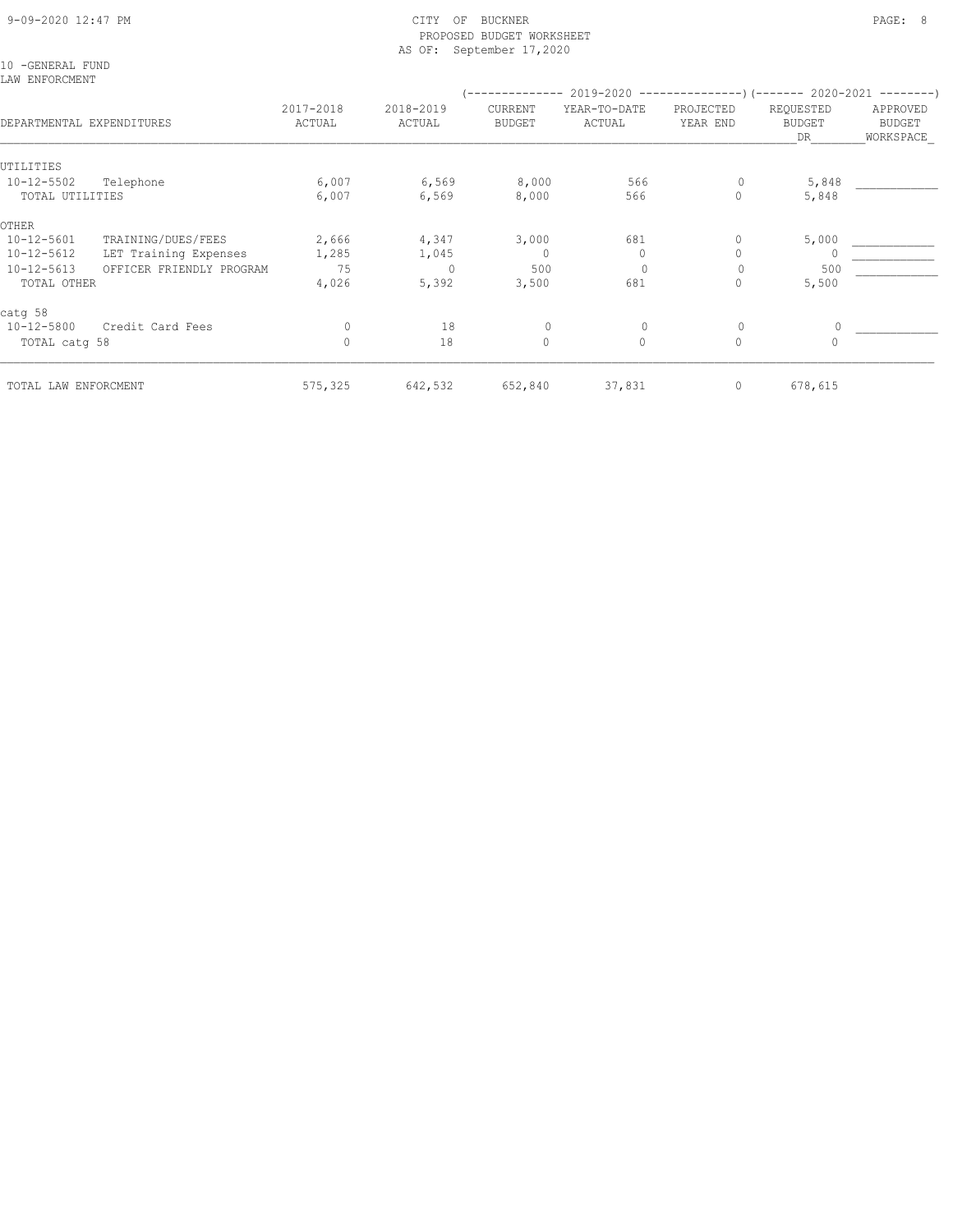#### 9-09-2020 12:47 PM CITY OF BUCKNER PAGE: 9 PROPOSED BUDGET WORKSHEET AS OF: September 17,2020

10 -GENERAL FUND PARK DEPARTMENT

| YEAR-TO-DATE<br>ACTUAL<br>0 | PROJECTED<br>YEAR END<br>$\Omega$ | REQUESTED<br><b>BUDGET</b><br>DR<br>0 | APPROVED<br>BUDGET<br>WORKSPACE |
|-----------------------------|-----------------------------------|---------------------------------------|---------------------------------|
|                             |                                   |                                       |                                 |
|                             |                                   |                                       |                                 |
|                             |                                   |                                       |                                 |
|                             |                                   |                                       |                                 |
|                             |                                   | $\Omega$                              |                                 |
|                             |                                   |                                       |                                 |
| $\circ$                     | $\Omega$                          | $\Omega$                              |                                 |
|                             | $\Omega$                          | $\Omega$                              |                                 |
|                             |                                   |                                       |                                 |
| 0                           | 0                                 | 0                                     |                                 |
| $\Omega$                    |                                   |                                       |                                 |
| $\cap$                      | $\Omega$                          | $\Omega$                              |                                 |
|                             |                                   |                                       |                                 |
| $\Omega$                    | $\circ$                           | $\circ$                               |                                 |
| $\Omega$                    |                                   |                                       |                                 |
| Λ                           | $\Omega$                          | $\Omega$                              |                                 |
|                             |                                   |                                       |                                 |
|                             | 0                                 | $\Omega$<br>$\circ$                   | $\mathbb O$                     |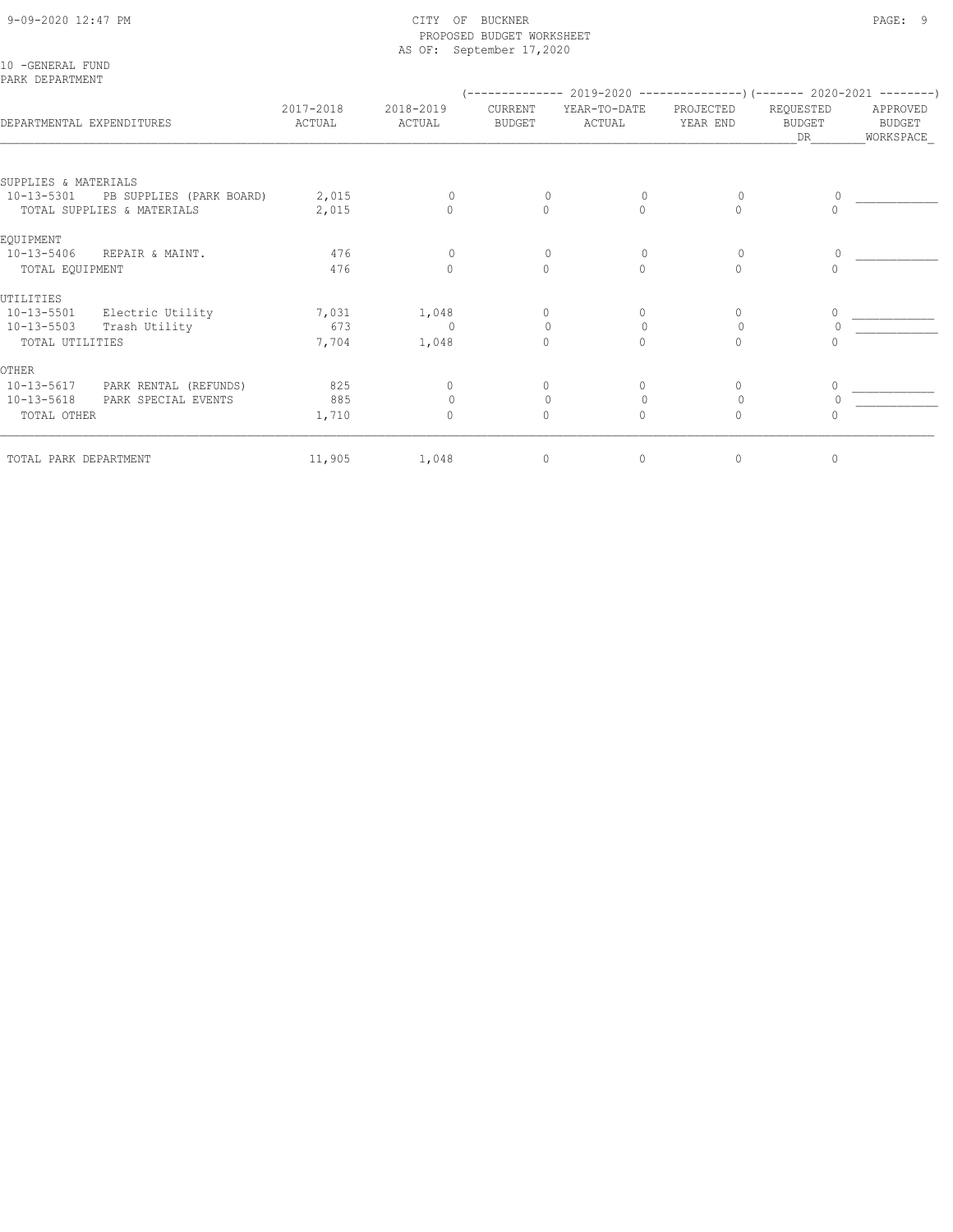| 9-09-2020 12:47 PM |  |  |
|--------------------|--|--|

#### CITY OF BUCKNER PAGE: 10 PROPOSED BUDGET WORKSHEET AS OF: September 17,2020

| 10 -GENERAL FUND<br>BUILDING PERMIT FEES                           |                     |                     |                   |                        |                       |                           |                                 |
|--------------------------------------------------------------------|---------------------|---------------------|-------------------|------------------------|-----------------------|---------------------------|---------------------------------|
| DEPARTMENTAL EXPENDITURES                                          | 2017-2018<br>ACTUAL | 2018-2019<br>ACTUAL | CURRENT<br>BUDGET | YEAR-TO-DATE<br>ACTUAL | PROJECTED<br>YEAR END | REQUESTED<br>BUDGET<br>DR | APPROVED<br>BUDGET<br>WORKSPACE |
| WAGES & BENEFITS                                                   |                     |                     |                   |                        |                       |                           |                                 |
| $10 - 16 - 5101$<br>SALARIES (INSPECTOR)<br>TOTAL WAGES & BENEFITS | 1,765<br>1,765      |                     | 4,500<br>4,500    | $\circ$                |                       | 200<br>200                |                                 |
| CONTRACTUAL SVCS                                                   |                     |                     |                   |                        |                       |                           |                                 |
| TOTAL BUILDING PERMIT FEES                                         | 1,765               | $\circ$             | 4,500             |                        | 0                     | 200                       |                                 |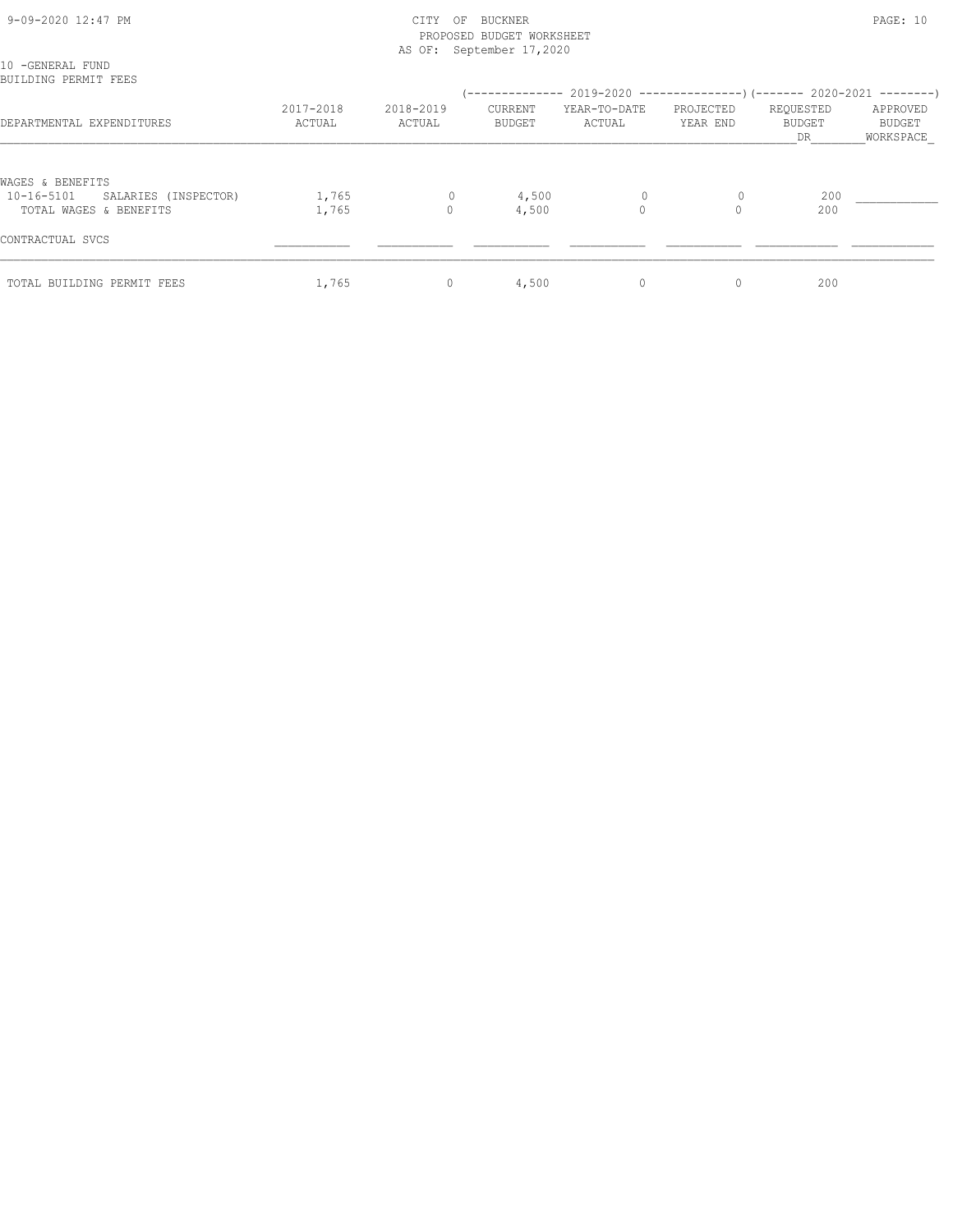| 9-09-2020 12:47 PM                 |                     | <b>CTTY</b><br>OF   | BUCKNER<br>PROPOSED BUDGET WORKSHEET<br>AS OF: September 17,2020 |                                                                          |                       |                           | PAGE: 11                        |
|------------------------------------|---------------------|---------------------|------------------------------------------------------------------|--------------------------------------------------------------------------|-----------------------|---------------------------|---------------------------------|
| 10 -GENERAL FUND<br>ANIMAL CONTROL |                     |                     |                                                                  | (-------------- 2019-2020 ----------------) (------- 2020-2021 --------) |                       |                           |                                 |
| DEPARTMENTAL EXPENDITURES          | 2017-2018<br>ACTUAL | 2018-2019<br>ACTUAL | CURRENT<br>BUDGET                                                | YEAR-TO-DATE<br>ACTUAL                                                   | PROJECTED<br>YEAR END | REOUESTED<br>BUDGET<br>DR | APPROVED<br>BUDGET<br>WORKSPACE |
| CONTRACTUAL SVCS                   |                     |                     |                                                                  |                                                                          |                       |                           |                                 |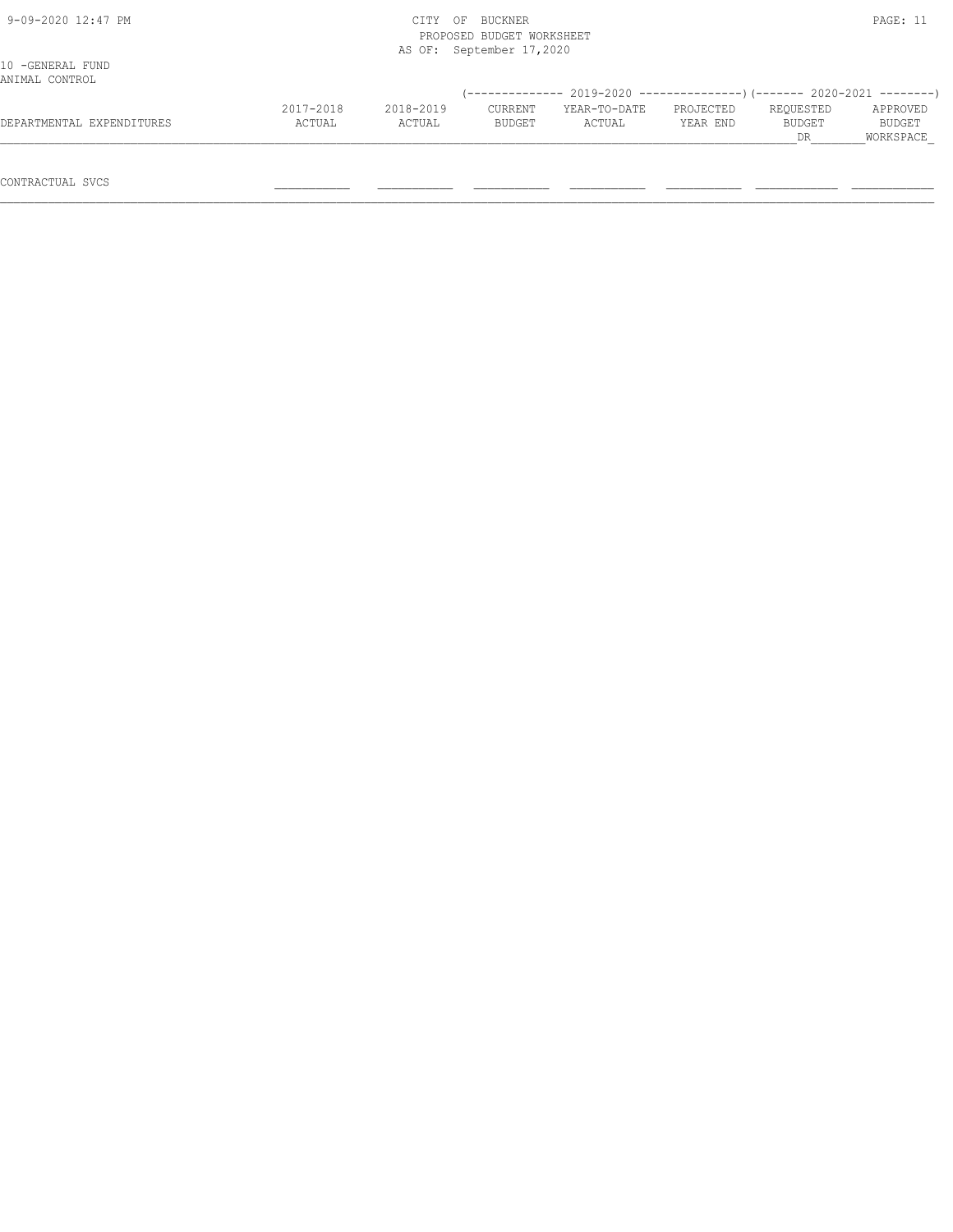#### 9-09-2020 12:47 PM CITY OF BUCKNER PAGE: 12 PROPOSED BUDGET WORKSHEET AS OF: September 17,2020

10 -GENERAL FUND

|                                   | 2017-2018<br>ACTUAL                   | $2018 - 2019$<br>ACTUAL | --------------<br>CURRENT<br>BUDGET | YEAR-TO-DATE<br>ACTUAL | PROJECTED<br>YEAR END | $2019-2020$ ----------------) (------- 2020-2021 --------)<br>REQUESTED<br>BUDGET<br>DR | APPROVED<br>BUDGET<br>WORKSPACE |
|-----------------------------------|---------------------------------------|-------------------------|-------------------------------------|------------------------|-----------------------|-----------------------------------------------------------------------------------------|---------------------------------|
| TOTAL EXPENDITURES                | 901,049<br>-----------<br>___________ | 1,057,934               | 942,855                             | 56,598                 |                       | 974,839                                                                                 |                                 |
| REVENUE OVER/(UNDER) EXPENDITURES | 26, 393<br>_________                  | 215, 111)               | 989                                 | 17,656)                | 163,489               | 3,666                                                                                   |                                 |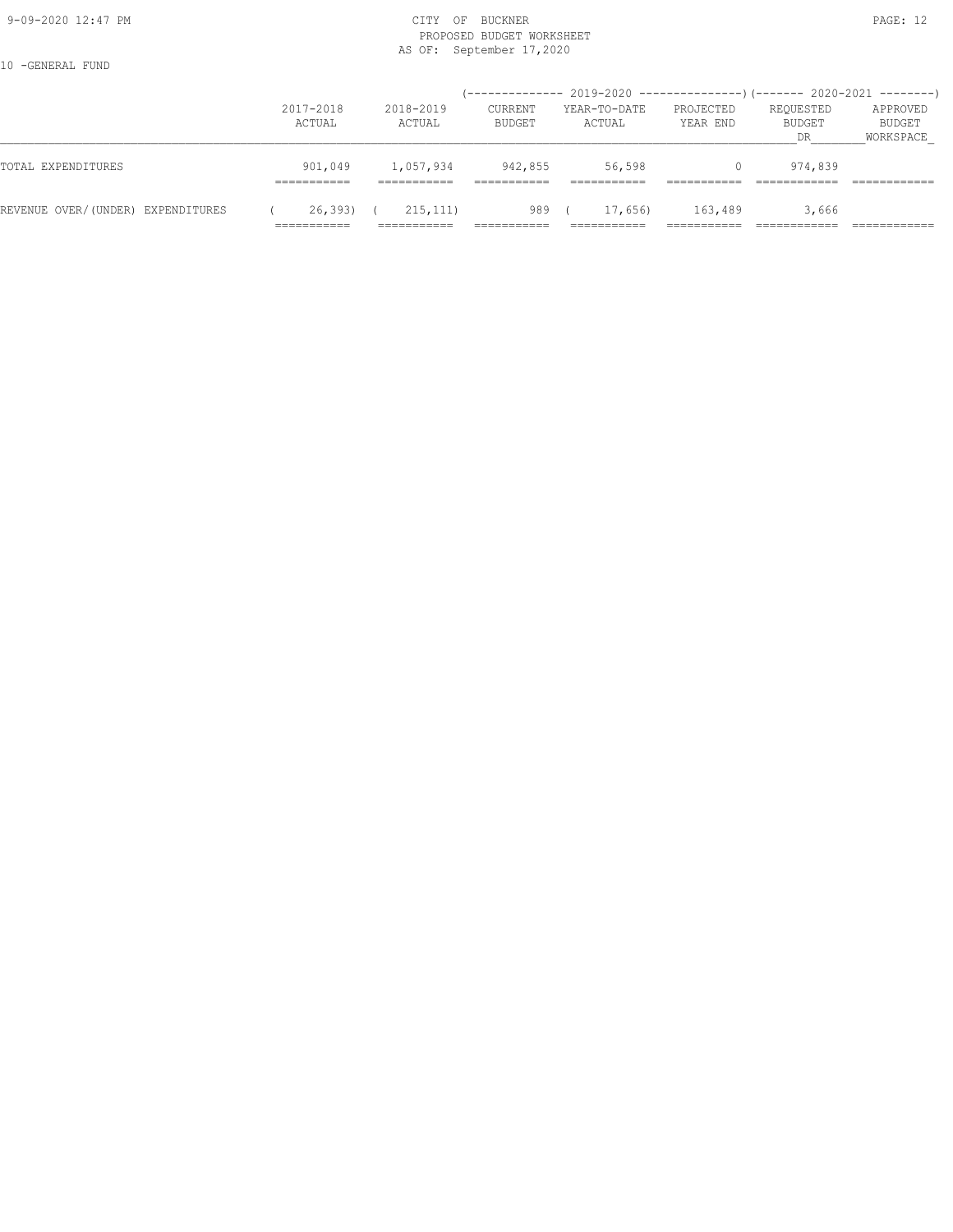20 -TAXES

## (-------------- 2019-2020 ---------------)(------- 2020-2021 --------) 2017-2018 2018-2019 CURRENT YEAR-TO-DATE PROJECTED REQUESTED APPROVED REVENUES ACTUAL ACTUAL BUDGET ACTUAL YEAR END BUDGET BUDGET \_\_\_\_\_\_\_\_\_\_\_\_\_\_\_\_\_\_\_\_\_\_\_\_\_\_\_\_\_\_\_\_\_\_\_\_\_\_\_\_\_\_\_\_\_\_\_\_\_\_\_\_\_\_\_\_\_\_\_\_\_\_\_\_\_\_\_\_\_\_\_\_\_\_\_\_\_\_\_\_\_\_\_\_\_\_\_\_\_\_\_\_\_\_\_\_\_\_\_\_\_\_\_\_\_\_\_\_\_\_\_\_\_\_\_\_DR\_\_\_\_\_\_\_\_WORKSPACE\_ INTEREST-PROJECTS =============== TAXES 20-11-4106 Sales Tax 204-CITY 93,979 94,443 111,170 8,556 0 113,363 \_\_\_\_\_\_\_\_\_\_\_\_ TOTAL TAXES 93,979 94,443 111,170 8,556 0 113,363  $\texttt{INTEREST}$  $\mathcal{L}_\mathcal{L} = \mathcal{L}_\mathcal{L} = \mathcal{L}_\mathcal{L} = \mathcal{L}_\mathcal{L} = \mathcal{L}_\mathcal{L} = \mathcal{L}_\mathcal{L} = \mathcal{L}_\mathcal{L} = \mathcal{L}_\mathcal{L} = \mathcal{L}_\mathcal{L} = \mathcal{L}_\mathcal{L} = \mathcal{L}_\mathcal{L} = \mathcal{L}_\mathcal{L} = \mathcal{L}_\mathcal{L} = \mathcal{L}_\mathcal{L} = \mathcal{L}_\mathcal{L} = \mathcal{L}_\mathcal{L} = \mathcal{L}_\mathcal{L}$ TOTAL INTEREST-PROJECTS 6 93,979 94,443 111,170 8,556 0 113,363 TOTAL REVENUES 93,979 94,443 111,170 8,556 0 113,363

=========== =========== =========== =========== =========== ============ ============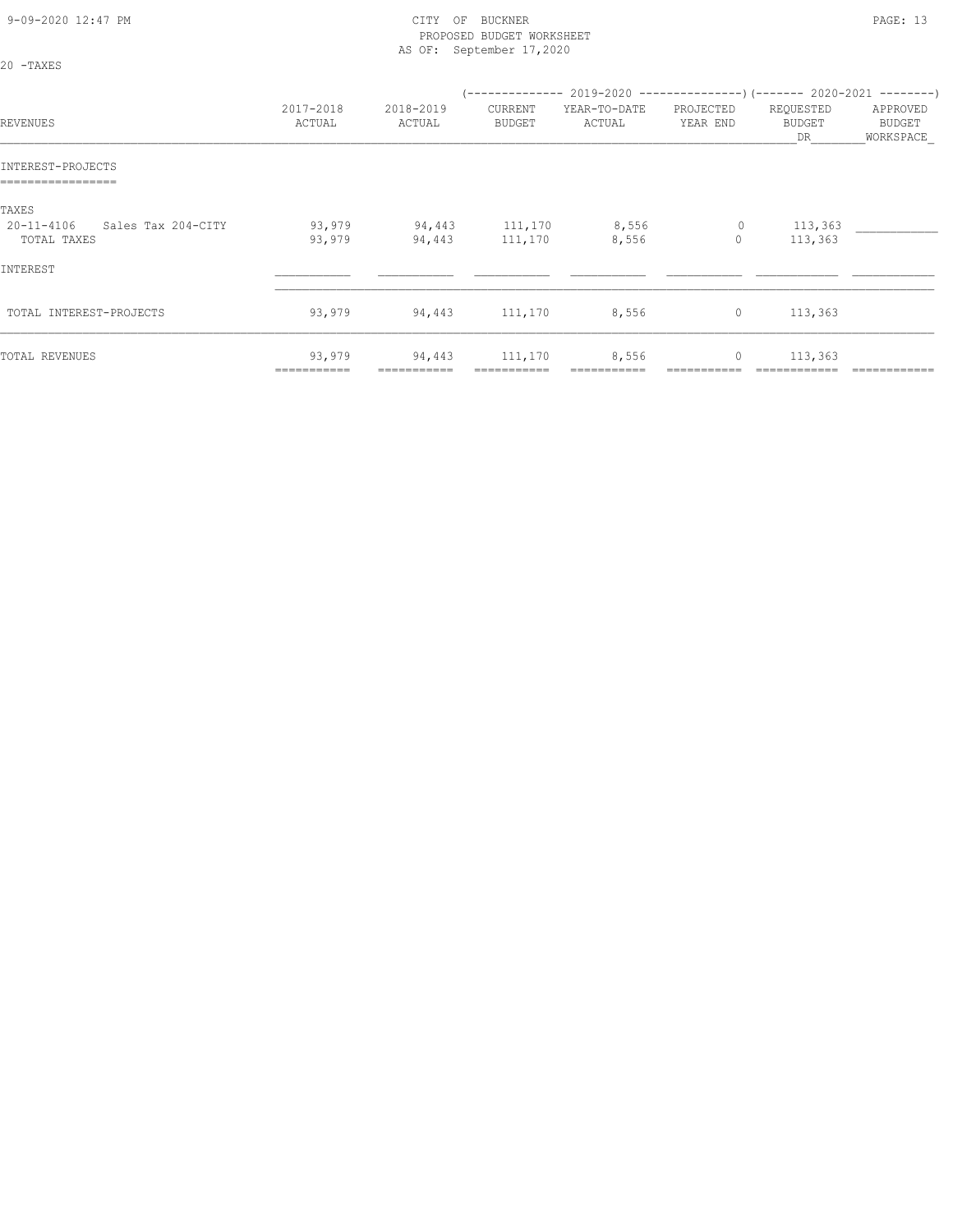| 9-09-2020 12:47 PM |  |
|--------------------|--|
|                    |  |

#### CITY OF BUCKNER PAGE: 14 PROPOSED BUDGET WORKSHEET AS OF: September 17,2020

| INTEREST-PROJECTS                                           |                                          |                      |                                 | ------------- 2019-2020 --------------------- (------- 2020-2021 ---------)                                               |                       |                                  |                                 |
|-------------------------------------------------------------|------------------------------------------|----------------------|---------------------------------|---------------------------------------------------------------------------------------------------------------------------|-----------------------|----------------------------------|---------------------------------|
| DEPARTMENTAL EXPENDITURES                                   | 2017-2018<br>ACTUAL                      | 2018-2019<br>ACTUAL  | <b>CURRENT</b><br><b>BUDGET</b> | YEAR-TO-DATE<br>ACTUAL                                                                                                    | PROJECTED<br>YEAR END | REQUESTED<br><b>BUDGET</b><br>DR | APPROVED<br>BUDGET<br>WORKSPACE |
| EOUIPMENT                                                   |                                          |                      |                                 |                                                                                                                           |                       |                                  |                                 |
| $20 - 11 - 5402$<br>TRANSFER OUT<br>TOTAL EQUIPMENT         | 0<br>$\Omega$                            | $\circ$<br>$\Omega$  | 24,908<br>24,908                | 0                                                                                                                         | $\Omega$              | $\Omega$                         |                                 |
| $11 - 5402$<br>TRANSFER OUT                                 | PERMANENT NOTES:<br>within that account. |                      |                                 | Fund 20 is contained within the General Fund in the bank.<br>Fund transfers simply account for the allocation of revenues |                       |                                  |                                 |
| OTHER                                                       |                                          |                      |                                 |                                                                                                                           |                       |                                  |                                 |
| $20 - 11 - 5608$<br>Debt Service<br>TOTAL OTHER             | $\Omega$<br>$\Omega$                     | $\Omega$<br>$\Omega$ | 86,262<br>86,262                | $\circ$<br>$\Omega$                                                                                                       | $\Omega$<br>$\Omega$  | 86,000<br>86,000                 |                                 |
| TRANSFERS OUT                                               |                                          |                      |                                 |                                                                                                                           |                       |                                  |                                 |
| $20 - 11 - 5700$<br>Transfers In/Out<br>TOTAL TRANSFERS OUT | $\circ$<br>$\circ$                       | 97,366<br>97,366)    | 0<br>$\Omega$                   | 0<br>$\Omega$                                                                                                             | 0<br>$\Omega$         | 0<br>$\Omega$                    |                                 |

TOTAL INTEREST-PROJECTS 0 (97,366) 111,170 0 0 86,000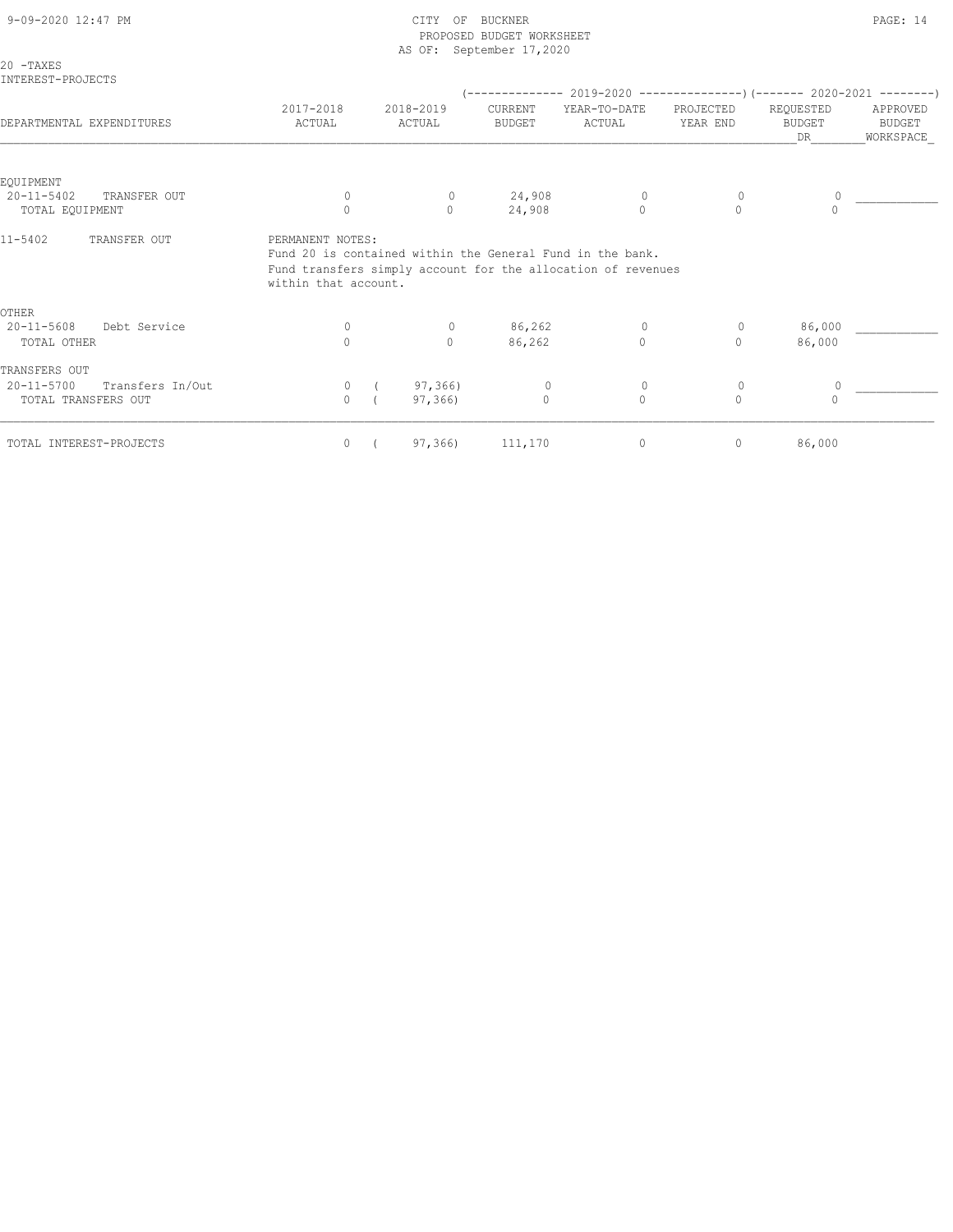20 -TAXES

## (-------------- 2019-2020 ---------------)(------- 2020-2021 --------) 2017-2018 2018-2019 CURRENT YEAR-TO-DATE PROJECTED REQUESTED APPROVED ACTUAL ACTUAL BUDGET ACTUAL YEAR END BUDGET BUDGET \_\_\_\_\_\_\_\_\_\_\_\_\_\_\_\_\_\_\_\_\_\_\_\_\_\_\_\_\_\_\_\_\_\_\_\_\_\_\_\_\_\_\_\_\_\_\_\_\_\_\_\_\_\_\_\_\_\_\_\_\_\_\_\_\_\_\_\_\_\_\_\_\_\_\_\_\_\_\_\_\_\_\_\_\_\_\_\_\_\_\_\_\_\_\_\_\_\_\_\_\_\_\_\_\_\_\_\_\_\_\_\_\_\_\_\_DR\_\_\_\_\_\_\_\_WORKSPACE\_ TOTAL EXPENDITURES 0 ( 97,366) 111,170 0 0 86,000 =========== =========== =========== =========== =========== ============ ============ REVENUE OVER/(UNDER) EXPENDITURES 93,979 191,809 0 8,556 0 27,363 =========== =========== =========== =========== =========== ============ ============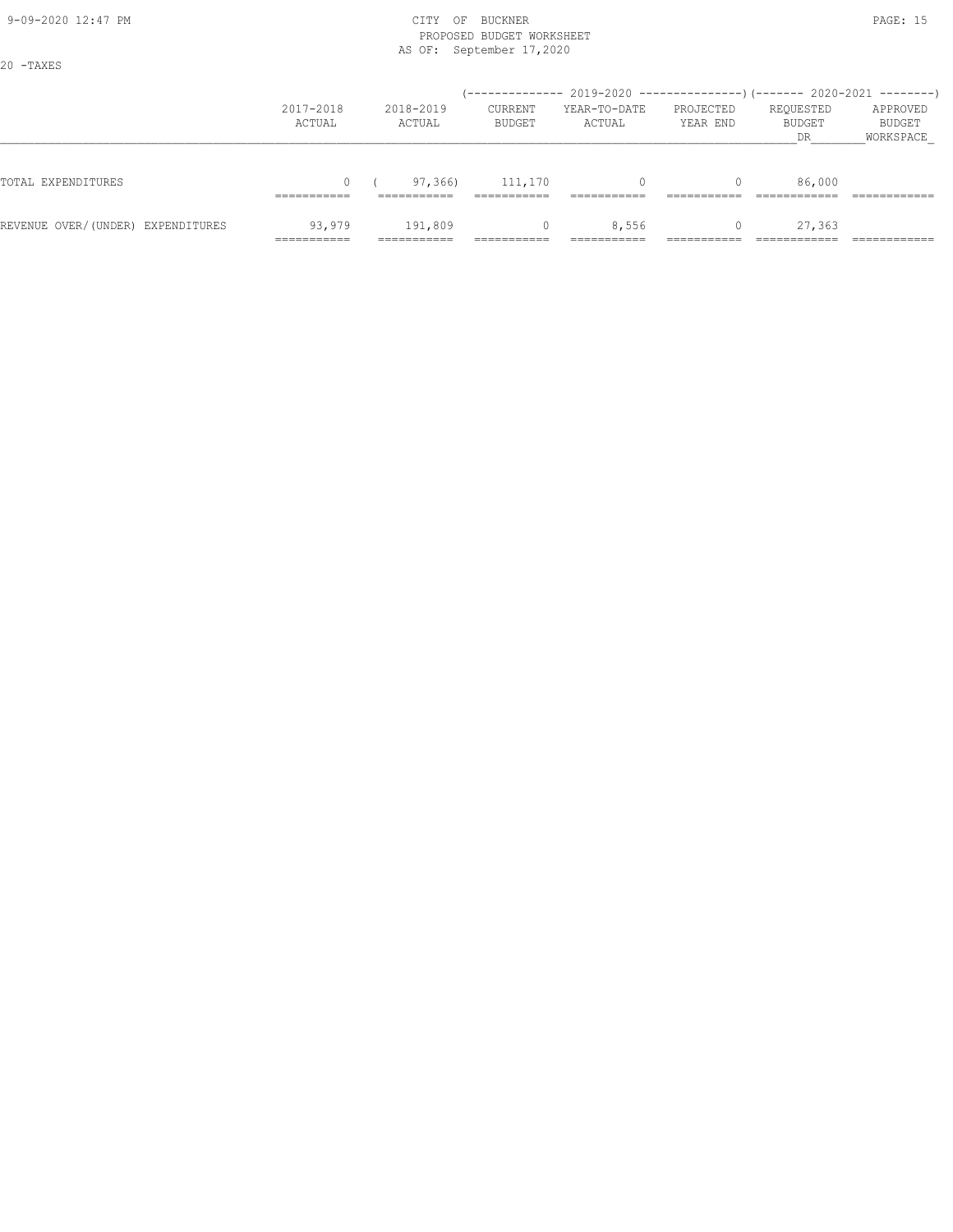#### 9-09-2020 12:47 PM CITY OF BUCKNER PAGE: 16 PROPOSED BUDGET WORKSHEET AS OF: September 17,2020

|                              |                                            |                                                |            | (------------- 2019-2020 ----------------)(------- 2020-2021 --------) |                          |                        |                       |                                  |                                        |
|------------------------------|--------------------------------------------|------------------------------------------------|------------|------------------------------------------------------------------------|--------------------------|------------------------|-----------------------|----------------------------------|----------------------------------------|
| REVENUES                     |                                            | 2017-2018<br>ACTUAL                            |            | 2018-2019<br>ACTUAL                                                    | CURRENT<br><b>BUDGET</b> | YEAR-TO-DATE<br>ACTUAL | PROJECTED<br>YEAR END | REQUESTED<br><b>BUDGET</b><br>DR | APPROVED<br><b>BUDGET</b><br>WORKSPACE |
| STREET FUNDS<br>============ |                                            |                                                |            |                                                                        |                          |                        |                       |                                  |                                        |
| TAXES                        |                                            |                                                |            |                                                                        |                          |                        |                       |                                  |                                        |
| $25 - 74 - 4100$             | Motor Fuel Tax Revenue                     | 82,629                                         |            | 92,283                                                                 | 81,060                   | 7,347                  | $\circ$               | 70,000                           |                                        |
| 25-74-4101                   | Motor Fuel Sales Tax Reve                  | 37,788                                         |            | 37,306                                                                 | 26,991                   | 2,446                  | $\circ$               | 23,320                           |                                        |
| $25 - 74 - 4102$             | Motor Vehicle Fee Increas                  | 13,964                                         |            | 12,266                                                                 | 13,588                   | 1,242                  | $\circ$               | 11,792                           |                                        |
| $25 - 74 - 4103$             | 1/2 of 1% Sales Tax 215-C                  | 70,375                                         |            | 67,577                                                                 | 78,000                   | 8,556                  | $\overline{0}$        | 82,000                           |                                        |
| TOTAL TAXES                  |                                            | 204,756                                        |            | 209,432                                                                | 199,639                  | 19,591                 | 0                     | 187, 112                         |                                        |
| 74-4100                      | Motor Fuel Tax Revenue                     | PERMANENT NOTES:<br>DISTRIBUTION BASED ON FY19 |            |                                                                        |                          |                        |                       |                                  |                                        |
| $74 - 4101$                  | Motor Fuel Sales Tax RevenPERMANENT NOTES: | DISTRIBUTION BASED ON FY19                     |            |                                                                        |                          |                        |                       |                                  |                                        |
| 74-4102                      | Motor Vehicle Fee IncreasePERMANENT NOTES: | DISTRIBUTION BASED ON FY19                     |            |                                                                        |                          |                        |                       |                                  |                                        |
| 74-4103                      | 1/2 of 1% Sales Tax 215-CIPERMANENT NOTES: | DISTRIBUTION BASED ON FY19                     |            |                                                                        |                          |                        |                       |                                  |                                        |
| catq 48                      |                                            |                                                |            |                                                                        |                          |                        |                       |                                  |                                        |
| 25-74-4850                   | Miscellaneous                              | $\circ$                                        |            | 847)                                                                   | $\circ$                  | 691                    | $\circ$               | 800                              |                                        |
| TOTAL catq 48                |                                            | $\cap$                                         | $\sqrt{ }$ | 847)                                                                   | $\circ$                  | 691                    | $\Omega$              | 800                              |                                        |
| TRANSFERS IN                 |                                            |                                                |            |                                                                        |                          |                        |                       |                                  |                                        |
| $25 - 74 - 4900$             | Transfer IN                                | $\mathbf{0}$                                   |            | $\mathbf{0}$                                                           | 30,000                   | 0                      | $\circ$               | 30,000                           |                                        |
| TOTAL TRANSFERS IN           |                                            | $\Omega$                                       |            | $\circ$                                                                | 30,000                   | $\circ$                | $\circ$               | 30,000                           |                                        |
| TOTAL STREET FUNDS           |                                            | 204,756                                        |            | 208,585                                                                | 229,639                  | 20,282                 | $\circ$               | 217,912                          |                                        |
| TOTAL REVENUES               |                                            | 204,756                                        |            | 208,585<br>------------                                                | 229,639<br>-----------   | 20,282                 | $\circ$               | 217,912<br>------------- -----   |                                        |
|                              |                                            | ===========                                    |            |                                                                        |                          |                        |                       |                                  |                                        |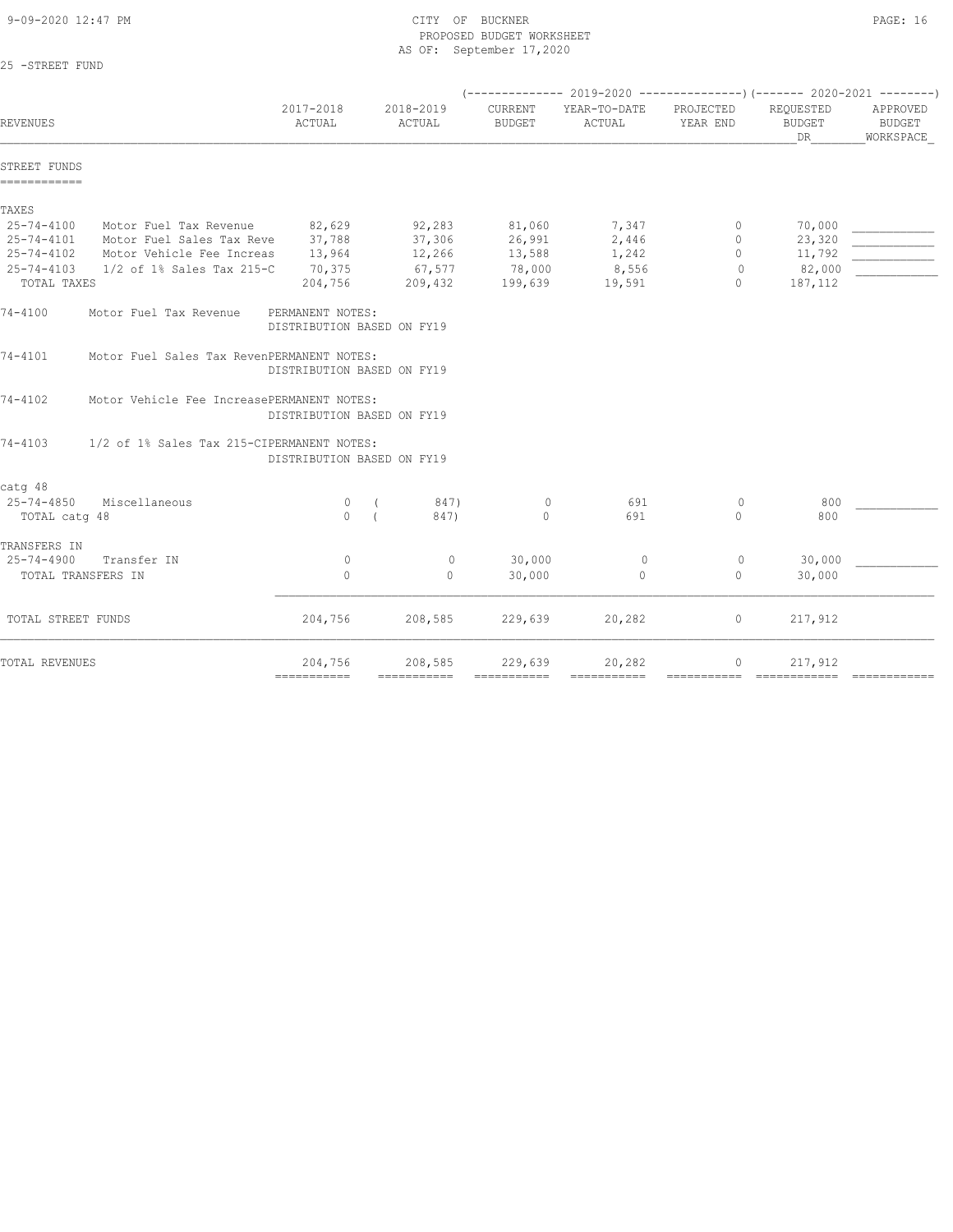25 -STREET FUND STREET FUNDS

|                                      |                                            |                                 |                                                       |                          | (-------------- 2019-2020 ----------------) (------- 2020-2021 --------) |                       |                                         |                                        |
|--------------------------------------|--------------------------------------------|---------------------------------|-------------------------------------------------------|--------------------------|--------------------------------------------------------------------------|-----------------------|-----------------------------------------|----------------------------------------|
|                                      | DEPARTMENTAL EXPENDITURES                  | 2017-2018<br>ACTUAL             | 2018-2019<br>ACTUAL                                   | CURRENT<br><b>BUDGET</b> | YEAR-TO-DATE<br>ACTUAL                                                   | PROJECTED<br>YEAR END | REQUESTED<br><b>BUDGET</b><br><b>DR</b> | APPROVED<br><b>BUDGET</b><br>WORKSPACE |
|                                      |                                            |                                 |                                                       |                          |                                                                          |                       |                                         |                                        |
| WAGES & BENEFITS                     |                                            |                                 |                                                       |                          |                                                                          |                       |                                         |                                        |
| $25 - 74 - 5101$                     | Waqes                                      | 2,445                           | 12,859                                                | 23,258                   | 1,380                                                                    | $\mathbf{0}$          | 36,504                                  |                                        |
| $25 - 74 - 5102$                     | Overtime                                   | 156                             | $\circ$                                               | 600                      | $\mathbb O$                                                              | $\mathbf{0}$          | 600                                     |                                        |
| $25 - 74 - 5120$                     | <b>FTCA</b>                                | 199                             | 1,150                                                 | 1,779                    | 97<br>$\mathbf 0$                                                        | $\Omega$<br>$\circ$   | 2,738                                   |                                        |
| $25 - 74 - 5121$<br>$25 - 74 - 5122$ | Health Insurance<br>Dental Insurance       | 344<br>31                       | 1,044<br>77                                           | 2,925<br>188             | $\Omega$                                                                 | $\Omega$              | 6,539<br>276                            |                                        |
| $25 - 74 - 5123$                     | Life Insurance                             | $\Omega$                        | $\Omega$                                              | $\Omega$                 | $\Omega$                                                                 | $\Omega$              | 249                                     |                                        |
| $25 - 74 - 5124$                     | Lagers Employers Contribu                  | 250                             | 477                                                   | 2,700                    | $\Omega$                                                                 | $\Omega$              | 4,198                                   |                                        |
| $25 - 74 - 5125$                     | Vision Insurance                           | $\overline{4}$                  | 20                                                    | 18                       | $\Omega$                                                                 | $\Omega$              | 31                                      |                                        |
| $25 - 74 - 5127$                     | HSA Employer Contribution                  | $\mathbf{0}$                    | 28                                                    | 144                      | $\Omega$                                                                 | $\Omega$              | 264                                     |                                        |
|                                      | TOTAL WAGES & BENEFITS                     | 3,428                           | 15,654                                                | 31,612                   | 1,477                                                                    | $\Omega$              | 51,399                                  |                                        |
| $74 - 5101$                          | Waqes                                      | PERMANENT NOTES:<br>ASSIGNMENTS | LAGERS & INSURANCE COSTS ACCRUE TO PRIMARY DEPARTMENT |                          |                                                                          |                       |                                         |                                        |
| 74-5127                              | HSA Employer Contribution PERMANENT NOTES: |                                 | BENEFIT ACCRUES TO PRIMARY DEPARTMENT                 |                          |                                                                          |                       |                                         |                                        |
| CONTRACTUAL SVCS                     |                                            |                                 |                                                       |                          |                                                                          |                       |                                         |                                        |
| $25 - 74 - 5200$                     | Liability Insurance                        | 110                             | 330                                                   | 10,095                   | $\Omega$                                                                 | $\Omega$              | 1,875                                   |                                        |
| $25 - 74 - 5203$                     | Engineering Fees                           | $\mathbb O$                     | $\Omega$                                              | $\Omega$                 | $\Omega$                                                                 | $\Omega$              | 5,000                                   |                                        |
|                                      | TOTAL CONTRACTUAL SVCS                     | 110                             | 330                                                   | 10,095                   | $\Omega$                                                                 | $\Omega$              | 6,875                                   |                                        |
| SUPPLIES & MATERIALS                 |                                            |                                 |                                                       |                          |                                                                          |                       |                                         |                                        |
| $25 - 74 - 5300$                     | SUPPLIES                                   | 8,378                           | 2,383                                                 | 4,000                    | $\mathbf 0$                                                              | $\mathbf{0}$          | 2,000                                   |                                        |
| $25 - 74 - 5308$                     | Fuel - Mowers                              | $\circ$                         | 1,573                                                 | 2,700                    | $\Omega$                                                                 | $\circ$               | 1,500                                   |                                        |
| $25 - 74 - 5310$                     | MATERIALS-Street Repair                    | 7,456                           | 64,536                                                | 70,000                   | $\Omega$                                                                 | $\mathbf{0}$          | 15,000                                  |                                        |
| $25 - 74 - 5315$                     | Salt/Sand                                  | $\mathbf{0}$                    | 17,037                                                | 16,000                   | $\Omega$                                                                 | $\circ$               | 18,000                                  |                                        |
| $25 - 74 - 5316$                     | Gravel/Saturock                            | 582                             | $\mathbf{0}$                                          | $\mathbf{0}$             | $\Omega$                                                                 | $\Omega$              | $\mathbf{0}$                            |                                        |
| $25 - 74 - 5317$                     | Liquid Brine                               | 3,033                           | $\mathbf{0}$                                          | 7,000                    | $\mathbf{0}$                                                             | $\mathbf{0}$          | 10,000                                  |                                        |
|                                      | TOTAL SUPPLIES & MATERIALS                 | 19,449                          | 85,529                                                | 99,700                   | $\cap$                                                                   | $\Omega$              | 46,500                                  |                                        |
| EOUIPMENT                            |                                            |                                 |                                                       |                          |                                                                          |                       |                                         |                                        |
| $25 - 74 - 5400$                     | Equipment                                  | 14,820                          | 14,700                                                | 4,500                    | $\mathbf 0$                                                              | $\circ$               | 3,000                                   |                                        |
| $25 - 74 - 5407$                     | PW TRUCK PURCHASE-PYMT                     | 23,547                          | 25,431                                                | 24,000                   | $\Omega$                                                                 | $\Omega$              | $\Omega$                                |                                        |
| $25 - 74 - 5408$                     | Equipment Rental                           | 912                             | 1,884)                                                | $\mathbf{0}$             | $\Omega$                                                                 | $\circ$               | 2,000                                   |                                        |
| $25 - 74 - 5440$                     | Repairs                                    | $\mathbf{0}$                    | 1,575                                                 | 2,000                    | $\Omega$                                                                 | $\Omega$              | 2,000                                   |                                        |
| $25 - 74 - 5441$                     | REPAIRS-Auto                               | 166                             | 1,478                                                 | 1,500                    | $\cap$                                                                   | $\circ$               | 1,500                                   |                                        |
| $25 - 74 - 5442$                     | REPAIRS-Equipment                          | 2,126                           | 4,987                                                 | 5,000                    | $\Omega$                                                                 | $\Omega$              | 5,000                                   |                                        |
| $25 - 74 - 5443$                     | REPAIRS-Mowers                             | 1,313                           | 47                                                    | $\circ$                  | $\Omega$                                                                 | $\Omega$              | 1,500                                   |                                        |
| $25 - 74 - 5453$                     | MAINTENANCE-Right of Way                   | $\mathbf{0}$                    | 306                                                   | 500                      | $\Omega$                                                                 | $\Omega$              | 500                                     |                                        |
| TOTAL EQUIPMENT                      |                                            | 42,885                          | 46,639                                                | 37,500                   | $\Omega$                                                                 | $\Omega$              | 15,500                                  |                                        |

74-5407 PW TRUCK PURCHASE-PYMT PERMANENT NOTES:

last payment 7/2020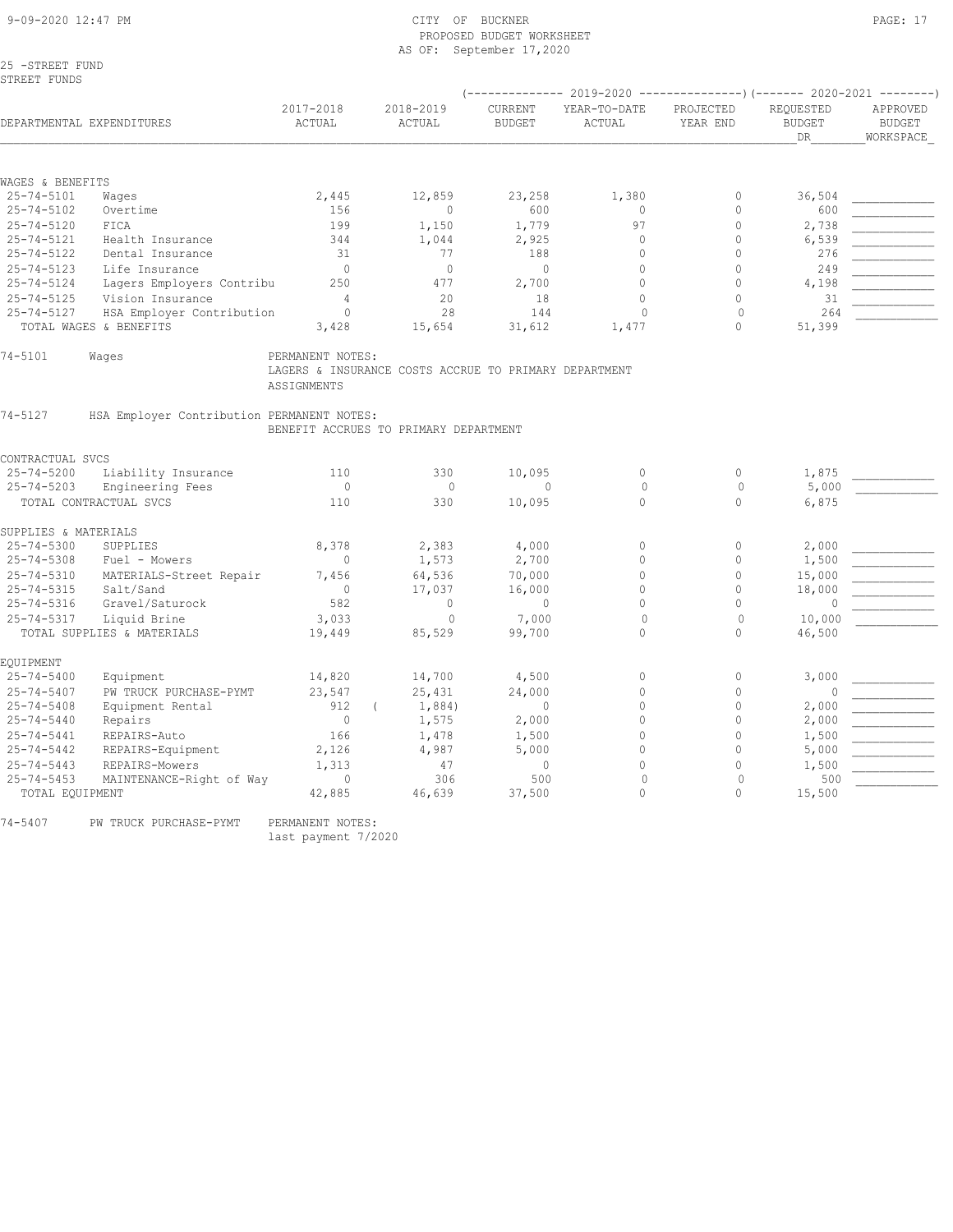| 9-09-2020 12:47 PM |  |  |
|--------------------|--|--|
|                    |  |  |

#### CITY OF BUCKNER PAGE: 18 PROPOSED BUDGET WORKSHEET AS OF: September 17,2020

| 25 -STREET FUND<br>STREET FUNDS                   |                                                |                                                                                                                                                                                                                |                                 |                                                                                                     |                       |                                  |                                 |
|---------------------------------------------------|------------------------------------------------|----------------------------------------------------------------------------------------------------------------------------------------------------------------------------------------------------------------|---------------------------------|-----------------------------------------------------------------------------------------------------|-----------------------|----------------------------------|---------------------------------|
| DEPARTMENTAL EXPENDITURES                         | 2017-2018<br>ACTUAL                            | 2018-2019<br>ACTUAL                                                                                                                                                                                            | <b>CURRENT</b><br><b>BUDGET</b> | (-------------- 2019-2020 -----------------) (------- 2020-2021 --------)<br>YEAR-TO-DATE<br>ACTUAL | PROJECTED<br>YEAR END | REQUESTED<br><b>BUDGET</b><br>DR | APPROVED<br>BUDGET<br>WORKSPACE |
| UTILITIES                                         |                                                |                                                                                                                                                                                                                |                                 |                                                                                                     |                       |                                  |                                 |
| 25-74-5501<br>UTILITY-Electric<br>TOTAL UTILITIES | 43,477                                         | 43,477 62,909<br>62,909                                                                                                                                                                                        | 49,000<br>49,000                | 88<br>88                                                                                            | $\circ$<br>$\Omega$   | 45,000<br>45,000                 |                                 |
| UTILITY-Electric<br>74-5501                       | PERMANENT NOTES:<br>DISTRIBUTION BASED ON FY19 |                                                                                                                                                                                                                |                                 |                                                                                                     |                       |                                  |                                 |
| TRANSFERS OUT                                     |                                                |                                                                                                                                                                                                                |                                 |                                                                                                     |                       |                                  |                                 |
| $25 - 74 - 5700$<br>TRANSFER OUT                  | 25,000                                         | $\Omega$                                                                                                                                                                                                       | $\Omega$                        | $\mathbf{0}$                                                                                        | $\Omega$              | $\Omega$                         |                                 |
| TOTAL TRANSFERS OUT                               | 25,000                                         | $\Omega$                                                                                                                                                                                                       | $\Omega$                        | $\bigcap$                                                                                           | $\Omega$              | $\Omega$                         |                                 |
| 74-5700<br>TRANSFER OUT                           | CURRENT YEAR NOTES:                            |                                                                                                                                                                                                                |                                 |                                                                                                     |                       |                                  |                                 |
|                                                   |                                                | Intragovernmental Fund Transfer Agreements to General Fund:<br>\$30,000 From Street Fund Due Date 10/05/2019<br>\$15,000 From Street Fund Due Date 06/20/2020<br>\$15,000 From Street Fund Due Date 08/01/2020 |                                 |                                                                                                     |                       |                                  |                                 |
| carq 59                                           |                                                |                                                                                                                                                                                                                |                                 |                                                                                                     |                       |                                  |                                 |
| Advertising<br>$25 - 74 - 5903$                   | 0                                              | 751                                                                                                                                                                                                            | 0                               | 0                                                                                                   | $\Omega$              | 0                                |                                 |
| TOTAL carg 59                                     | $\Omega$                                       | 751                                                                                                                                                                                                            | $\Omega$                        | $\Omega$                                                                                            | $\Omega$              | $\Omega$                         |                                 |
| TOTAL STREET FUNDS                                | 134,349                                        | 211,811                                                                                                                                                                                                        | 227,907                         | 1,565                                                                                               | $\circ$               | 165,274                          |                                 |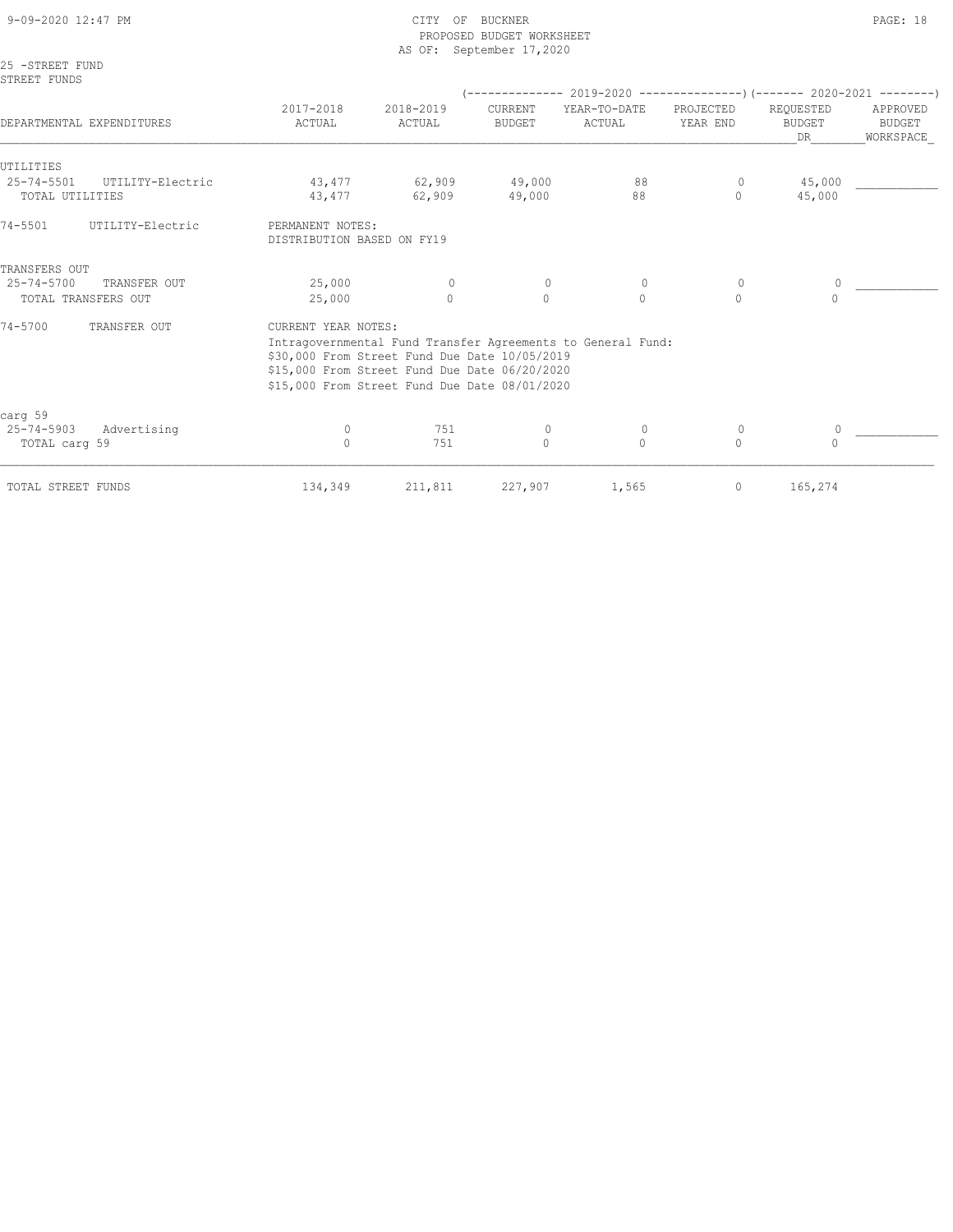#### 9-09-2020 12:47 PM PAGE: 19 PROPOSED BUDGET WORKSHEET AS OF: September 17,2020

## (-------------- 2019-2020 ---------------)(------- 2020-2021 --------) 2017-2018 2018-2019 CURRENT YEAR-TO-DATE PROJECTED REQUESTED APPROVED DEPARTMENTAL EXPENDITURES ACTUAL ACTUAL BUDGET ACTUAL YEAR END BUDGET BUDGET \_\_\_\_\_\_\_\_\_\_\_\_\_\_\_\_\_\_\_\_\_\_\_\_\_\_\_\_\_\_\_\_\_\_\_\_\_\_\_\_\_\_\_\_\_\_\_\_\_\_\_\_\_\_\_\_\_\_\_\_\_\_\_\_\_\_\_\_\_\_\_\_\_\_\_\_\_\_\_\_\_\_\_\_\_\_\_\_\_\_\_\_\_\_\_\_\_\_\_\_\_\_\_\_\_\_\_\_\_\_\_\_\_\_\_\_DR\_\_\_\_\_\_\_\_WORKSPACE\_ CONTRACTUAL SVCS 25-77-5209 CAP IMPROV PROJECTS 0 ( 13,128) 0 0 0 0 TOTAL CONTRACTUAL SVCS 0 ( 13,128) 0 0 0 0 TOTAL PARK BOARD CAP IMPROVE 0 ( 13,128) 0 0 0 0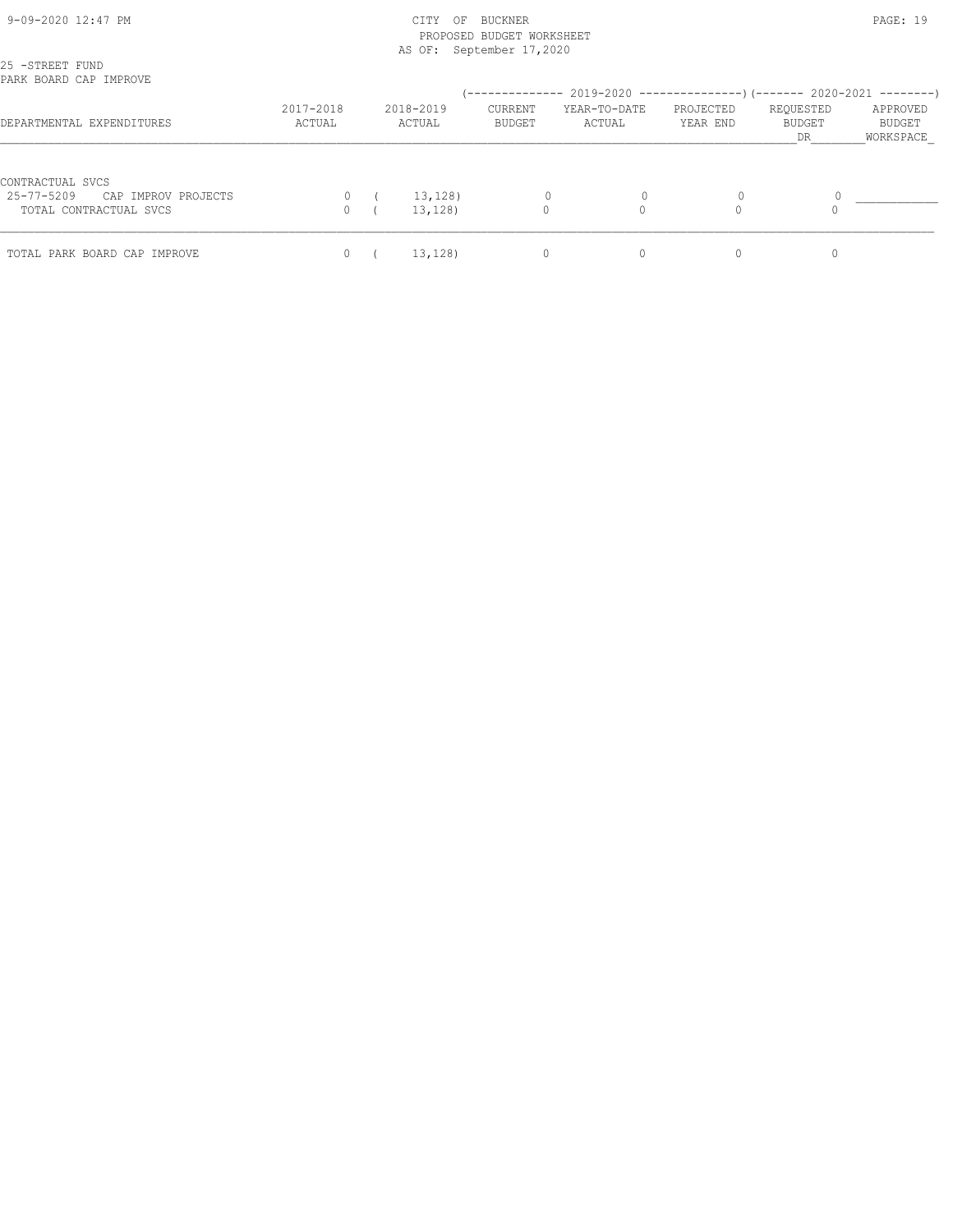#### 9-09-2020 12:47 PM PAGE: 20 PROPOSED BUDGET WORKSHEET AS OF: September 17,2020

25 -STREET FUND

|                                   | 2017-2018<br>ACTUAL    | $2018 - 2019$<br>ACTUAL | CURRENT<br>BUDGET     | (-------------- 2019-2020 -----------------) (------- 2020-2021 --------)<br>YEAR-TO-DATE<br>ACTUAL | PROJECTED<br>YEAR END | REQUESTED<br>BUDGET<br>DR | APPROVED<br>BUDGET<br>WORKSPACE |
|-----------------------------------|------------------------|-------------------------|-----------------------|-----------------------------------------------------------------------------------------------------|-----------------------|---------------------------|---------------------------------|
| TOTAL EXPENDITURES                | 134,349<br>___________ | 198,683                 | 227,907               | 1,565                                                                                               |                       | 165,274                   |                                 |
| REVENUE OVER/(UNDER) EXPENDITURES | 70,407<br>___________  | 9,902<br>___________    | 1,732<br>------------ | 18,717<br>__________                                                                                |                       | 52,638                    |                                 |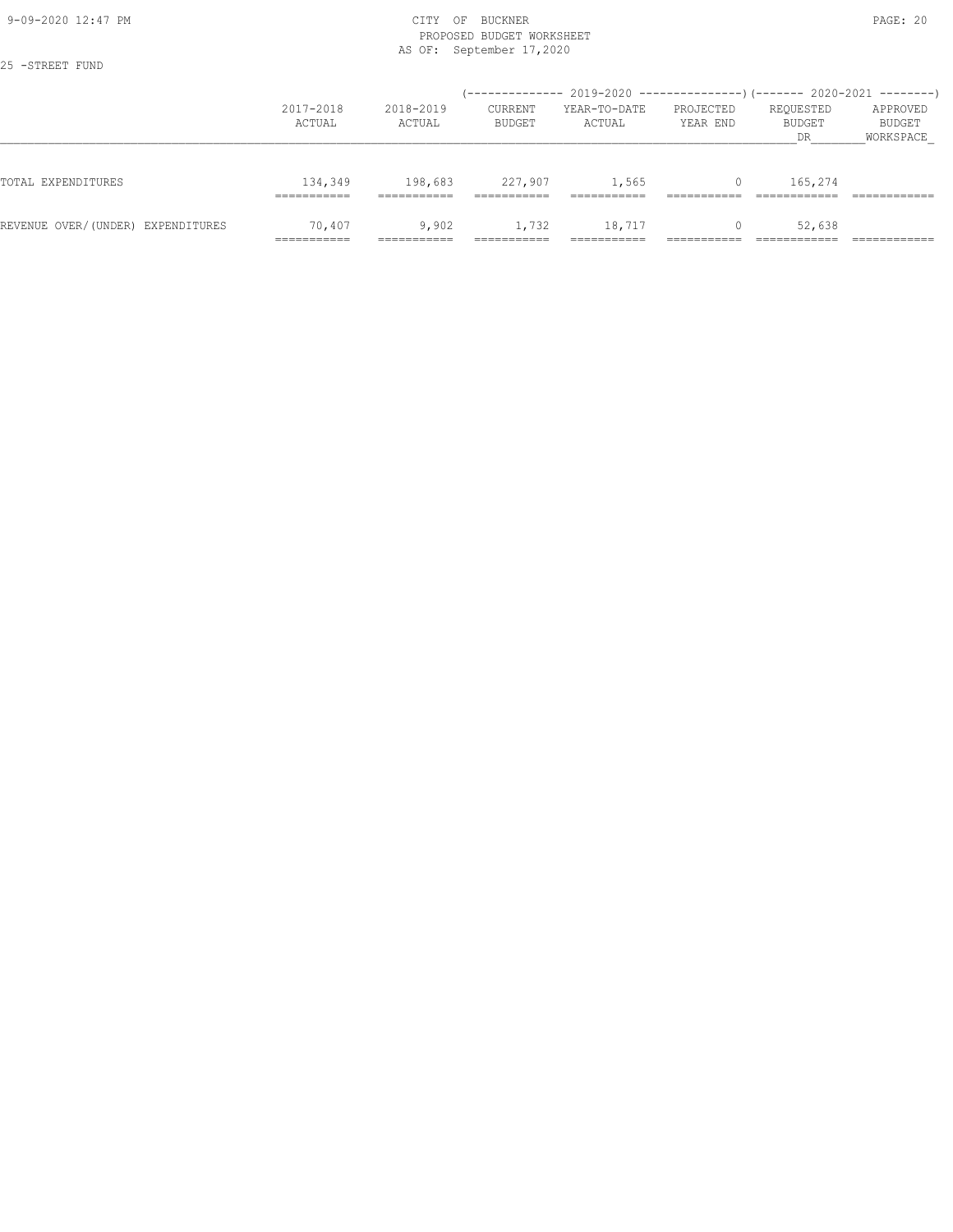#### 9-09-2020 12:47 PM PAGE: 21 PROPOSED BUDGET WORKSHEET AS OF: September 17,2020

#### 30 -FAIRS AND FESTIVALS FUND

|                                            |                           |                                                |                      |                                 | (-------------- 2019-2020 -----------------) (------- 2020-2021 --------) |                            |                                  |                                        |  |  |
|--------------------------------------------|---------------------------|------------------------------------------------|----------------------|---------------------------------|---------------------------------------------------------------------------|----------------------------|----------------------------------|----------------------------------------|--|--|
| REVENUES                                   |                           | 2017-2018<br>ACTUAL                            | 2018-2019<br>ACTUAL  | <b>CURRENT</b><br><b>BUDGET</b> | YEAR-TO-DATE<br>ACTUAL                                                    | PROJECTED<br>YEAR END      | REQUESTED<br><b>BUDGET</b><br>DR | APPROVED<br><b>BUDGET</b><br>WORKSPACE |  |  |
| FAIRS AND FESTIVALS<br>=================== |                           |                                                |                      |                                 |                                                                           |                            |                                  |                                        |  |  |
| OTHER GOVERNMENTAL                         |                           |                                                |                      |                                 |                                                                           |                            |                                  |                                        |  |  |
| $30 - 25 - 4700$                           | F & F REVENUE             | $\Omega$                                       | 0                    | 2,462                           | 0                                                                         | $\Omega$                   | $\Omega$                         |                                        |  |  |
| $30 - 25 - 4704$                           | Fair Booth Rental         | 2,203                                          | 5,709                | 3,000                           | U                                                                         | $\Omega$                   | O                                |                                        |  |  |
| $30 - 25 - 4706$                           | Family Feud Night         | $\mathbf{0}$                                   | 452)                 | $\circ$                         | U                                                                         | $\Omega$                   | O                                |                                        |  |  |
| $30 - 25 - 4709$                           | Vendor Fees               | 50                                             | $\circ$              | O                               | 0                                                                         | $\bigcap$                  | $\Omega$                         |                                        |  |  |
| $30 - 25 - 4710$                           | Rodeo                     | 7,889                                          | $\mathbf 0$          | $\Omega$                        | U                                                                         | O                          | 0                                |                                        |  |  |
| $30 - 25 - 4711$                           | Family Fun Night          | $\Omega$                                       | 914                  | $\Omega$                        | 0                                                                         | $\Omega$                   | $\Omega$                         |                                        |  |  |
| $30 - 25 - 4712$                           | Trunk or Treat Revenue    | $\Omega$                                       | $\Omega$             | $\Omega$                        | 800                                                                       | ∩                          | 0                                |                                        |  |  |
| $30 - 25 - 4715$                           | Miscellaneous Fair Events | $\Omega$                                       | 138                  |                                 | $\circ$                                                                   |                            | $\cup$                           |                                        |  |  |
|                                            | TOTAL OTHER GOVERNMENTAL  | 10,142                                         | 6,309                | 5,462                           | 800                                                                       | $\Omega$                   | $\Omega$                         |                                        |  |  |
| 25-4700                                    | F & F REVENUE             | PERMANENT NOTES:<br>DISTRIBUTION BASED ON FY19 |                      |                                 |                                                                           |                            |                                  |                                        |  |  |
| TRANSFERS IN                               |                           |                                                |                      |                                 |                                                                           |                            |                                  |                                        |  |  |
| $30 - 25 - 4900$                           | TRANSFER IN               | 10,700                                         | $\Omega$             | 5,500                           | $\circ$                                                                   | $\Omega$                   | 4,158                            |                                        |  |  |
| TOTAL TRANSFERS IN                         |                           | 10,700                                         | $\Omega$             | 5,500                           | $\Omega$                                                                  | $\circ$                    | 4,158                            |                                        |  |  |
| TOTAL FAIRS AND FESTIVALS                  |                           | 20,842                                         | 6,309                | 10,962                          | 800                                                                       | 0                          | 4,158                            |                                        |  |  |
| TOTAL REVENUES                             |                           | 20,842<br>-----------                          | 6,309<br>----------- | 10,962<br>------------          | 800<br>===========                                                        | $\mathbf 0$<br>=========== | 4,158<br>------------            |                                        |  |  |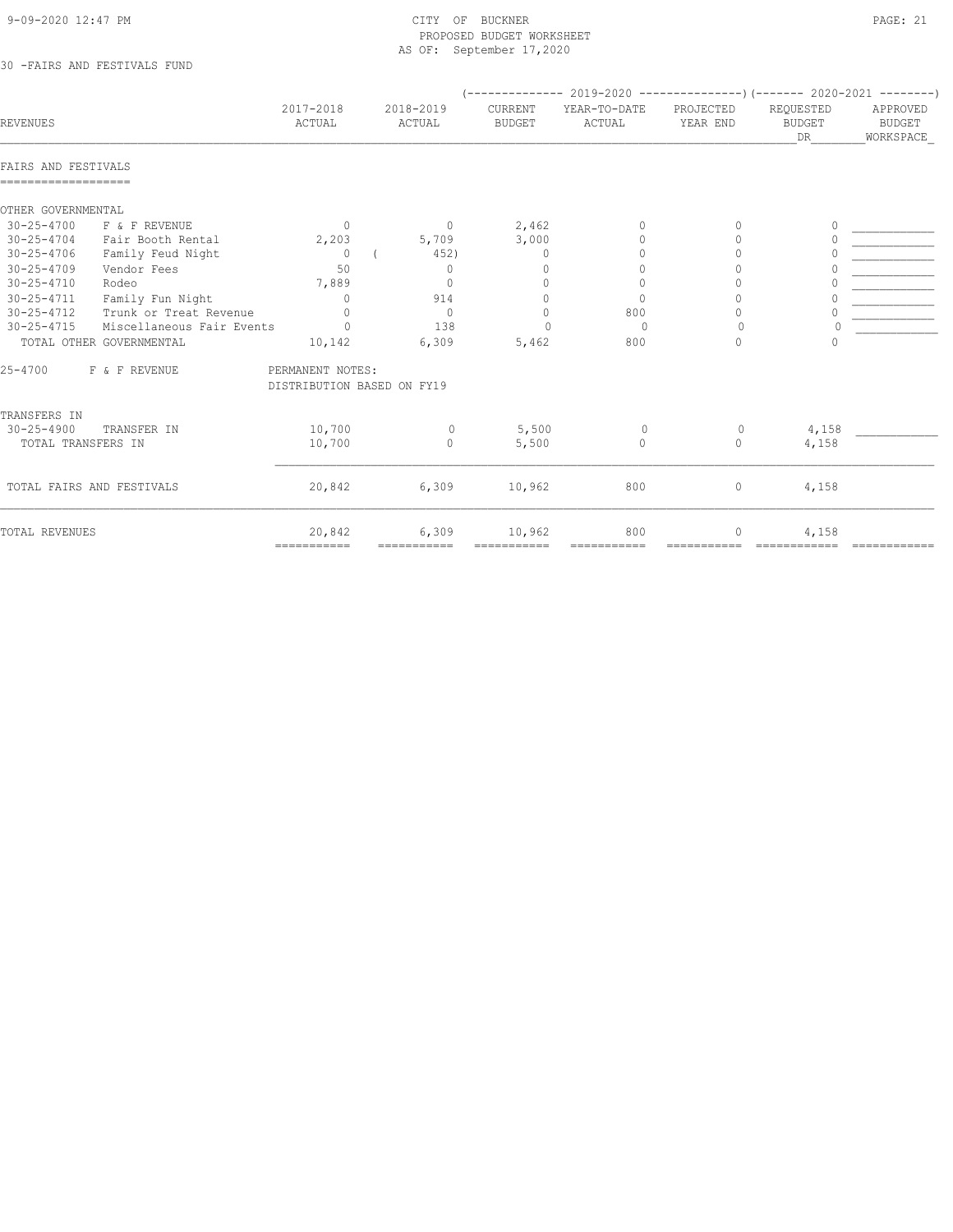#### 9-09-2020 12:47 PM PAGE: 22 PROPOSED BUDGET WORKSHEET AS OF: September 17,2020

30 -FAIRS AND FESTIVALS FUND FAIRS AND FESTIVALS

| DEPARTMENTAL EXPENDITURES |                            | 2017-2018<br>ACTUAL        | 2018-2019<br>ACTUAL | CURRENT<br><b>BUDGET</b> | YEAR-TO-DATE<br>ACTUAL | PROJECTED<br>YEAR END | REQUESTED<br><b>BUDGET</b><br>DR | APPROVED<br><b>BUDGET</b><br>WORKSPACE |
|---------------------------|----------------------------|----------------------------|---------------------|--------------------------|------------------------|-----------------------|----------------------------------|----------------------------------------|
|                           |                            |                            |                     |                          |                        |                       |                                  |                                        |
| SUPPLIES & MATERIALS      |                            |                            |                     |                          |                        |                       |                                  |                                        |
| $30 - 25 - 5300$          | F & F SUPPLIES             | 5,850                      | 3,329               | 6,000                    | 0                      | $\Omega$              | 200                              |                                        |
| $30 - 25 - 5301$          | BBQ Concessions/Supplies   | 350                        | 0                   | 0                        | $\Omega$               | $\Omega$              | $\circ$                          |                                        |
| $30 - 25 - 5305$          | Ice Cream Social Supplies  | $\mathbf{0}$               | $\Omega$            | 800                      | 0                      | $\Omega$              | O                                |                                        |
| $30 - 25 - 5306$          | Festival Entertainment     | $\mathbf{0}$               | 4,692               | $\circ$                  | U                      | $\Omega$              |                                  |                                        |
| $30 - 25 - 5310$          | Fair Concessions/Supplies  | 800                        | 844                 | 2,800                    | U                      | $\Omega$              | O                                |                                        |
| $30 - 25 - 5311$          | Family Feud Night Expense  | $\circ$                    | 260                 | 0                        | 0                      | 0                     | 0                                |                                        |
| $30 - 25 - 5312$          | Family Fun Night Expenses  | $\mathbf{0}$               | 125                 | 0                        | 0                      | 0                     | $\mathbf{0}$                     |                                        |
| $30 - 25 - 5313$          | Truck or Treat Expenses    | $\circ$                    | $\circ$             | 0                        | U                      | $\Omega$              | 1,033                            |                                        |
| $30 - 25 - 5320$          | Rodeo Concessions/Supplie  | 7,073                      | $\Omega$            | $\Omega$                 | U                      | $\Omega$              | 0                                |                                        |
| $30 - 25 - 5321$          | Rodeo Prize Money          | 2,600                      | $\Omega$            | $\Omega$                 | $\Omega$               | $\cap$                |                                  |                                        |
|                           | TOTAL SUPPLIES & MATERIALS | 16,673                     | 9,249               | 9,600                    | U                      | $\Omega$              | 1,233                            |                                        |
| $25 - 5300$               | F & F SUPPLIES             | PERMANENT NOTES:           |                     |                          |                        |                       |                                  |                                        |
|                           |                            | DISTRIBUTION BASED ON FY19 |                     |                          |                        |                       |                                  |                                        |
| <b>EOUIPMENT</b>          |                            |                            |                     |                          |                        |                       |                                  |                                        |
| $30 - 25 - 5400$          | MAFF Dues                  | $\mathbf{0}$               | $\circ$             | $\mathbf{0}$             | $\circ$                | $\circ$               | 155                              |                                        |
| TOTAL EQUIPMENT           |                            | $\Omega$                   | $\Omega$            | $\Omega$                 | $\Omega$               | $\Omega$              | 155                              |                                        |
| OTHER                     |                            |                            |                     |                          |                        |                       |                                  |                                        |
| $30 - 25 - 5618$          | Utilities                  | 385                        | $\Omega$            | 500                      | $\Omega$               | $\Omega$              | $\circ$                          |                                        |
| $30 - 25 - 5619$          | Bank Service Charges       | 40                         | 38                  | $\circ$                  | $\Omega$               | $\Omega$              | $\mathbf{0}$                     |                                        |
| $30 - 25 - 5620$          | Credit Card Service Charg  | 363                        | 588                 | 300                      | 40                     | $\bigcap$             | 250                              |                                        |
| TOTAL OTHER               |                            | 788                        | 627                 | 800                      | 40                     | $\Omega$              | 250                              |                                        |
| TRANSFERS OUT             |                            |                            |                     |                          |                        |                       |                                  |                                        |
|                           | TOTAL FAIRS AND FESTIVALS  | 17,461                     | 9,876               | 10,400                   | 40                     | $\mathbf{0}$          | 1,638                            |                                        |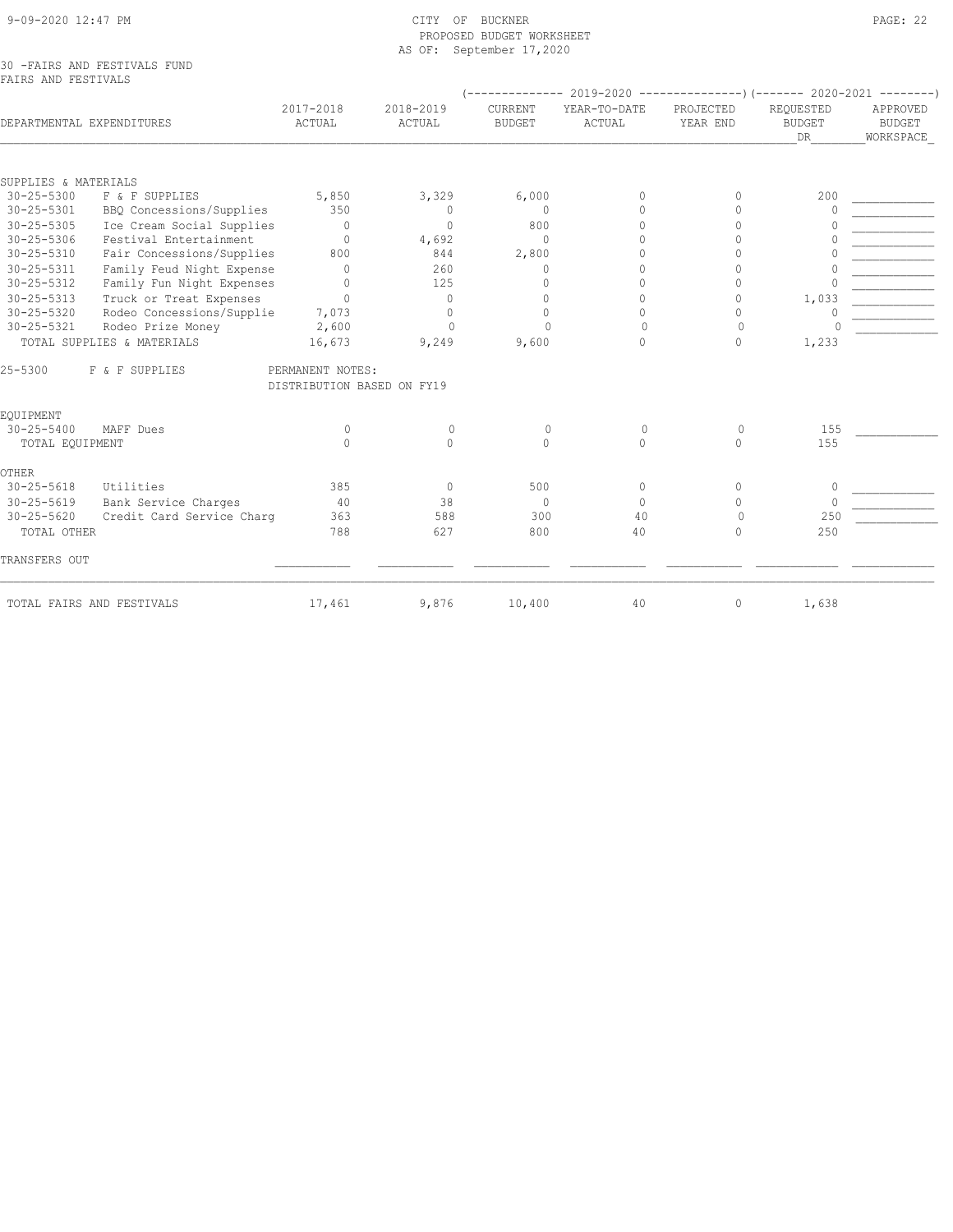#### 9-09-2020 12:47 PM PAGE: 23 PROPOSED BUDGET WORKSHEET AS OF: September 17,2020

30 -FAIRS AND FESTIVALS FUND

|                                   | 2017-2018<br>ACTUAL                  | 2018-2019<br>ACTUAL  | CURRENT<br>BUDGET | (-------------- 2019-2020 -----------------) (------- 2020-2021 --------)<br>YEAR-TO-DATE<br>ACTUAL | PROJECTED<br>YEAR END | REQUESTED<br>BUDGET<br>DR | APPROVED<br>BUDGET<br>WORKSPACE |
|-----------------------------------|--------------------------------------|----------------------|-------------------|-----------------------------------------------------------------------------------------------------|-----------------------|---------------------------|---------------------------------|
| TOTAL EXPENDITURES                | 17,461<br>-----------<br>___________ | 9,876                | 10,400            | 40                                                                                                  |                       | 1,638                     |                                 |
| REVENUE OVER/(UNDER) EXPENDITURES | 3,381<br>___________                 | 3,568<br>___________ | 562               | 760<br>_______                                                                                      |                       | 2,520                     |                                 |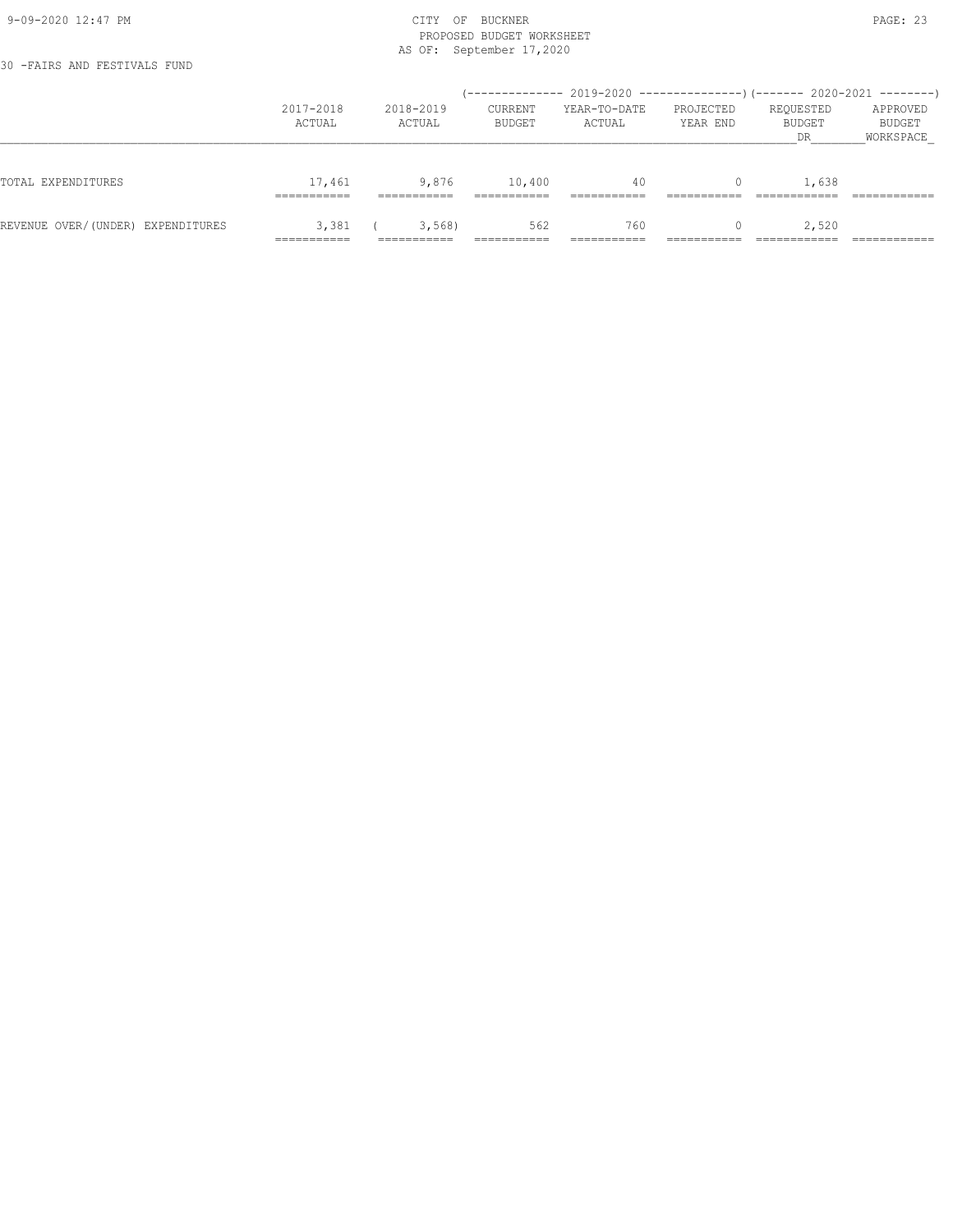#### 9-09-2020 12:47 PM PAGE: 24 PROPOSED BUDGET WORKSHEET AS OF: September 17,2020

### 32 -PARK OPERATIONS

|                                                 |                             | (-------------- 2019-2020 ----------------) (------- 2020-2021 --------) |                      |                                 |                        |                       |                                  |                                        |  |  |
|-------------------------------------------------|-----------------------------|--------------------------------------------------------------------------|----------------------|---------------------------------|------------------------|-----------------------|----------------------------------|----------------------------------------|--|--|
| REVENUES                                        |                             | 2017-2018<br>ACTUAL                                                      | 2018-2019<br>ACTUAL  | <b>CURRENT</b><br><b>BUDGET</b> | YEAR-TO-DATE<br>ACTUAL | PROJECTED<br>YEAR END | REQUESTED<br><b>BUDGET</b><br>DR | APPROVED<br><b>BUDGET</b><br>WORKSPACE |  |  |
| PARK BOARD CONCESSION<br>====================== |                             |                                                                          |                      |                                 |                        |                       |                                  |                                        |  |  |
| REVENUE                                         |                             |                                                                          |                      |                                 |                        |                       |                                  |                                        |  |  |
| $32 - 22 - 4400$                                | Concessions                 | 1,359                                                                    | $\circ$              | $\mathbf{0}$                    | 0                      | $\mathbf{0}$          | $\circ$                          |                                        |  |  |
| $32 - 22 - 4401$                                | Rent                        | 50                                                                       | $\Omega$             | $\Omega$                        | $\Omega$               | $\circ$               | $\Omega$                         |                                        |  |  |
| $32 - 22 - 4403$                                | Baseball Field Rental       | 1,490                                                                    | 3,958                | 2,500                           | $\Omega$               | $\circ$               | 2,500                            |                                        |  |  |
| $32 - 22 - 4404$                                | League Fees                 | 1,240                                                                    | 500                  | 2,300                           | 0                      | $\Omega$              | 1,240                            |                                        |  |  |
| $32 - 22 - 4405$                                | Shelter Rental              | 270                                                                      | 1,123                | 2,500                           | 25                     | O                     | 1,200                            |                                        |  |  |
| $32 - 22 - 4406$                                | Fireworks Booth             | $\Omega$                                                                 | 175                  | $\circ$                         | 0                      | $\Omega$              | $\Omega$                         |                                        |  |  |
| $32 - 22 - 4410$                                | Miscellaneous Revenue       | $\Omega$                                                                 | 285                  | $\Omega$                        | $\bigcap$              |                       |                                  |                                        |  |  |
| TOTAL REVENUE                                   |                             | 4,409                                                                    | 6,041                | 7,300                           | 25                     | $\mathbf{0}$          | 4,940                            |                                        |  |  |
| $22 - 4400$                                     | Concessions                 | PERMANENT NOTES:<br>DISTRIBUTION BASED ON FY19                           |                      |                                 |                        |                       |                                  |                                        |  |  |
| TRANSFERS IN                                    |                             |                                                                          |                      |                                 |                        |                       |                                  |                                        |  |  |
| $32 - 22 - 4900$                                | Transfer In                 | $\circ$                                                                  | 0                    | 40,000                          | $\circ$                | 0                     | 33,250                           |                                        |  |  |
| TOTAL TRANSFERS IN                              |                             | $\circ$                                                                  | $\circ$              | 40,000                          | $\Omega$               | $\circ$               | 33,250                           |                                        |  |  |
|                                                 | TOTAL PARK BOARD CONCESSION | 4,409                                                                    | 6,041                | 47,300                          | 25                     | $\circ$               | 38,190                           |                                        |  |  |
| TOTAL REVENUES                                  |                             | 4,409<br>------------                                                    | 6,041<br>----------- | 47,300<br>------------          | 25<br>===========      | 0                     | 38,190<br>------------           |                                        |  |  |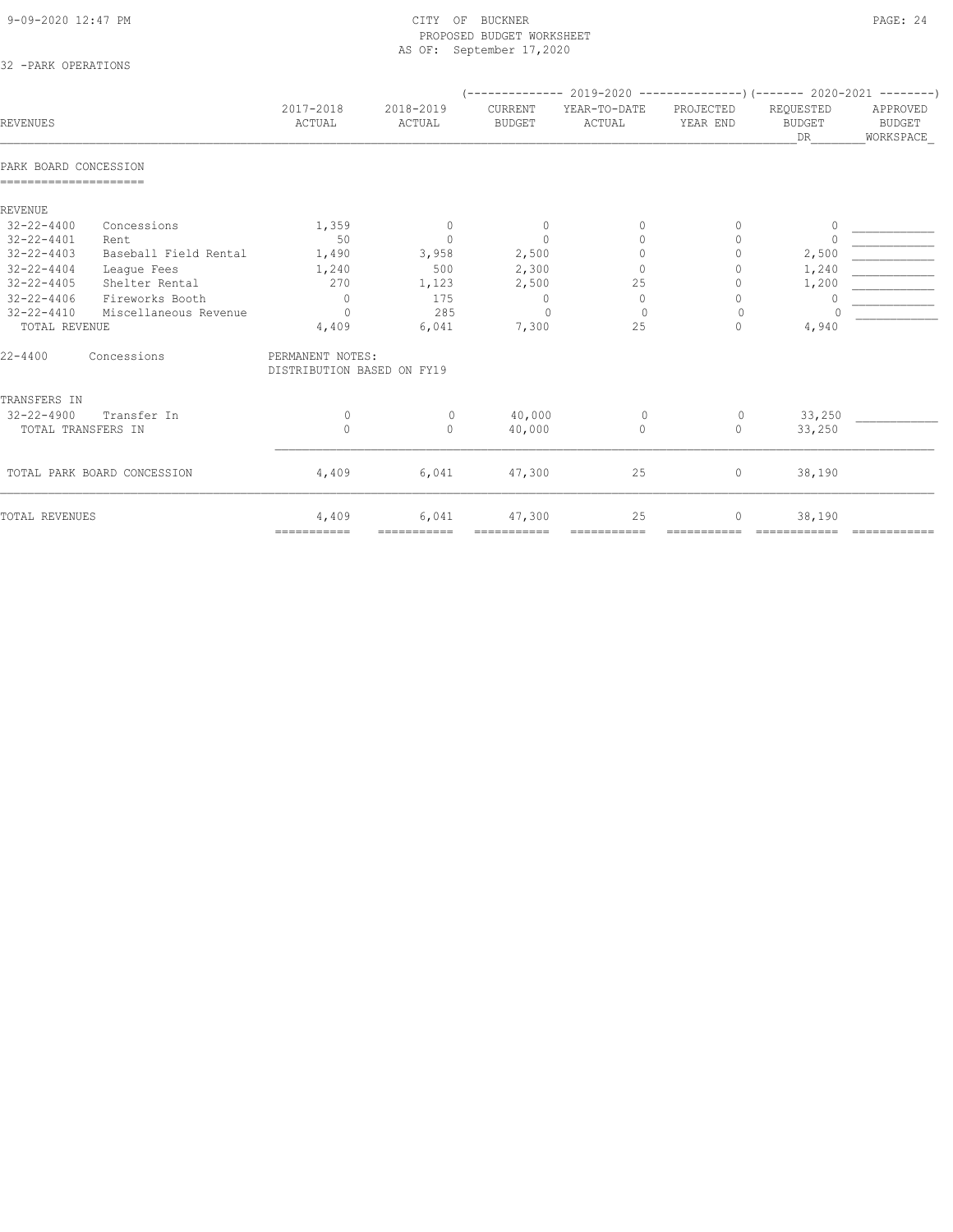|  |  | 32 - PARK OPERATIONS  |
|--|--|-----------------------|
|  |  | PARK BOARD CONCESSION |

|                                      |                             |                                                |          |                     |                          | (-------------- 2019-2020 ----------------) (------- 2020-2021 --------) |                       |                                  |                                        |
|--------------------------------------|-----------------------------|------------------------------------------------|----------|---------------------|--------------------------|--------------------------------------------------------------------------|-----------------------|----------------------------------|----------------------------------------|
| DEPARTMENTAL EXPENDITURES            |                             | 2017-2018<br>ACTUAL                            |          | 2018-2019<br>ACTUAL | CURRENT<br><b>BUDGET</b> | YEAR-TO-DATE<br>ACTUAL                                                   | PROJECTED<br>YEAR END | REQUESTED<br><b>BUDGET</b><br>DR | APPROVED<br><b>BUDGET</b><br>WORKSPACE |
|                                      |                             |                                                |          |                     |                          |                                                                          |                       |                                  |                                        |
| WAGES & BENEFITS<br>$32 - 22 - 5101$ | SALARIES                    | 3,676                                          |          | 7,963               | 25,268                   | 333                                                                      | $\circ$               | 13,000                           |                                        |
| $32 - 22 - 5102$                     | OVERTIME                    | 1,050                                          |          | 528                 | $\circ$                  | $\circ$                                                                  | 0                     | $\circ$                          |                                        |
| $32 - 22 - 5120$                     | FICA                        | 121                                            |          | 475                 | 1,933                    | 25                                                                       | $\mathbf 0$           | 975                              |                                        |
| $32 - 22 - 5121$                     | HEALTH INSURANCE            | $\Omega$                                       |          | 69                  | 938                      | $\Omega$                                                                 | $\Omega$              | 2,551                            |                                        |
| $32 - 22 - 5122$                     | DENTAL INSURANCE            | $\circ$                                        | $\left($ | <sup>1</sup>        | 8                        | $\Omega$                                                                 | 0                     | 125                              |                                        |
| $32 - 22 - 5124$                     | LAGERS                      | $\mathbf{0}$                                   |          | 179                 | $\mathbf{0}$             | $\Omega$                                                                 | $\Omega$              | 1,825                            |                                        |
| $32 - 22 - 5125$                     | VISION INSURANCE            | $\circ$                                        | $\left($ | 0)                  | 8                        | $\Omega$                                                                 | 0                     | 14                               |                                        |
| $32 - 22 - 5126$                     | WORK COMP                   | 5                                              |          | $\mathbf{2}$        | $\Omega$                 | $\Omega$                                                                 | $\Omega$              | $\Omega$                         |                                        |
| $32 - 22 - 5127$                     | HSA EMPLOYER CONTRIBUTION   | $\mathbf{0}$                                   |          | 13                  | 54                       | $\mathbf{0}$                                                             | $\mathbf{0}$          | 114                              |                                        |
|                                      | TOTAL WAGES & BENEFITS      | 4,851                                          |          | 9,228               | 28,209                   | 359                                                                      | $\Omega$              | 18,604                           |                                        |
| CONTRACTUAL SVCS                     |                             |                                                |          |                     |                          |                                                                          |                       |                                  |                                        |
| $32 - 22 - 5200$                     | LIABILITY INSURANCE         | 740                                            |          | 2,219               | 3,855                    | $\circ$                                                                  | $\circ$               | 4,346                            |                                        |
| $32 - 22 - 5225$                     | Employee Drug Tests         | 40                                             |          | $\circ$             | $\mathbf{0}$             | $\mathbf{0}$                                                             | $\circ$               | $\mathbf{0}$                     |                                        |
|                                      | TOTAL CONTRACTUAL SVCS      | 780                                            |          | 2,219               | 3,855                    | $\Omega$                                                                 | $\Omega$              | 4,346                            |                                        |
| SUPPLIES & MATERIALS                 |                             |                                                |          |                     |                          |                                                                          |                       |                                  |                                        |
| $32 - 22 - 5300$                     | SUPPLIES/MATERIALS          | 1,244                                          |          | 199                 | 200                      | $\circ$                                                                  | $\circ$               | 200                              |                                        |
| $32 - 22 - 5301$                     | SUPPLIES (PARK BOARD)       | 895                                            |          | 381                 | 400                      | 19                                                                       | 0                     | 250                              |                                        |
| $32 - 22 - 5307$                     | FIREWORK DISPLAY EXPENSE    | 5,000                                          |          | 5,000               | 5,000                    | $\Omega$                                                                 | $\circ$               | 5,000                            |                                        |
| $32 - 22 - 5308$                     | FUEL                        | 100                                            |          | 1,268               | 965                      | $\circ$                                                                  | $\Omega$              | 500                              |                                        |
|                                      | TOTAL SUPPLIES & MATERIALS  | 7,239                                          |          | 6,848               | 6,565                    | 19                                                                       | $\Omega$              | 5,950                            |                                        |
| 22-5300                              | SUPPLIES/MATERIALS          | PERMANENT NOTES:<br>DISTRIBUTION BASED ON FY19 |          |                     |                          |                                                                          |                       |                                  |                                        |
| EOUIPMENT                            |                             |                                                |          |                     |                          |                                                                          |                       |                                  |                                        |
| $32 - 22 - 5405$                     | INTERNET - COMCAST          | $\circ$                                        |          | $\circ$             | $\circ$                  | $\circ$                                                                  | $\circ$               | 1,438                            |                                        |
| $32 - 22 - 5406$                     | REPAIRS & MAINTENANCE       | 803                                            |          | 4,336               | 1,500                    | $\circ$                                                                  | $\Omega$              | 500                              |                                        |
| TOTAL EQUIPMENT                      |                             | 803                                            |          | 4,336               | 1,500                    | $\Omega$                                                                 | $\Omega$              | 1,938                            |                                        |
| UTILITIES                            |                             |                                                |          |                     |                          |                                                                          |                       |                                  |                                        |
| 32-22-5502                           | UTILITY - ELECTRIC          | $\mathbf{0}$                                   |          | 8,188               | 5,488                    | $\circ$                                                                  | $\circ$               | 4,000                            |                                        |
| $32 - 22 - 5503$                     | TRASH                       | 162                                            |          | 1,012               | 700                      | 0                                                                        | $\circ$               | 600                              |                                        |
| TOTAL UTILITIES                      |                             | 162                                            |          | 9,200               | 6,188                    | $\mathbf 0$                                                              | $\circ$               | 4,600                            |                                        |
| OTHER                                |                             |                                                |          |                     |                          |                                                                          |                       |                                  |                                        |
| $32 - 22 - 5601$                     | CREDIT CARD FEES            | $\circ$                                        |          | $\circ$             | $\circ$                  | $\circ$                                                                  | $\mathbb O$           | 100                              |                                        |
| $32 - 22 - 5602$                     | <b>BANK CHARGES</b>         | 27                                             |          | 536                 | $\circ$                  | 16                                                                       | $\Omega$              | 250                              |                                        |
| $32 - 22 - 5617$                     | PARK RENTAL REFUNDS         | 155                                            |          | 950                 | 500                      | $\circ$                                                                  | $\circ$               | 200                              |                                        |
| TOTAL OTHER                          |                             | 182                                            |          | 1,486               | 500                      | 16                                                                       | $\Omega$              | 550                              |                                        |
| TRANSFERS OUT                        |                             |                                                |          |                     |                          |                                                                          |                       |                                  |                                        |
|                                      | TOTAL PARK BOARD CONCESSION | 14,016                                         |          | 33,316              | 46,817                   | 394                                                                      | 0                     | 35,988                           |                                        |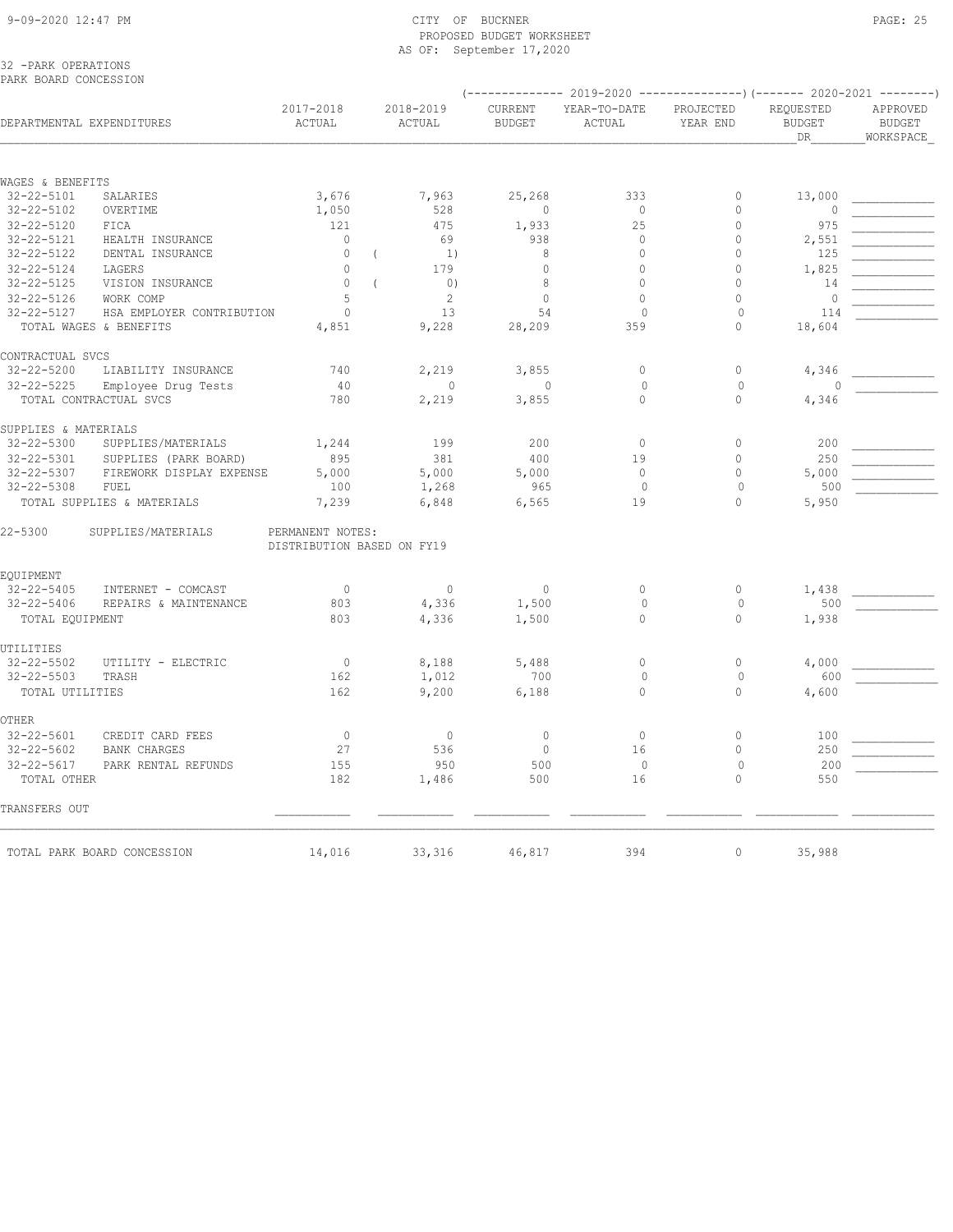#### 9-09-2020 12:47 PM CITY OF BUCKNER PAGE: 26 PROPOSED BUDGET WORKSHEET AS OF: September 17,2020

32 -PARK OPERATIONS

|                                   | 2017-2018<br>ACTUAL                     | 2018-2019<br>ACTUAL                   | CURRENT<br>BUDGET     | (-------------- 2019-2020 ----------------) (------- 2020-2021 --------)<br>YEAR-TO-DATE<br>ACTUAL | PROJECTED<br>YEAR END | REQUESTED<br><b>BUDGET</b><br>DR | APPROVED<br>BUDGET<br>WORKSPACE |
|-----------------------------------|-----------------------------------------|---------------------------------------|-----------------------|----------------------------------------------------------------------------------------------------|-----------------------|----------------------------------|---------------------------------|
| TOTAL EXPENDITURES                | 14,016<br>___________<br>----------     | 33,316<br>___________                 | 46,817<br>----------- | 394<br>----------                                                                                  |                       | 35,988                           |                                 |
| REVENUE OVER/(UNDER) EXPENDITURES | $9,607$ (<br>___________<br>___________ | 27,275)<br>___________<br>___________ | 483<br>___________    | 3691<br>___________                                                                                | _________             | 2,202<br>____________            |                                 |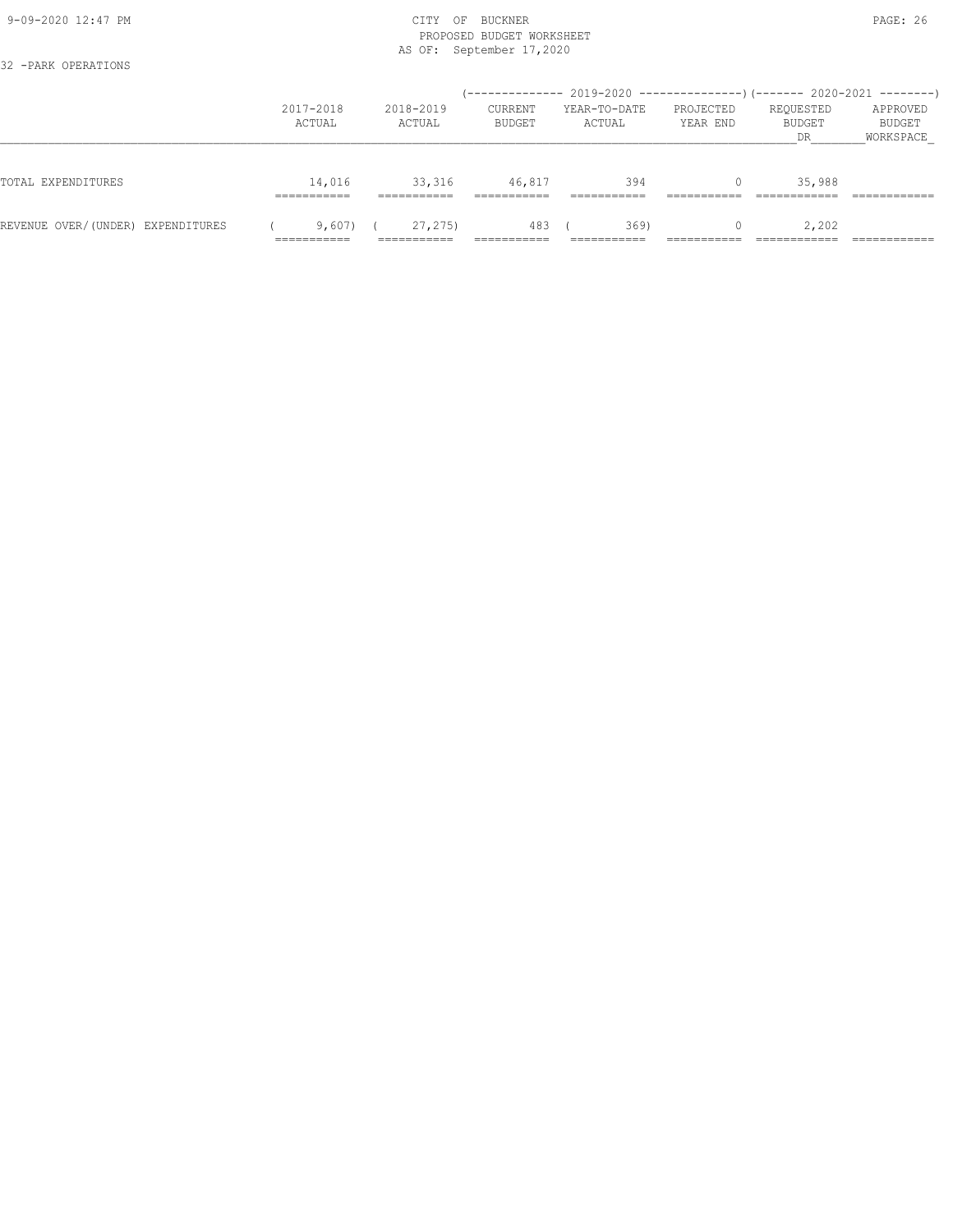#### 9-09-2020 12:47 PM CITY OF BUCKNER PAGE: 27 PROPOSED BUDGET WORKSHEET AS OF: September 17,2020

#### 33 -PARK CAPITAL IMPROVEMENT

|                     |                                                             | (-------------- 2019-2020 ----------------) (------- 2020-2021 --------) |                                                     |                                                             |                           |                                             |  |
|---------------------|-------------------------------------------------------------|--------------------------------------------------------------------------|-----------------------------------------------------|-------------------------------------------------------------|---------------------------|---------------------------------------------|--|
| 2017-2018<br>ACTUAL | 2018-2019<br>ACTUAL                                         | CURRENT<br><b>BUDGET</b>                                                 | YEAR-TO-DATE<br>ACTUAL                              | PROJECTED<br>YEAR END                                       | REQUESTED<br>BUDGET<br>DR | APPROVED<br>BUDGET<br>WORKSPACE             |  |
|                     |                                                             |                                                                          |                                                     |                                                             |                           |                                             |  |
|                     |                                                             |                                                                          |                                                     |                                                             |                           |                                             |  |
|                     |                                                             |                                                                          |                                                     |                                                             |                           |                                             |  |
| 0                   | $\circ$                                                     |                                                                          | $\circ$                                             | $\overline{0}$                                              | 94,126                    |                                             |  |
| $\Omega$            | $\circ$                                                     | 67,599                                                                   | $\Omega$                                            | $\circ$                                                     | 94,126                    |                                             |  |
| $\mathbf{0}$        | $\circ$                                                     | 67,599                                                                   | $\circ$                                             | $\circ$                                                     | 94,126                    |                                             |  |
|                     |                                                             |                                                                          |                                                     |                                                             |                           |                                             |  |
|                     |                                                             |                                                                          |                                                     |                                                             |                           |                                             |  |
|                     |                                                             |                                                                          |                                                     | 0                                                           |                           |                                             |  |
| $\sim$ 0            | 244                                                         | $\overline{0}$                                                           | $\mathbf{0}$                                        | $\circ$                                                     | $\mathbf{0}$              |                                             |  |
| 64                  | 70                                                          | $\Omega$                                                                 | $7\phantom{.0}$                                     | $\bigcap$                                                   |                           |                                             |  |
| 47,521              | 51,559                                                      | 45,000                                                                   | 3,723                                               | $\mathbf{0}$                                                | 58,266                    |                                             |  |
|                     |                                                             |                                                                          |                                                     |                                                             |                           |                                             |  |
| 47,521              |                                                             |                                                                          |                                                     |                                                             | 58,266                    |                                             |  |
| 47,521              | 51,559                                                      | 112,599                                                                  | 3,723                                               | 0                                                           | 152,392                   |                                             |  |
|                     | Mo Local Use Tax Income 47,456<br>Mo Local Use Interest Inc | 51,245                                                                   | 45,000<br>-----------<br>-----------<br>=========== | 67,599<br>3,716<br>$51,559$ $45,000$ $3,723$<br>=========== | ===========               | 58,266<br>$0 \qquad \qquad$<br>------------ |  |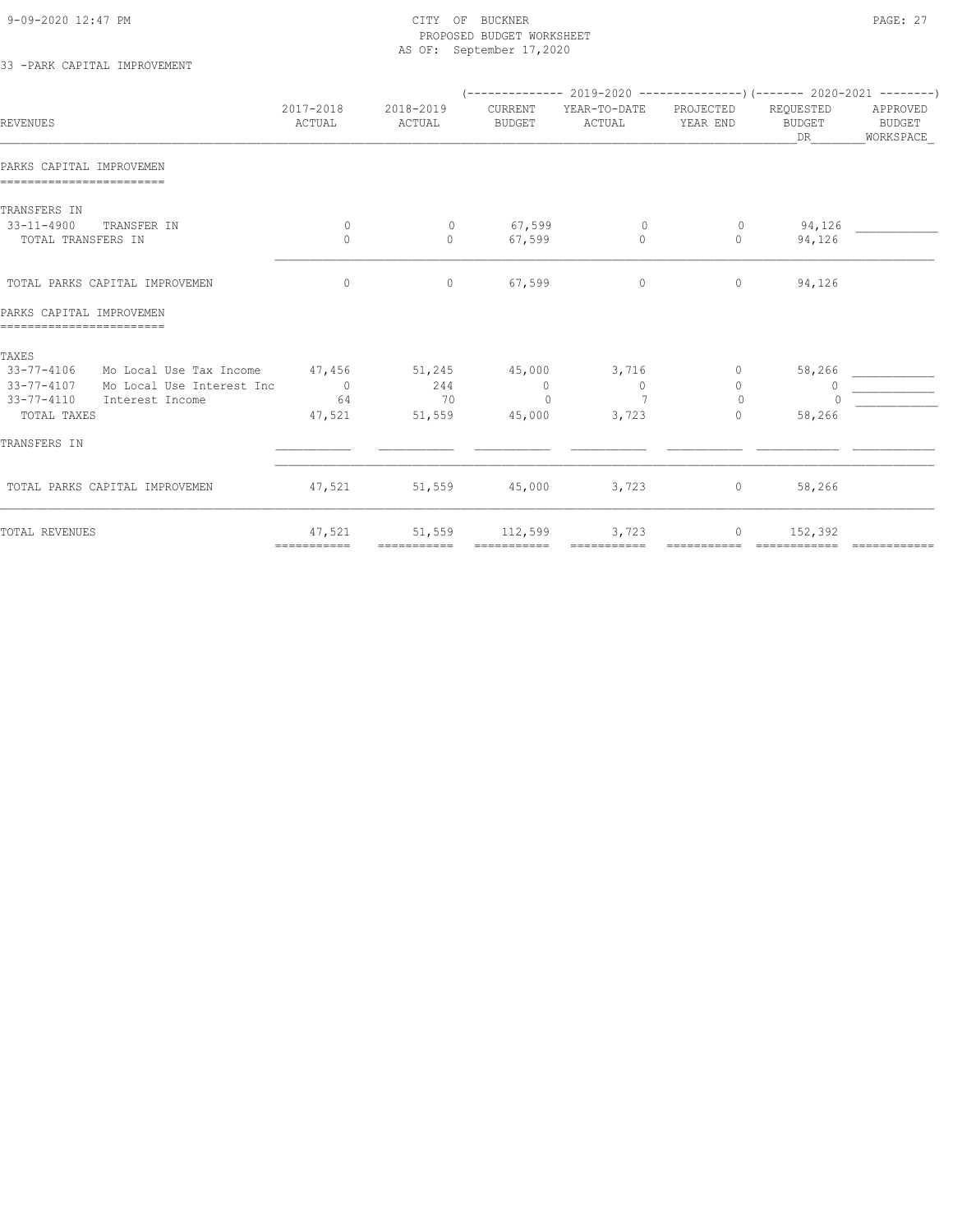#### 9-09-2020 12:47 PM PAGE: 28 PROPOSED BUDGET WORKSHEET AS OF: September 17,2020

|  |  | 33 - PARK CAPITAL IMPROVEMENT |
|--|--|-------------------------------|
|  |  | PARKS CAPITAL IMPROVEMEN      |

|                     |                                |                     |                                                           | ------------             | 2019-2020 ---------------------- (-------- 2020-2021 ----------- |                       |                                   |                                        |
|---------------------|--------------------------------|---------------------|-----------------------------------------------------------|--------------------------|------------------------------------------------------------------|-----------------------|-----------------------------------|----------------------------------------|
|                     | DEPARTMENTAL EXPENDITURES      | 2017-2018<br>ACTUAL | 2018-2019<br>ACTUAL                                       | CURRENT<br><b>BUDGET</b> | YEAR-TO-DATE<br>ACTUAL                                           | PROJECTED<br>YEAR END | REQUESTED<br><b>BUDGET</b><br>DR. | APPROVED<br><b>BUDGET</b><br>WORKSPACE |
|                     |                                |                     |                                                           |                          |                                                                  |                       |                                   |                                        |
| CONTRACTUAL SVCS    |                                |                     |                                                           |                          |                                                                  |                       |                                   |                                        |
| $33 - 77 - 5209$    | Capital Improvement Proje      | 6,924               | 953                                                       | $\Omega$                 | $\Omega$                                                         | 0                     | 25,000                            |                                        |
| 33-77-5210          | Repairs & Maintenance          | 40                  | 64                                                        | 0                        |                                                                  |                       | 2,500                             |                                        |
| $33 - 77 - 5212$    | Equipment                      | $\mathbf{0}$        | 9,074                                                     |                          |                                                                  | $\Omega$              |                                   |                                        |
|                     | TOTAL CONTRACTUAL SVCS         | 6,964               | 10,091                                                    | 0                        |                                                                  | 0                     | 27,500                            |                                        |
| TRANSFERS OUT       |                                |                     |                                                           |                          |                                                                  |                       |                                   |                                        |
| 33-77-5700          | TRANSFER OUT                   | 57,700              | $\Omega$                                                  | 40,000                   | $\Omega$                                                         | $\Omega$              | 30,000                            |                                        |
| TOTAL TRANSFERS OUT |                                | 57,700              | $\Omega$                                                  | 40,000                   |                                                                  | $\circ$               | 30,000                            |                                        |
| 77-5700             | TRANSFER OUT                   | CURRENT YEAR NOTES: |                                                           |                          |                                                                  |                       |                                   |                                        |
|                     |                                |                     | \$20,000 From Parks Capital Imp. Fund Due Date 07/18/2020 |                          | Intragovernmental Fund Transfer Agreements to General Fund:      |                       |                                   |                                        |
|                     | TOTAL PARKS CAPITAL IMPROVEMEN | 64,664              | 10,091                                                    | 40,000                   | 0                                                                | 0                     | 57,500                            |                                        |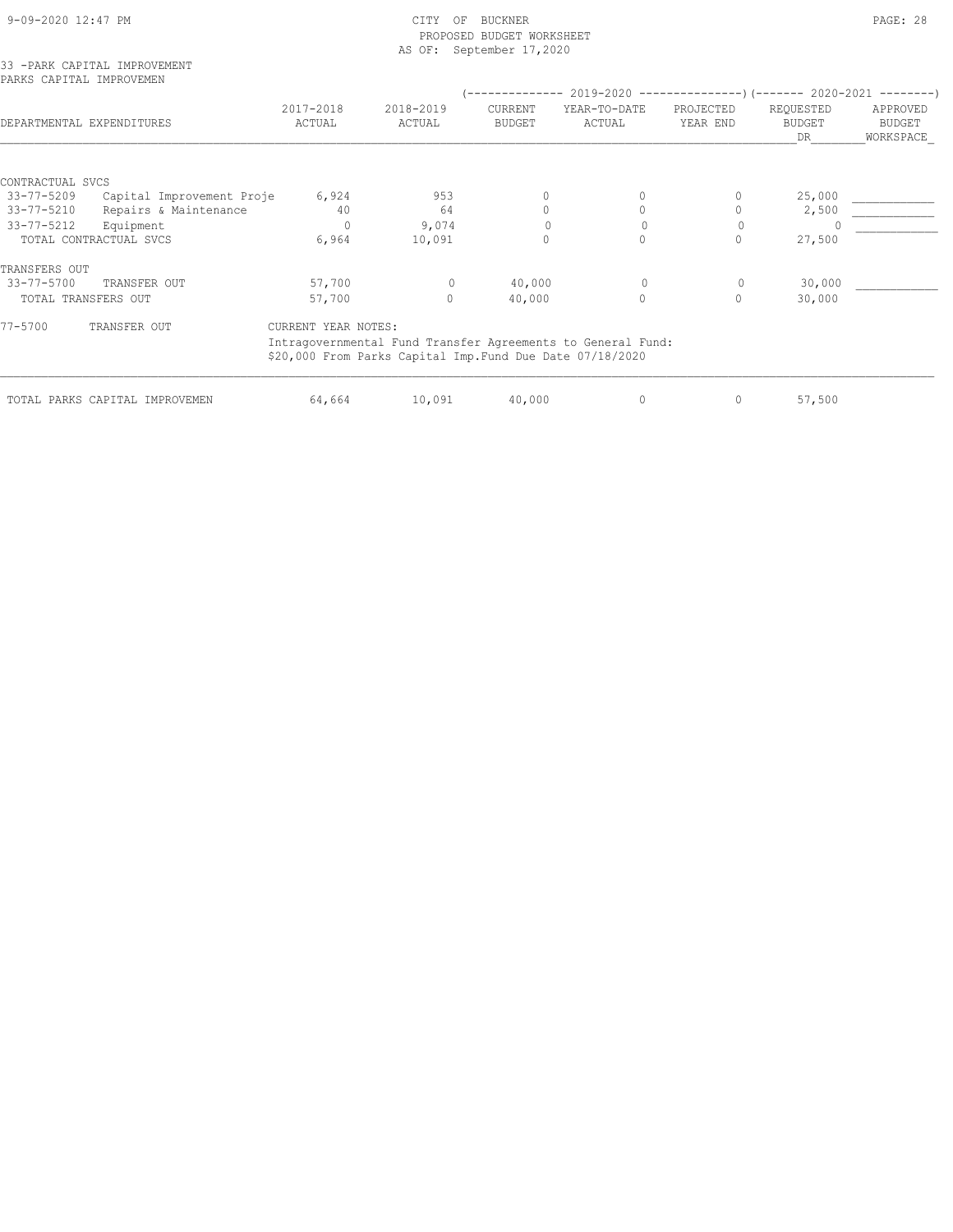#### 9-09-2020 12:47 PM CITY OF BUCKNER PAGE: 29 PROPOSED BUDGET WORKSHEET AS OF: September 17,2020

33 -PARK CAPITAL IMPROVEMENT

|                                   | 2017-2018<br>ACTUAL    | 2018-2019<br>ACTUAL | CURRENT<br>BUDGET | YEAR-TO-DATE<br>ACTUAL | PROJECTED<br>YEAR END | REQUESTED<br>BUDGET<br>DR. | APPROVED<br>BUDGET<br>WORKSPACE |
|-----------------------------------|------------------------|---------------------|-------------------|------------------------|-----------------------|----------------------------|---------------------------------|
| TOTAL EXPENDITURES                | 64,664<br>___________  | 10,091<br>--------  | 40,000            |                        |                       | 57,500                     |                                 |
| REVENUE OVER/(UNDER) EXPENDITURES | 17,144)<br>___________ | 41,468<br>______    | 72,599            | 3,723                  |                       | 94,892                     |                                 |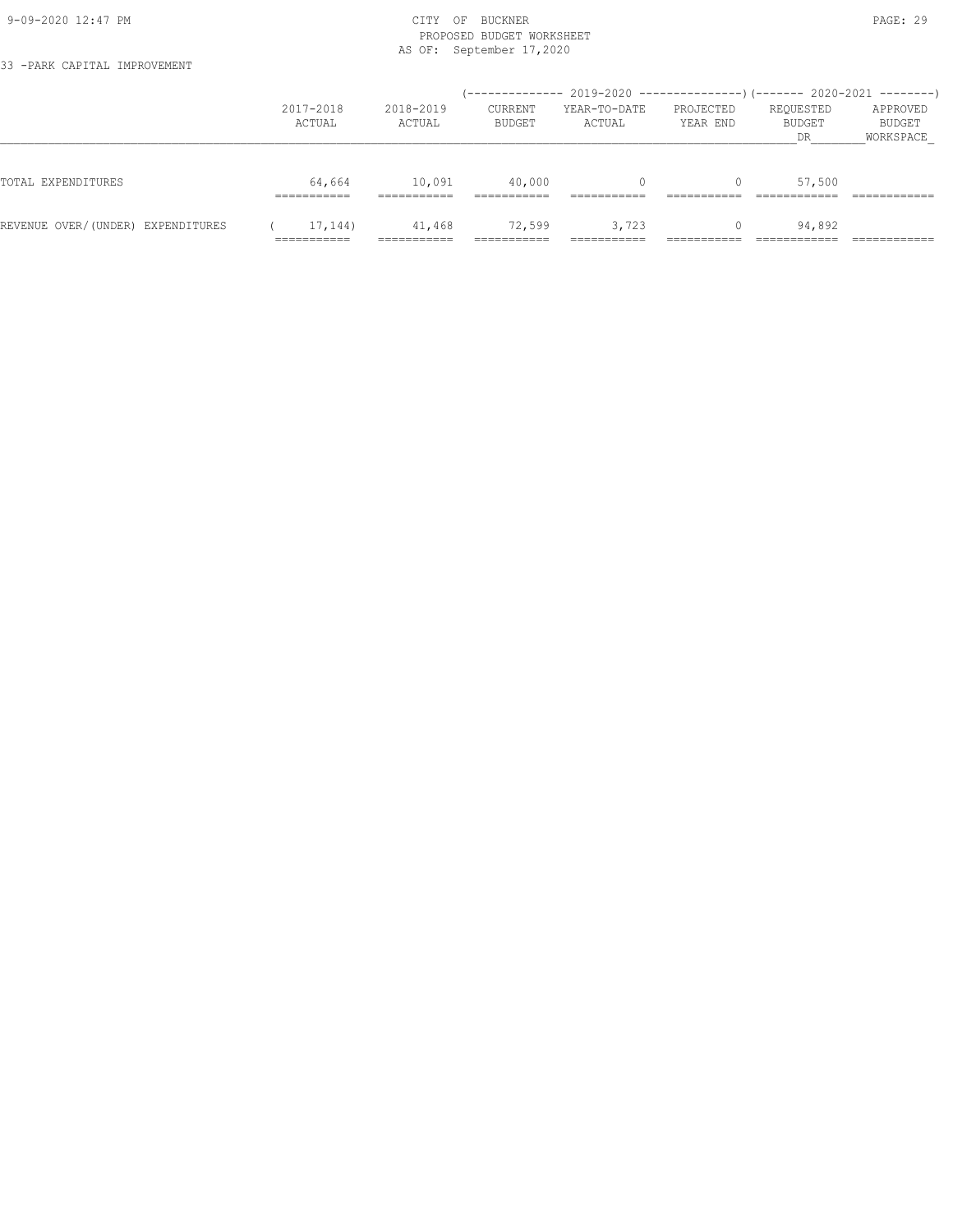50 -WATER/SEWER FUND

### PROPOSED BUDGET WORKSHEET AS OF: September 17,2020

| REVENUES                                                               | 2017-2018<br>ACTUAL        | 2018-2019<br>ACTUAL | CURRENT<br><b>BUDGET</b> | YEAR-TO-DATE<br>ACTUAL | PROJECTED<br>YEAR END | REQUESTED<br><b>BUDGET</b><br><b>DR</b> | APPROVED<br><b>BUDGET</b><br>WORKSPACE |
|------------------------------------------------------------------------|----------------------------|---------------------|--------------------------|------------------------|-----------------------|-----------------------------------------|----------------------------------------|
| WATER                                                                  |                            |                     |                          |                        |                       |                                         |                                        |
| =====                                                                  |                            |                     |                          |                        |                       |                                         |                                        |
| TAXES                                                                  |                            |                     |                          |                        |                       |                                         |                                        |
| $50 - 51 - 4106$<br>SALES TAX (WATER)                                  | 7,530                      | 12,631              | 9,240                    | 378                    | $\mathbf{0}$          | 9,000                                   |                                        |
| TOTAL TAXES                                                            | 7,530                      | 12,631              | 9,240                    | 378                    | $\Omega$              | 9,000                                   |                                        |
| LICENSE PERMITS FEES                                                   |                            |                     |                          |                        |                       |                                         |                                        |
| $50 - 51 - 4305$<br>Return Check Fee                                   | 13                         | 50                  | $\mathbf{0}$             | $\circ$                | $\mathbf{0}$          | 25                                      |                                        |
| $50 - 51 - 4306$<br>WATER TAP FEES                                     | 2,545                      | 3,000               | 3,000                    | $\mathbf{0}$           | $\mathbb O$           | 3,000                                   |                                        |
| $50 - 51 - 4308$<br>RECONNECT FEES                                     | 7,887                      | 9,140               | 8,450                    | 1,150                  | $\mathbf{0}$          | 5,000                                   |                                        |
| $50 - 51 - 4309$<br>MISSOURI PRIMACY FEES                              | 3,340                      | 3,335               | 3,400                    | 10)<br>$\left($        | $\circ$               | 3,340                                   |                                        |
| TOTAL LICENSE PERMITS FEES                                             | 13,785                     | 15,525              | 14,850                   | 1,140                  | $\Omega$              | 11,365                                  |                                        |
| REVENUE                                                                |                            |                     |                          |                        |                       |                                         |                                        |
| $50 - 51 - 4402$<br>PENALTIES                                          | 17,197                     | 24,859              | 18,000                   | 1,468                  | $\mathbf{0}$          | 18,000                                  |                                        |
| $50 - 51 - 4405$<br>REGULAR WATER SALES                                | 423,733                    | 642,203             | 557,870                  | 42,761                 | $\Omega$              | 500,000                                 |                                        |
| TOTAL REVENUE                                                          | 440,929                    | 667,061             | 575,870                  | 44,229                 | $\Omega$              | 518,000                                 |                                        |
| $51 - 4405$<br>REGULAR WATER SALES                                     | PERMANENT NOTES:           |                     |                          |                        |                       |                                         |                                        |
|                                                                        | DISTRIBUTION BASED ON FY19 |                     |                          |                        |                       |                                         |                                        |
|                                                                        |                            |                     |                          |                        |                       |                                         |                                        |
| INTEREST<br>$50 - 51 - 4600$                                           | 14                         | $\circ$             | $\circ$                  | $\circ$                | $\mathbf{0}$          | $\mathbf{0}$                            |                                        |
| INTEREST-Money Market<br>$50 - 51 - 4604$<br>INTEREST-Meter Deposit Ac | 16                         | 22                  | 929                      | 2                      | $\circ$               | 22                                      |                                        |
| TOTAL INTEREST                                                         | 29                         | 22                  | 929                      | $\mathcal{L}$          | $\Omega$              | 22                                      |                                        |
|                                                                        |                            |                     |                          |                        |                       |                                         |                                        |
| OTHER GOVERNMENTAL                                                     |                            |                     |                          |                        |                       |                                         |                                        |
| $50 - 51 - 4701$<br>Miscellaneous                                      | 862                        | 125                 | $\mathbf{0}$             | 25                     | $\mathbf{0}$          | 125                                     |                                        |
| $50 - 51 - 4708$<br>Missouri 2% Deduction                              | 141                        | $\mathbf{0}$        | 110                      | $\mathbf{0}$           | $\Omega$              | 110                                     |                                        |
| TOTAL OTHER GOVERNMENTAL                                               | 1,003                      | 125                 | 110                      | 25                     | $\Omega$              | 235                                     |                                        |
| TRANSFERS IN                                                           |                            |                     |                          |                        |                       |                                         |                                        |
| $50 - 51 - 4900$<br>Transfer IN                                        | 22,000                     | $\circ$             | 25,000                   | $\circ$                | $\mathbf 0$           | 25,000                                  |                                        |
| TOTAL TRANSFERS IN                                                     | 22,000                     | $\mathbf 0$         | 25,000                   | 0                      | $\circ$               | 25,000                                  |                                        |
| TOTAL WATER                                                            | 485,276                    | 695,365             | 625,999                  | 45,774                 | $\circ$               | 563,622                                 |                                        |
|                                                                        |                            |                     |                          |                        |                       |                                         |                                        |
| SEWER<br>=====                                                         |                            |                     |                          |                        |                       |                                         |                                        |
| LICENSE PERMITS FEES                                                   |                            |                     |                          |                        |                       |                                         |                                        |
| $50 - 52 - 4304$<br>SEWER CONNECTION FEE (STA                          | 939                        | 954                 | 3,000(                   | 9)                     | $\circ$               | 954                                     |                                        |
| $50 - 52 - 4305$<br>Return Check Fee                                   | 13                         | $\mathbf{0}$        | $\circ$                  | $\overline{0}$         | $\mathbf{0}$          | $\mathbf{0}$                            |                                        |
| $50 - 52 - 4306$<br>TAP FEES (SEWER)                                   | 1,500                      | 3,000               | 3,000                    | $\circ$                | $\Omega$              | 3,000                                   |                                        |
| TOTAL LICENSE PERMITS FEES                                             | 2,452                      | 3,954               | 6,000                    | 9)                     | $\Omega$              | 3,954                                   |                                        |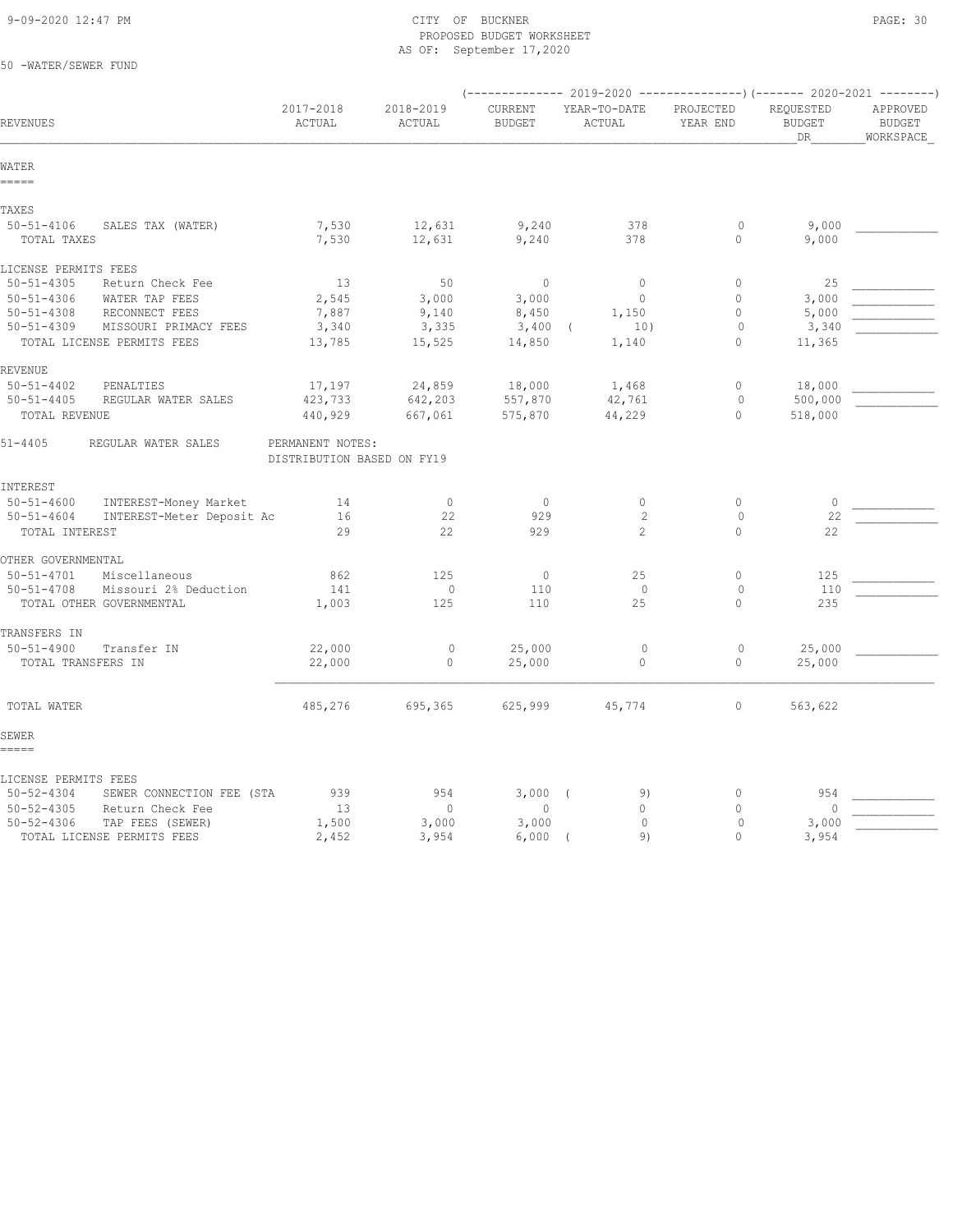#### 9-09-2020 12:47 PM CITY OF BUCKNER PAGE: 31 PROPOSED BUDGET WORKSHEET AS OF: September 17,2020

#### 50 -WATER/SEWER FUND

|                                                                       |                        |                          |                          | ------------- 2019-2020 ----------------) (------- 2020-2021 --------) |                              |                           |                                 |
|-----------------------------------------------------------------------|------------------------|--------------------------|--------------------------|------------------------------------------------------------------------|------------------------------|---------------------------|---------------------------------|
| REVENUES                                                              | 2017-2018<br>ACTUAL    | 2018-2019<br>ACTUAL      | CURRENT<br>BUDGET        | YEAR-TO-DATE<br>ACTUAL                                                 | PROJECTED<br>YEAR END        | REQUESTED<br>BUDGET<br>DR | APPROVED<br>BUDGET<br>WORKSPACE |
| REVENUE<br>$50 - 52 - 4405$<br>REG SEWER CHARGES<br>TOTAL REVENUE     | 226,043<br>226,043     | 326,759<br>326,759       | 352,558<br>352,558       | 24,666<br>24,666                                                       | $\circ$<br>$\Omega$          | 285,000<br>285,000        |                                 |
| INTEREST                                                              |                        |                          |                          |                                                                        |                              |                           |                                 |
| OTHER GOVERNMENTAL                                                    |                        |                          |                          |                                                                        |                              |                           |                                 |
| TRANSFERS IN<br>$50 - 52 - 4900$<br>Transfer IN<br>TOTAL TRANSFERS IN | $\circ$<br>$\Omega$    | 0<br>$\circ$             | 25,000<br>25,000         | $\circ$                                                                | $\mathbf{0}$<br>$\mathbf{0}$ | 25,000<br>25,000          |                                 |
| TOTAL SEWER                                                           | 228,495                | 330,714                  | 383,558                  | 24,657                                                                 | $\circ$                      | 313,954                   |                                 |
| TOTAL REVENUES                                                        | 713,771<br>=========== | 1,026,079<br>----------- | 1,009,557<br>----------- | 70,431                                                                 | $\circ$                      | 877,576                   |                                 |
|                                                                       |                        |                          |                          |                                                                        |                              |                           |                                 |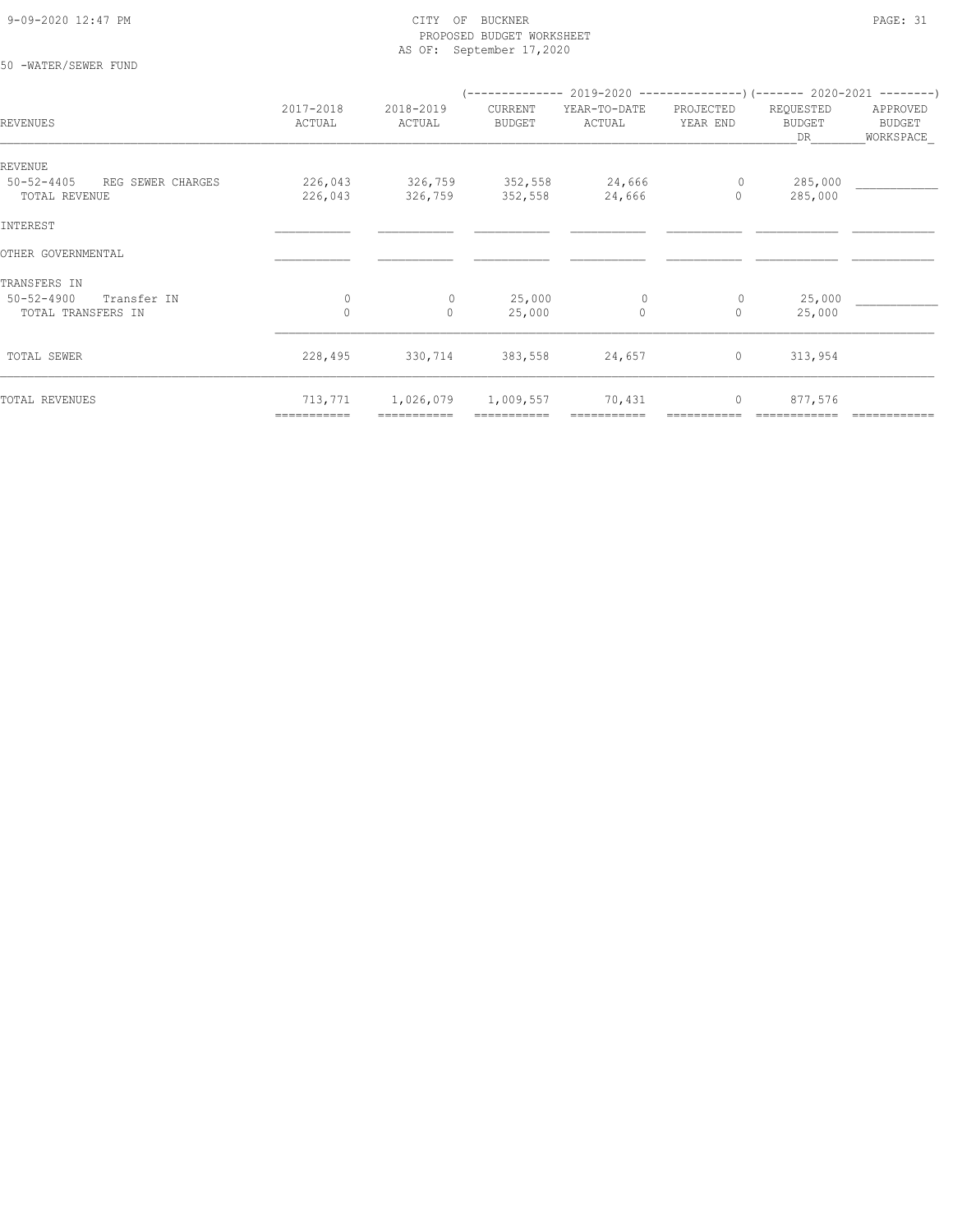#### $9-09-2020$   $12:47$  PM  $PAGE: 32$ PROPOSED BUDGET WORKSHEET AS OF: September 17,2020

|                                                     |                                            |                                                                                                                                            |                     |                          |                        |                       | (-------------- 2019-2020 -----------------) (------- 2020-2021 --------) |                                        |
|-----------------------------------------------------|--------------------------------------------|--------------------------------------------------------------------------------------------------------------------------------------------|---------------------|--------------------------|------------------------|-----------------------|---------------------------------------------------------------------------|----------------------------------------|
|                                                     | DEPARTMENTAL EXPENDITURES                  | 2017-2018<br>ACTUAL                                                                                                                        | 2018-2019<br>ACTUAL | CURRENT<br><b>BUDGET</b> | YEAR-TO-DATE<br>ACTUAL | PROJECTED<br>YEAR END | REQUESTED<br><b>BUDGET</b><br>DR                                          | APPROVED<br><b>BUDGET</b><br>WORKSPACE |
| WAGES & BENEFITS                                    |                                            |                                                                                                                                            |                     |                          |                        |                       |                                                                           |                                        |
| $50 - 51 - 5101$                                    | SALARIES                                   | 72,579                                                                                                                                     | 71,456              | 86,385                   | 6,811                  | $\circ$               | 112,500                                                                   |                                        |
| $50 - 51 - 5102$                                    | OVERTIME                                   | 1,592                                                                                                                                      | 539                 | 1,400                    | $\circ$                | $\Omega$              | $\circ$                                                                   |                                        |
| $50 - 51 - 5103$                                    | CELL PHONE ALLOWANCE                       | 263                                                                                                                                        | 528                 | $\mathbf{0}$             | $\circ$                | $\circ$               | 528                                                                       |                                        |
| $50 - 51 - 5120$                                    | FICA                                       | 4,322                                                                                                                                      | 5,806               | 6,608                    | 454                    | $\Omega$              | 8,606                                                                     |                                        |
| $50 - 51 - 5121$                                    | HEALTH INSURANCE                           | 13,149                                                                                                                                     | 12,143              | 17,819                   | $\circ$                | $\mathbf 0$           | 13,080                                                                    |                                        |
| $50 - 51 - 5122$                                    | DENTAL INSURANCE                           | 649                                                                                                                                        | 741                 | 903                      | $\Omega$               | $\Omega$              | 633                                                                       |                                        |
| $50 - 51 - 5123$                                    | LIFE INSURANCE                             | 511                                                                                                                                        | 1,044               | 482                      | $\Omega$               | $\Omega$              | 508                                                                       |                                        |
| $50 - 51 - 5124$                                    | LAGERS                                     | 7,692                                                                                                                                      | 2,386               | 10,125                   | $\mathbf{0}$           | $\circ$               | 8,193                                                                     |                                        |
| $50 - 51 - 5125$                                    | VISION INSURANCE                           | 66                                                                                                                                         | 151                 | 89                       | $\circ$                | $\mathbf 0$           | 70                                                                        |                                        |
| $50 - 51 - 5126$                                    | WORKERS COMP                               | 7,109                                                                                                                                      | 5,133               | 500                      | $\Omega$               | $\Omega$              | 5,133                                                                     |                                        |
| $50 - 51 - 5127$                                    | HSA Employer Contribution                  | 938                                                                                                                                        | 307                 | 729                      | $\Omega$               | $\circ$               | 639                                                                       |                                        |
| $50 - 51 - 5128$                                    | EE Background Check                        | $\mathbf{0}$                                                                                                                               | 14                  | $\Omega$                 | $\Omega$               | $\Omega$              | $\Omega$                                                                  |                                        |
|                                                     | TOTAL WAGES & BENEFITS                     | 108,868                                                                                                                                    | 100,249             | 125,040                  | 7,265                  | $\Omega$              | 149,890                                                                   |                                        |
| $51 - 5101$<br>$51 - 5102$                          | SALARIES<br>OVERTIME                       | PERMANENT NOTES:<br>LAGERS & INSURANCE COSTS ACCRUE TO PRIMARY DEPARTMENT<br>ASSIGNMENTS<br>PERMANENT NOTES:<br>DISTRIBUTION BASED ON FY19 |                     |                          |                        |                       |                                                                           |                                        |
| $51 - 5120$                                         | FICA                                       | PERMANENT NOTES:                                                                                                                           |                     |                          |                        |                       |                                                                           |                                        |
|                                                     |                                            | Salaries x .0765                                                                                                                           |                     |                          |                        |                       |                                                                           |                                        |
| $51 - 5124$                                         | LAGERS                                     | PERMANENT NOTES:<br>11.5% of wages                                                                                                         |                     |                          |                        |                       |                                                                           |                                        |
|                                                     | HSA Employer ContributionsPERMANENT NOTES: | BENEFIT ACCRUES TO PRIMARY DEPARTMENT                                                                                                      |                     |                          |                        |                       |                                                                           |                                        |
|                                                     |                                            |                                                                                                                                            |                     |                          |                        |                       |                                                                           |                                        |
| $50 - 51 - 5200$                                    | Liability Insurance                        | 2,141                                                                                                                                      | 6,422               | 26,161                   | $\circ$                | $\circ$               | 28,072                                                                    |                                        |
| $50 - 51 - 5201$                                    | Contractual Services                       | 15,740                                                                                                                                     | 4,279               | 3,200                    | $\circ$                | $\Omega$              | 3,200                                                                     |                                        |
| $50 - 51 - 5202$                                    | CONTRACTOR FEES                            | 47,856                                                                                                                                     | 28,900              | 15,000                   | $\Omega$               | $\Omega$              | 15,000                                                                    |                                        |
| $50 - 51 - 5203$                                    | ENGINEERING FEES                           | 10,407                                                                                                                                     | 10,407              | 9,000                    | $\circ$                | $\mathbf 0$           | 9,000                                                                     |                                        |
| $50 - 51 - 5209$                                    | WATER REFUNDS                              | 9                                                                                                                                          | $\circ$             | $\mathbf{0}$             | $\Omega$               | $\circ$               | $\circ$                                                                   |                                        |
| $50 - 51 - 5211$                                    | WATERS SALES-SALES TAX                     | 7,051                                                                                                                                      | $\circ$             | 8,850                    | $\Omega$               | $\circ$               | 25,000                                                                    |                                        |
| $50 - 51 - 5212$                                    | WATER PURCHASES                            | 180,255                                                                                                                                    | 183,389             | 148,000                  | $\Omega$               | $\circ$               | 135,000                                                                   |                                        |
| $50 - 51 - 5213$                                    | MO WATER-PRIMACY FEE                       | 3,273                                                                                                                                      | 3,263               | 3,300                    | $\circ$                | $\Omega$              | 3,300                                                                     |                                        |
| $50 - 51 - 5223$                                    | Accounting Services                        | $\circ$                                                                                                                                    | $\circ$             | $\circ$                  | $\Omega$               | $\Omega$              | 2,500                                                                     |                                        |
| $51 - 5127$<br>CONTRACTUAL SVCS<br>$50 - 51 - 5225$ | Employee Drug Tests                        | $\circ$                                                                                                                                    | $\circ$             | 160                      | $\mathbf{0}$           | $\circ$               | 160                                                                       |                                        |

51-5201 Contractual Services PERMANENT NOTES:

Zenner annual fee \$3200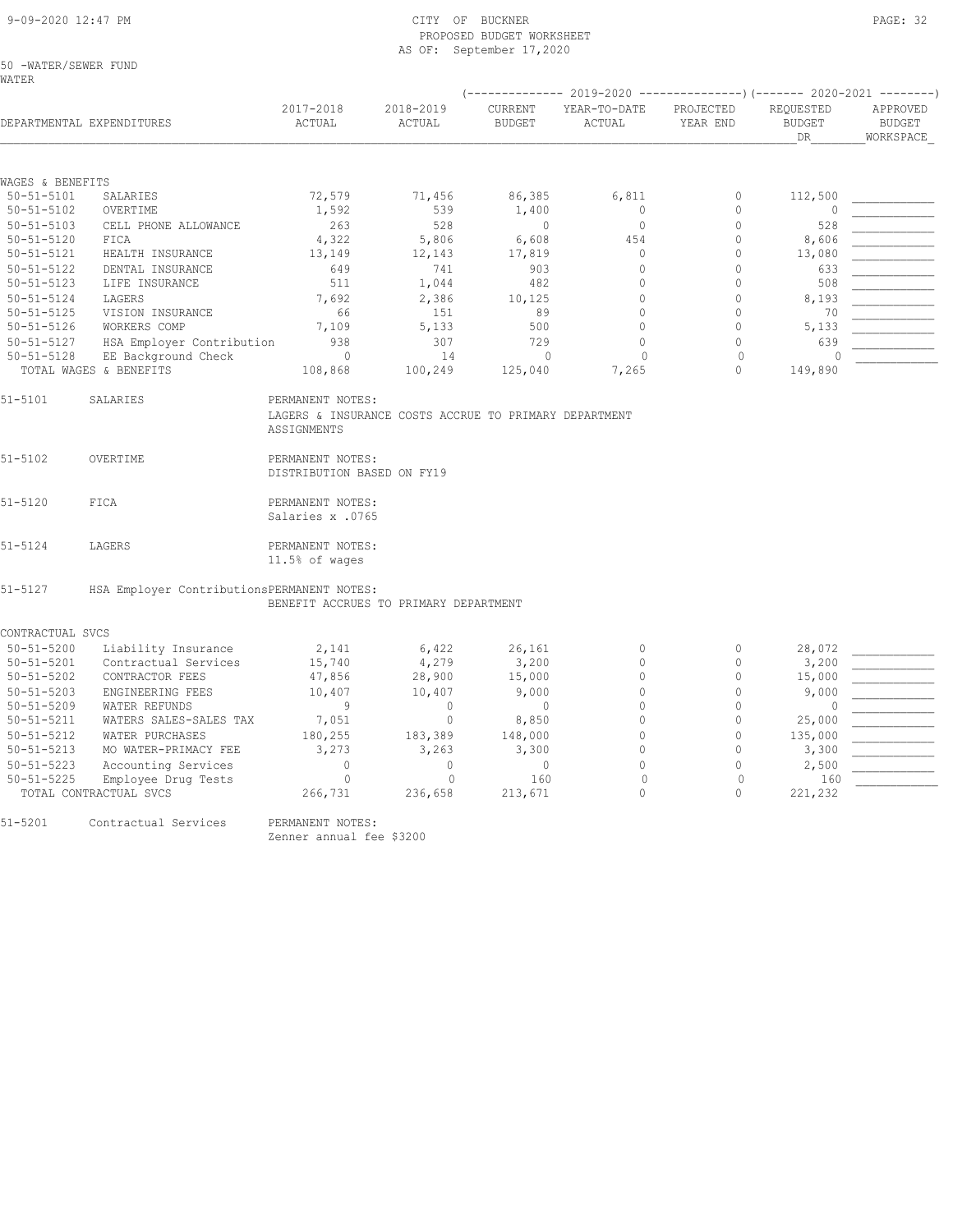50 -WATER/SEWER FUND

| WATER                     |                            |                     |                     |                          | 2019-2020              | ------------          | (------- 2020-2021 --------)     |                                 |
|---------------------------|----------------------------|---------------------|---------------------|--------------------------|------------------------|-----------------------|----------------------------------|---------------------------------|
| DEPARTMENTAL EXPENDITURES |                            | 2017-2018<br>ACTUAL | 2018-2019<br>ACTUAL | CURRENT<br><b>BUDGET</b> | YEAR-TO-DATE<br>ACTUAL | PROJECTED<br>YEAR END | REQUESTED<br><b>BUDGET</b><br>DR | APPROVED<br>BUDGET<br>WORKSPACE |
| SUPPLIES & MATERIALS      |                            |                     |                     |                          |                        |                       |                                  |                                 |
| $50 - 51 - 5300$          | SUPPLIES                   | 19,893              | 5,804               | 9,000                    | 197                    |                       | 5,000                            |                                 |
| $50 - 51 - 5308$          | FUEL                       | 9,618               | 7,762               | 6,000                    |                        |                       | 5,000                            |                                 |
| $50 - 51 - 5310$          | Employment Ads             |                     | 612                 | $\Omega$                 |                        |                       |                                  |                                 |
| $50 - 51 - 5320$          | FITTINGS-Meters            |                     | 10,199              | 5,000                    |                        |                       | 5,000                            |                                 |
| $50 - 51 - 5321$          | FITTINGS-Water Mains       |                     | 5,214               | 6,000                    |                        |                       | 6,000                            |                                 |
| $50 - 51 - 5357$          | Line repair projects       |                     | $\Omega$            | 75,000                   |                        |                       | 50,000                           |                                 |
| $50 - 51 - 5385$          | MATERIALS-Rock & Gravel    |                     | 588                 | 2,000                    |                        |                       | 2,000                            |                                 |
| $50 - 51 - 5390$          | Ohter Construction Materi  |                     |                     | 2,500                    |                        |                       | 2,500                            |                                 |
|                           | TOTAL SUPPLIES & MATERIALS | 29,511              | 30,180              | 105,500                  | 197                    |                       | 75,500                           |                                 |
| EQUIPMENT                 |                            |                     |                     |                          |                        |                       |                                  |                                 |
| $50 - 51 - 5400$          | EQUIPMENT                  | 29,276              | 25,826              | 3,000                    | 709                    |                       | 3,000                            |                                 |
| $50 - 51 - 5401$          | EQUIPMENT-Rent             |                     | 850                 | 500                      |                        |                       | 500                              |                                 |
| $50 - 51 - 5404$          | POSTAGE - WATER BILLS      | 6,452               | 6,000               | 6,500                    |                        |                       | 5,000                            |                                 |
| $50 - 51 - 5405$          | INTERNET SERVICE (ETS)     | 84                  | $\Omega$            | 1,000                    |                        |                       | 1,000                            |                                 |
| $50 - 51 - 5407$          | MAINTENANCE-Vehicle        | 3,294               | 8,178               | 8,000                    |                        |                       | 5,000                            |                                 |
| $50 - 51 - 5451$          | MAINTENANCE-Tower          |                     | 13,154              | 14,000                   |                        |                       | 13,154                           |                                 |
|                           |                            |                     |                     |                          |                        |                       |                                  |                                 |

| TOTAL EQUIPMENT     |                      | 39,106           | 54,008   | 33,000 | 714     | $\circ$  | 27,654 |  |
|---------------------|----------------------|------------------|----------|--------|---------|----------|--------|--|
| UTILITIES           |                      |                  |          |        |         |          |        |  |
| $50 - 51 - 5501$    | UTILITY-Electric     | 448              | 614      | 600    | $\circ$ | $\Omega$ | 600    |  |
| TOTAL UTILITIES     |                      | 448              | 614      | 600    | O       | $\Omega$ | 600    |  |
| OTHER               |                      |                  |          |        |         |          |        |  |
| $50 - 51 - 5601$    | Training             | 589              | 1,367    | 1,500  |         |          | 1,500  |  |
| $50 - 51 - 5602$    | Dues                 |                  | 450      |        |         |          |        |  |
| $50 - 51 - 5605$    | Debt Service         |                  | $\Omega$ | 44,000 |         |          | 44,000 |  |
| $50 - 51 - 5606$    | MO ONE CALL/WATER    | 239              | 498      | 600    |         |          | 500    |  |
| $50 - 51 - 5607$    | Penalties and Fees   |                  | $\Omega$ | 200    |         |          | 2,500  |  |
| $50 - 51 - 5608$    | Bank Service Charges | 69               | 105      |        | 21      |          | 300    |  |
| $50 - 51 - 5610$    | Credit Card Fees     | 5,430            | 6,830    | 4,000  | 663     |          | 6,500  |  |
| $50 - 51 - 5650$    | Depreciation         | 0                | 65,712   |        | $\circ$ |          |        |  |
| TOTAL OTHER         |                      | 6,327            | 74,962   | 50,300 | 684     | 0        | 55,300 |  |
| TRANSFERS OUT       |                      |                  |          |        |         |          |        |  |
| $50 - 51 - 5700$    | Transfer Out         | 36,313           | 281,638  | 56,340 | $\circ$ | 0        | 48,165 |  |
| TOTAL TRANSFERS OUT |                      | 36,313           | 281,638  | 56,340 |         | $\Omega$ | 48,165 |  |
| $51 - 5700$         | Transfer Out         | PERMANENT NOTES: |          |        |         |          |        |  |

 Per Ordinance 700.310 transfers 7.5% of water revenues to Administration to offset costs

51-5700 Transfer Out CURRENT YEAR NOTES: Intragovernmental Fund Transfer Agreements to General Fund: \$60,000 From Water/Sewer Fund Due Date 5/16/2020 \$15,000 From Water/Sewer Fund Due Date 6/20/2020 \$30,000 From Water/Sewer Fund Due Date 7/18/2020 \$17,000 From Water/Sewer Fund Due Date 08/01/2020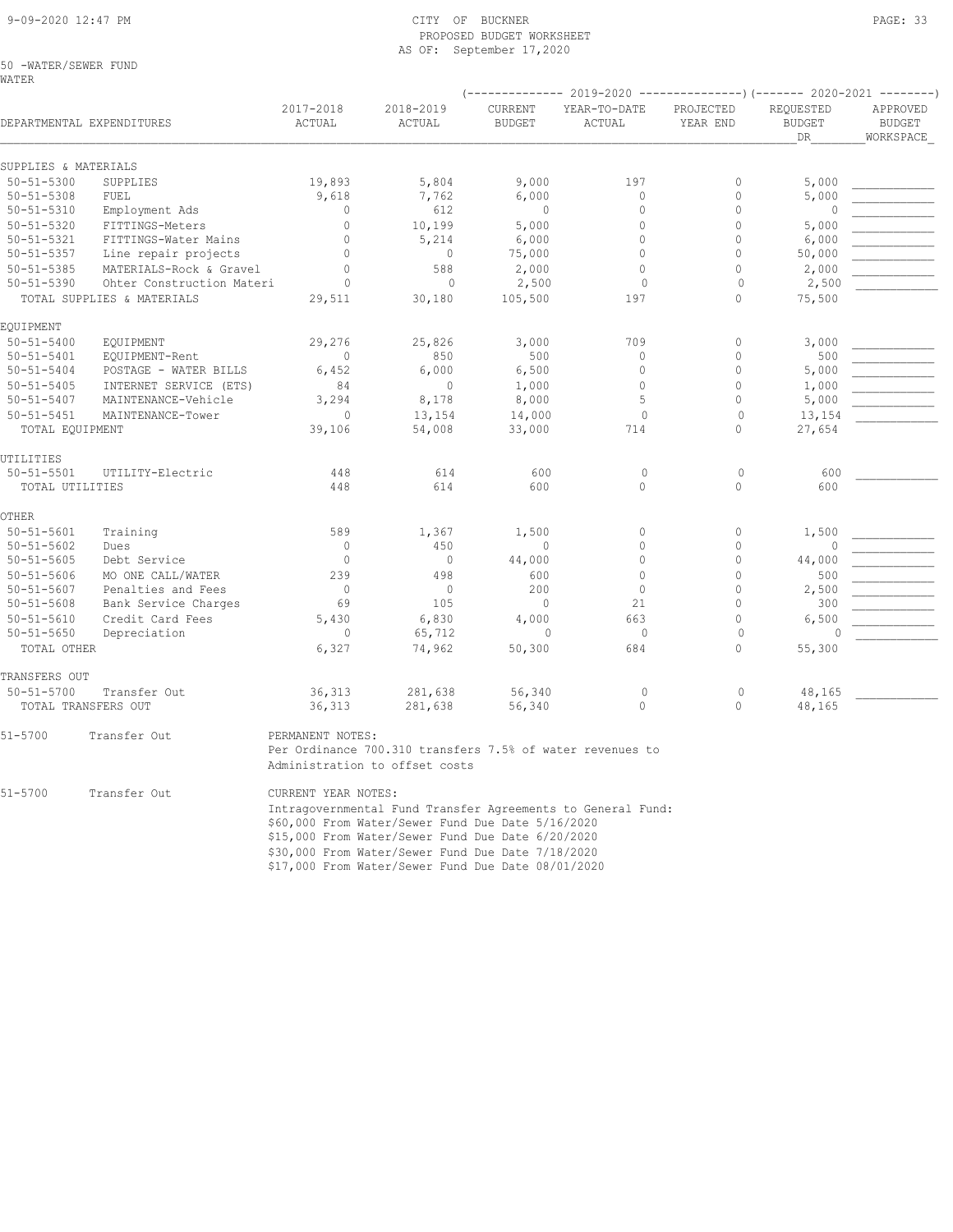#### 9-09-2020 12:47 PM PAGE: 34 PROPOSED BUDGET WORKSHEET AS OF: September 17,2020

|       | 50 -WATER/SEWER FUND |  |
|-------|----------------------|--|
| WATER |                      |  |

|                                                |                     |                     | -----------       |                        | $2019-2020$ ----------------) (------- 2020-2021 --------) |                           |                                 |
|------------------------------------------------|---------------------|---------------------|-------------------|------------------------|------------------------------------------------------------|---------------------------|---------------------------------|
| DEPARTMENTAL EXPENDITURES                      | 2017-2018<br>ACTUAL | 2018-2019<br>ACTUAL | CURRENT<br>BUDGET | YEAR-TO-DATE<br>ACTUAL | PROJECTED<br>YEAR END                                      | REQUESTED<br>BUDGET<br>DR | APPROVED<br>BUDGET<br>WORKSPACE |
| catq 58<br>$50 - 51 - 5800$<br>Taxes & License |                     | 111                 | 100               | $\Omega$               |                                                            | 250                       |                                 |
| TOTAL catq 58                                  |                     | 111                 | 100               |                        |                                                            | 250                       |                                 |
| TOTAL WATER                                    | 487,302             | 778,420             | 584,551           | 8,859                  |                                                            | 578,591                   |                                 |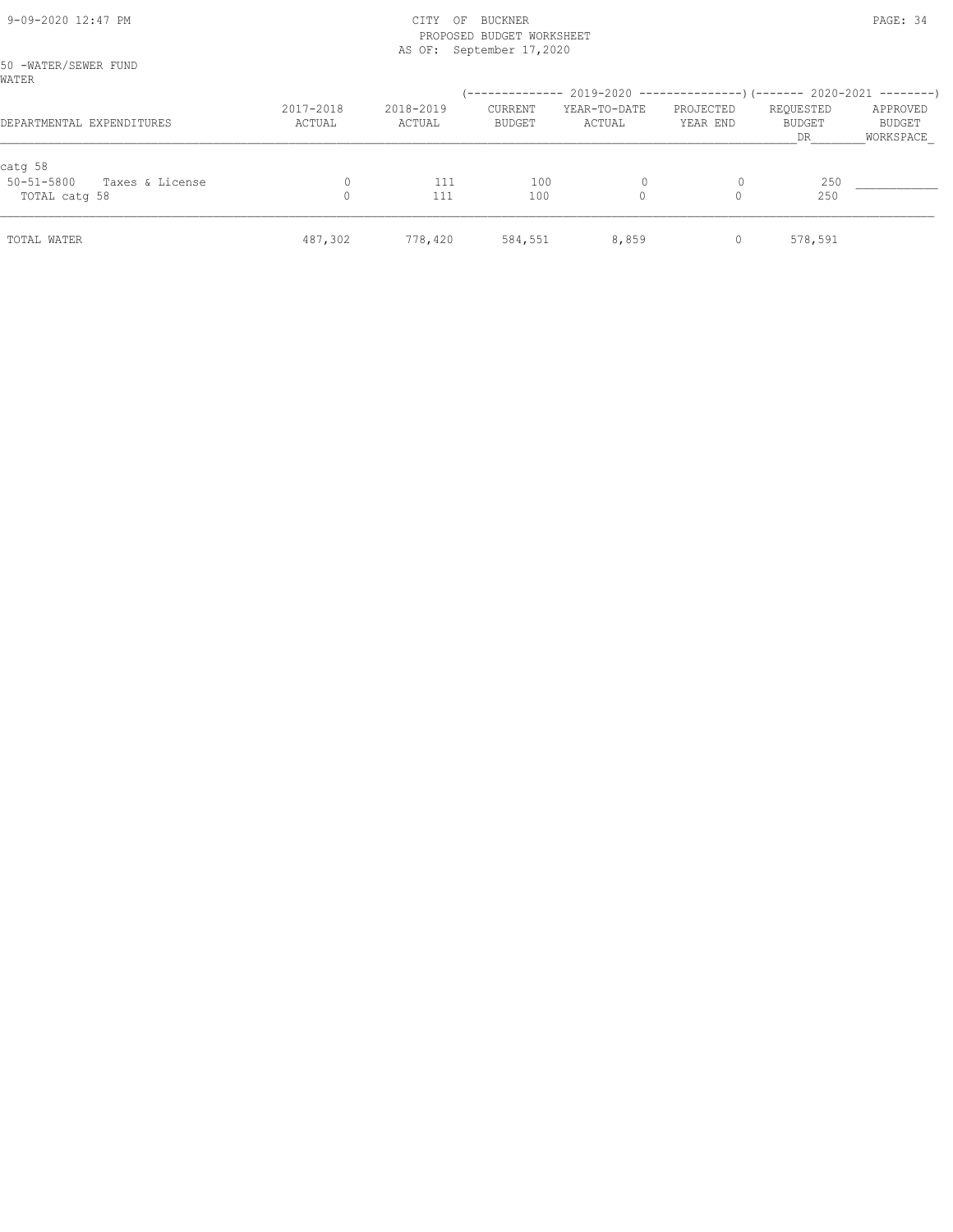#### 9-09-2020 12:47 PM CITY OF BUCKNER PAGE: 35 PROPOSED BUDGET WORKSHEET AS OF: September 17,2020

|       | 50 -WATER/SEWER FUND |  |
|-------|----------------------|--|
| SEWER |                      |  |

| PEMEK                                |                                            |                                 |                                                       |                          | (-------------- 2019-2020 ----------------) (------- 2020-2021 --------) |                       |                                  |                                        |
|--------------------------------------|--------------------------------------------|---------------------------------|-------------------------------------------------------|--------------------------|--------------------------------------------------------------------------|-----------------------|----------------------------------|----------------------------------------|
|                                      | DEPARTMENTAL EXPENDITURES                  | 2017-2018<br>ACTUAL             | 2018-2019<br>ACTUAL                                   | CURRENT<br><b>BUDGET</b> | YEAR-TO-DATE<br>ACTUAL                                                   | PROJECTED<br>YEAR END | REQUESTED<br><b>BUDGET</b><br>DR | APPROVED<br><b>BUDGET</b><br>WORKSPACE |
|                                      |                                            |                                 |                                                       |                          |                                                                          |                       |                                  |                                        |
| WAGES & BENEFITS                     |                                            |                                 |                                                       |                          |                                                                          |                       |                                  |                                        |
| $50 - 52 - 5101$                     | SALARIES                                   | 98,617                          | 88,817                                                | 82,265                   | 6,477                                                                    | $\circ$               | 41,000                           |                                        |
| $50 - 52 - 5102$                     | OVERTIME                                   | 965                             | $\circ$                                               | 1,180                    | 0                                                                        | $\mathbf 0$           | 1,180                            |                                        |
| $50 - 52 - 5103$                     | CELL PHONE ALLOWANCE                       | 399                             | 142                                                   | $\circ$                  | $\Omega$                                                                 | $\mathbf 0$           | 142                              |                                        |
| $50 - 52 - 5120$<br>$50 - 52 - 5121$ | FICA<br>HEALTH INSURANCE                   | 5,713<br>15,213                 | 7,304<br>11,790                                       | 6,293<br>17,819          | 429<br>$\Omega$                                                          | 0<br>0                | 3,075<br>12,384                  |                                        |
| $50 - 52 - 5122$                     | DENTAL INSURANCE                           | 732                             | 675                                                   | 860                      | $\Omega$                                                                 | $\mathbf 0$           | 590                              |                                        |
| $50 - 52 - 5123$                     | LIFE INSURANCE                             | 200                             | 252                                                   | 212                      | $\Omega$                                                                 | 0                     | 457                              |                                        |
| $50 - 52 - 5124$                     | LAGERS                                     | 9,943                           | 1,145                                                 | 9,700                    | $\Omega$                                                                 | $\Omega$              | 4,715                            |                                        |
| $50 - 52 - 5125$                     | VISION INSURANCE                           | 72                              | 151                                                   | 85                       | $\Omega$                                                                 | 0                     | 66                               |                                        |
| $50 - 52 - 5126$                     | WORKERS COMP                               | 2,083                           | 1,062                                                 | 500                      | $\Omega$                                                                 | $\Omega$              | 1,400                            |                                        |
| $50 - 52 - 5127$                     | HSA Employer Contribution                  | 1,438                           | 872                                                   | 729                      | $\Omega$                                                                 | $\circ$               | 639                              |                                        |
|                                      | TOTAL WAGES & BENEFITS                     | 135,374                         | 112,211                                               | 119,643                  | 6,906                                                                    | $\Omega$              | 65,648                           |                                        |
| $52 - 5101$                          | SALARIES                                   | PERMANENT NOTES:<br>ASSIGNMENTS | LAGERS & INSURANCE COSTS ACCRUE TO PRIMARY DEPARTMENT |                          |                                                                          |                       |                                  |                                        |
| $52 - 5120$                          | FICA                                       | PERMANENT NOTES:                |                                                       |                          |                                                                          |                       |                                  |                                        |
|                                      |                                            | 7.65% of wages                  |                                                       |                          |                                                                          |                       |                                  |                                        |
| 52-5127                              | HSA Employer ContributionsPERMANENT NOTES: |                                 | BENEFIT ACCRUES TO PRIMARY DEPARTMENT                 |                          |                                                                          |                       |                                  |                                        |
| CONTRACTUAL SVCS                     |                                            |                                 |                                                       |                          |                                                                          |                       |                                  |                                        |
| $50 - 52 - 5200$                     | Liability Insurance                        | 5,326                           | 15,977                                                | 26,161                   | $\mathbf{0}$                                                             | 0                     | 28,072                           |                                        |
| $50 - 52 - 5201$                     | Contractual Services                       | 373                             | $\circ$                                               | 9,000                    | $\mathbf{0}$                                                             | $\circ$               | $\mathbf 0$                      |                                        |
| $50 - 52 - 5203$                     | Engineering Fees                           | $\circ$                         | 20,153                                                | 12,000                   | $\mathbf{0}$                                                             | $\circ$               | 12,000                           |                                        |
| $50 - 52 - 5213$                     | <b>SCF FEES</b>                            | 892                             | 907                                                   | 2,000                    | $\circ$                                                                  | $\circ$               | 2,000                            |                                        |
| $50 - 52 - 5219$                     | SECURITY                                   | 434                             | 375                                                   | 600                      | $\mathbf 0$                                                              | $\mathbf 0$           | 600                              |                                        |
|                                      | TOTAL CONTRACTUAL SVCS                     | 7,025                           | 37,412                                                | 49,761                   | $\Omega$                                                                 | $\Omega$              | 42,672                           |                                        |
| $52 - 5201$                          | Contractual Services                       | PERMANENT NOTES:                | Annual Contract for UV system                         |                          |                                                                          |                       |                                  |                                        |
| SUPPLIES & MATERIALS                 |                                            |                                 |                                                       |                          |                                                                          |                       |                                  |                                        |
| $50 - 52 - 5300$                     | WWTP Supplies                              | 2,582                           | 3,721                                                 | 3,000                    | 874                                                                      | $\circ$               | 4,000                            |                                        |
| $50 - 52 - 5302$                     | SUPPLIES-Office                            | $\mathbf{0}$                    | 158                                                   | 200                      | $\Omega$                                                                 | $\mathbf 0$           | 200                              |                                        |
| $50 - 52 - 5305$                     | Ft Osage Drainage Dist                     | 5,038                           | 5,038                                                 | 5,038                    | $\mathbf{0}$                                                             | $\mathbf 0$           | 6,000                            |                                        |
| $50 - 52 - 5308$                     | Fuel                                       | 840                             | 3,489                                                 | 2,500                    | $\circ$                                                                  | $\circ$               | 1,875                            |                                        |
| $50 - 52 - 5319$                     | Glassware for Lab-WWTP                     | 755                             | $\circ$                                               | 1,000                    | $\mathbf{0}$                                                             | $\circ$               | 1,000                            |                                        |
| $50 - 52 - 5357$                     | Inflow/Infiltraiion                        | 814                             | 4,017                                                 | 90,000                   | $\Omega$                                                                 | $\circ$               | 40,000                           |                                        |
|                                      | TOTAL SUPPLIES & MATERIALS                 | 10,029                          | 16,422                                                | 101,738                  | 874                                                                      | $\Omega$              | 53,075                           |                                        |
| EQUIPMENT                            |                                            |                                 |                                                       |                          |                                                                          |                       |                                  |                                        |
| $50 - 52 - 5400$                     | EQUIPMENT                                  | 25,802                          | 26,455                                                | 4,000                    | 709                                                                      | 0                     | 4,000                            |                                        |
| $50 - 52 - 5404$                     | POSTAGE - WATER BILLS                      | $\circ$                         | $\circ$                                               | $\circ$                  | $\mathbb O$                                                              | 0                     | 2,400                            |                                        |
| $50 - 52 - 5407$                     | MAINTENANCE-Vehicle                        | 1,234                           | 6,634                                                 | 8,000                    | 6                                                                        | $\mathbf 0$           | 5,000                            |                                        |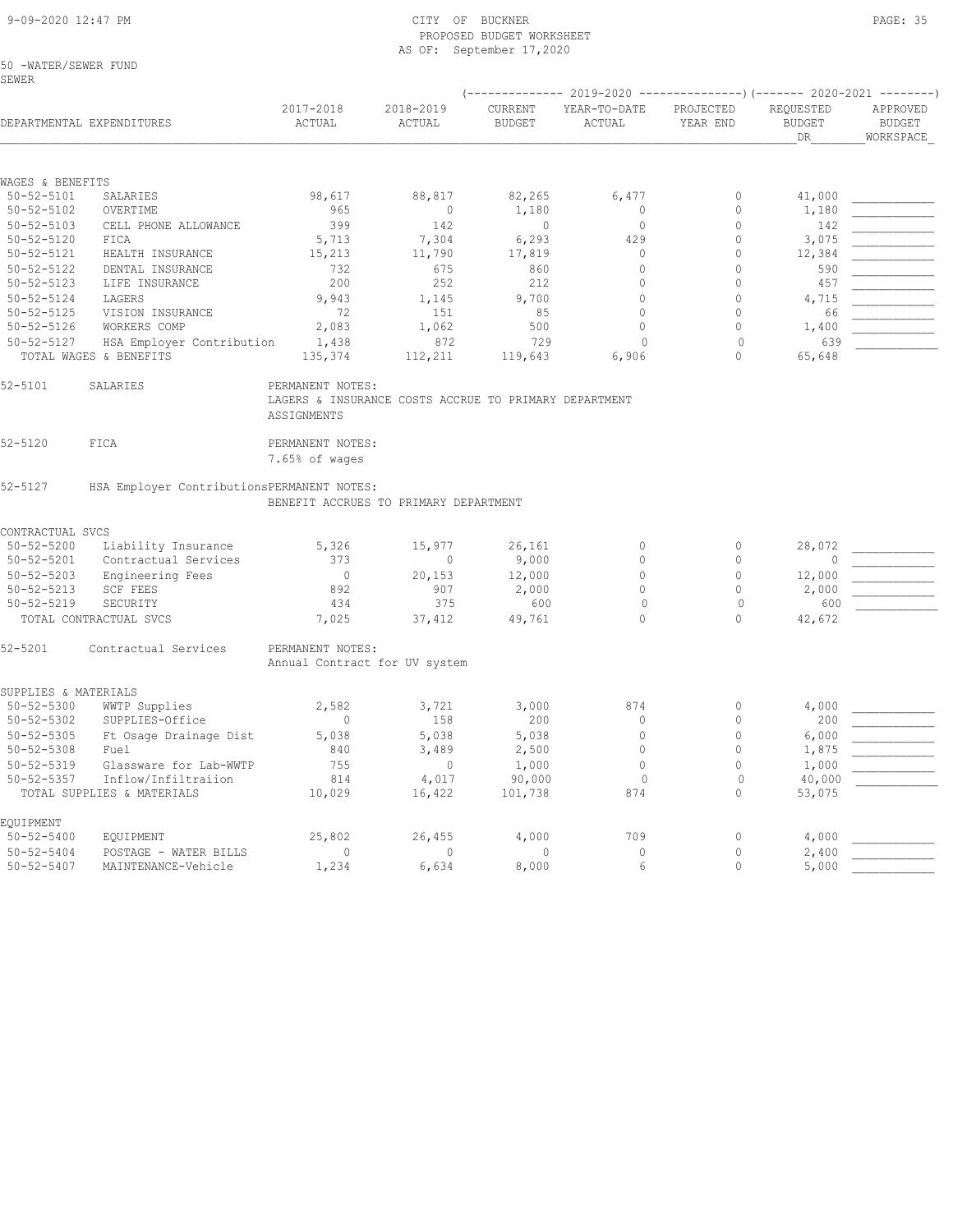#### 9-09-2020 12:47 PM PAGE: 36 PROPOSED BUDGET WORKSHEET AS OF: September 17,2020

50 -WATER/SEWER FUND

|                  |                           |                     |                                                                                                                                                                                                                   |                          | (------------- 2019-2020 ---------------) (------- 2020-2021 --------) |                       |                                  |                                        |
|------------------|---------------------------|---------------------|-------------------------------------------------------------------------------------------------------------------------------------------------------------------------------------------------------------------|--------------------------|------------------------------------------------------------------------|-----------------------|----------------------------------|----------------------------------------|
|                  | DEPARTMENTAL EXPENDITURES | 2017-2018<br>ACTUAL | 2018-2019<br>ACTUAL                                                                                                                                                                                               | CURRENT<br><b>BUDGET</b> | YEAR-TO-DATE<br>ACTUAL                                                 | PROJECTED<br>YEAR END | REQUESTED<br><b>BUDGET</b><br>DR | APPROVED<br><b>BUDGET</b><br>WORKSPACE |
| $50 - 52 - 5412$ | PUMP/BEARING REPLACEMENTS | 14,212              | 18,373                                                                                                                                                                                                            | 15,000                   | $\Omega$                                                               | $\Omega$              | 14,000                           |                                        |
| $50 - 52 - 5415$ | MAINTENANCE-Building      | 13,974              | 11,909                                                                                                                                                                                                            | 14,000                   | $\circ$                                                                | $\circ$               | 20,000                           |                                        |
| $50 - 52 - 5460$ | MAINTENANCE-Sewer Main    | $\mathbf{0}$        | 5,028                                                                                                                                                                                                             | 14,000                   | $\mathbf{0}$                                                           | $\mathbf{0}$          | 10,000                           |                                        |
| TOTAL EQUIPMENT  |                           | 55,222              | 68,399                                                                                                                                                                                                            | 55,000                   | 714                                                                    | $\mathbf 0$           | 55,400                           |                                        |
| UTILITIES        |                           |                     |                                                                                                                                                                                                                   |                          |                                                                        |                       |                                  |                                        |
| $50 - 52 - 5501$ | UTILITY-Electric          | 27,140              | 37,669                                                                                                                                                                                                            | 26,000                   | $\circ$                                                                | $\mathbf 0$           | 20,000                           |                                        |
| $50 - 52 - 5502$ | TELEPHONE/ALARM/CELL      | 471                 | 3,400                                                                                                                                                                                                             | 2,500                    | $\Omega$                                                               | $\circ$               | 2,200                            |                                        |
| $50 - 52 - 5503$ | UTILITY-Trash             | 562                 | 572                                                                                                                                                                                                               | 500                      | $\Omega$                                                               | $\Omega$              | 500                              |                                        |
| $50 - 52 - 5505$ | UTILITY-Water, Lab Fees   | 7,490               | 7,111                                                                                                                                                                                                             | 5,000                    | $\circ$                                                                | $\mathbb O$           | 4,500                            |                                        |
| TOTAL UTILITIES  |                           | 35,664              | 48,752                                                                                                                                                                                                            | 34,000                   | $\circ$                                                                | $\circ$               | 27,200                           |                                        |
| OTHER            |                           |                     |                                                                                                                                                                                                                   |                          |                                                                        |                       |                                  |                                        |
| $50 - 52 - 5601$ | Training                  | 1,408               | 797                                                                                                                                                                                                               | 1,500                    | $\mathbf{0}$                                                           | 0                     | 2,000                            |                                        |
| $50 - 52 - 5602$ | Bank Service Charges      | 3                   | $\circ$                                                                                                                                                                                                           | $\Omega$                 | $\Omega$                                                               | $\Omega$              | $\mathbf{0}$                     |                                        |
| $50 - 52 - 5610$ | Penalties and Fees        | $\mathbb O$         | $\circ$                                                                                                                                                                                                           | $\Omega$                 | $\Omega$                                                               | $\Omega$              | 1,000                            |                                        |
| $50 - 52 - 5627$ | LIFT STATION CLEANING     | $\circ$             | 2,767                                                                                                                                                                                                             | 5,200                    | $\circ$                                                                | $\mathbf 0$           | 2,250                            |                                        |
| $50 - 52 - 5628$ | INSPECTION/WWTP GENERATOR | 1,112               | 3,567                                                                                                                                                                                                             | 1,000                    | $\circ$                                                                | $\circ$               | 1,500                            |                                        |
| $50 - 52 - 5629$ | UV SYSTEM OPERATIONS      | 11,904              | 8,551                                                                                                                                                                                                             | 13,250                   | $\circ$                                                                | $\mathbf 0$           | 15,000                           |                                        |
| $50 - 52 - 5631$ | Sewer Claims              | $\Omega$            | 10,000                                                                                                                                                                                                            | 0                        | $\Omega$                                                               | $\Omega$              | 0                                |                                        |
| TOTAL OTHER      |                           | 14,426              | 25,682                                                                                                                                                                                                            | 20,950                   | $\Omega$                                                               | $\Omega$              | 21,750                           |                                        |
| 52-5601          | Training                  | PERMANENT NOTES:    | Includes Re-ceretification courses and fees                                                                                                                                                                       |                          |                                                                        |                       |                                  |                                        |
| TRANSFERS OUT    |                           |                     |                                                                                                                                                                                                                   |                          |                                                                        |                       |                                  |                                        |
| $50 - 52 - 5700$ | Transfer Out              | $\circ$             |                                                                                                                                                                                                                   |                          | $\mathbf{0}$                                                           | $\circ$               | 24,507                           |                                        |
|                  | TOTAL TRANSFERS OUT       | $\Omega$            | 48,878)<br>48,878)<br>$\sqrt{ }$                                                                                                                                                                                  | 40,942<br>40,942         | $\Omega$                                                               | $\Omega$              | 24,507                           |                                        |
| 52-5700          | Transfer Out              | PERMANENT NOTES:    | Administration to offset costs                                                                                                                                                                                    |                          | Per Ordinance 700.310 transfers 7.5% of water revenues to              |                       |                                  |                                        |
| 52-5700          | Transfer Out              | CURRENT YEAR NOTES: |                                                                                                                                                                                                                   |                          |                                                                        |                       |                                  |                                        |
|                  |                           |                     | \$60,000 From Water/Sewer Fund Due Date 5/16/2020<br>\$15,000 From Water/Sewer Fund Due Date 6/20/2020<br>\$30,000 From Water/Sewer Fund Due Date 7/18/2020<br>\$17,000 From Water/Sewer Fund Due Date 08/01/2020 |                          | Intragovernmental Fund Transfer Agreements to General Fund:            |                       |                                  |                                        |
| catq 58          |                           |                     |                                                                                                                                                                                                                   |                          |                                                                        |                       |                                  |                                        |
| $50 - 52 - 5800$ | Taxes & Licenses          | $\mathbf{0}$        | 581                                                                                                                                                                                                               | $\mathbf{0}$             | $\mathbf 0$                                                            | $\mathbf{0}$          | 600                              |                                        |
| TOTAL catg 58    |                           | $\mathbf 0$         | 581                                                                                                                                                                                                               | $\circ$                  | $\circ$                                                                | $\circ$               | 600                              |                                        |
| TOTAL SEWER      |                           | 257,740             | 260,581                                                                                                                                                                                                           | 422,034                  | 8,494                                                                  | $\circ$               | 290,852                          |                                        |
|                  |                           |                     |                                                                                                                                                                                                                   |                          |                                                                        |                       |                                  |                                        |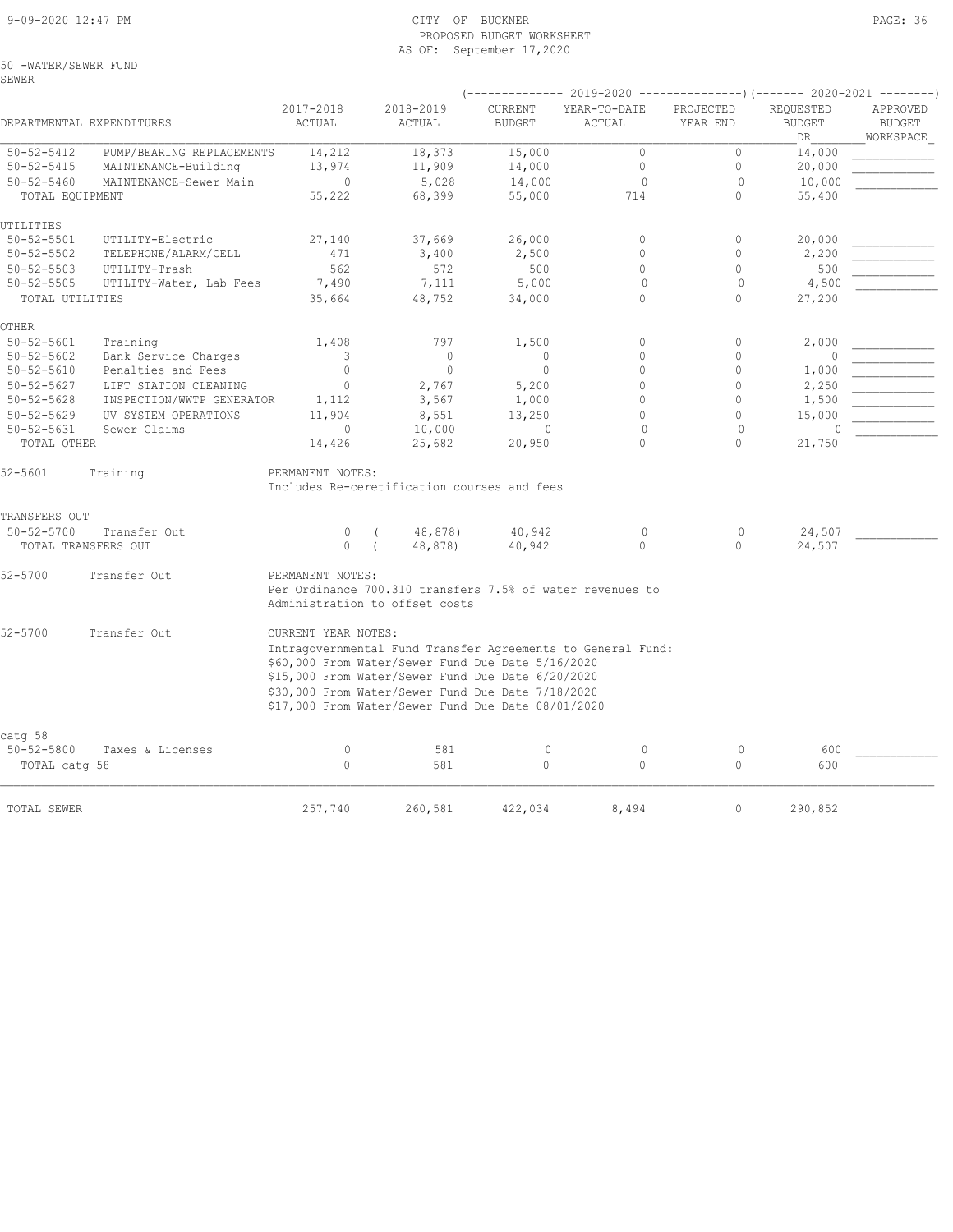#### 9-09-2020 12:47 PM CITY OF BUCKNER PAGE: 37 PROPOSED BUDGET WORKSHEET AS OF: September 17,2020

50 -WATER/SEWER FUND

|                                   | 2017-2018<br>ACTUAL                   | 2018-2019<br>ACTUAL   | CURRENT<br>BUDGET | YEAR-TO-DATE<br>ACTUAL | PROJECTED<br>YEAR END | REQUESTED<br>BUDGET<br>DR | APPROVED<br>BUDGET<br>WORKSPACE |
|-----------------------------------|---------------------------------------|-----------------------|-------------------|------------------------|-----------------------|---------------------------|---------------------------------|
| TOTAL EXPENDITURES                | 745,042<br>-----------<br>___________ | 1,039,001             | 1,006,585         | 17,353                 |                       | 869,443                   |                                 |
| REVENUE OVER/(UNDER) EXPENDITURES | 31,271)<br>___________                | 12,922)<br>$\sqrt{1}$ | 2,972             | 53,078                 |                       | 8,133                     |                                 |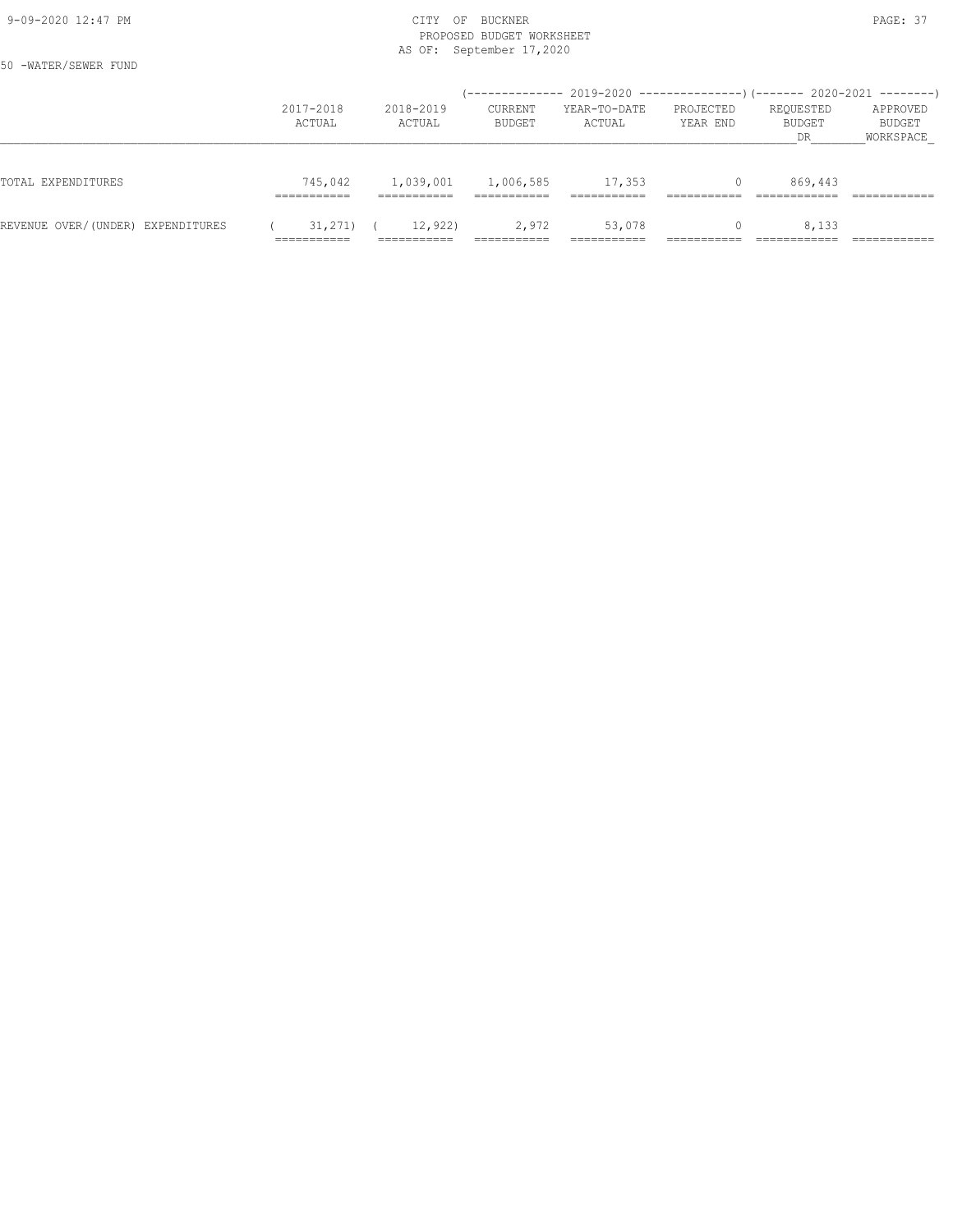#### 80 -COURT FUND

| 2017-2018<br>ACTUAL |             | 2018-2019<br>ACTUAL | CURRENT       | YEAR-TO-DATE                                         | PROJECTED   | REQUESTED           |                                        |
|---------------------|-------------|---------------------|---------------|------------------------------------------------------|-------------|---------------------|----------------------------------------|
|                     |             |                     | <b>BUDGET</b> | ACTUAL                                               | YEAR END    | <b>BUDGET</b><br>DR | APPROVED<br><b>BUDGET</b><br>WORKSPACE |
|                     |             |                     |               |                                                      |             |                     |                                        |
|                     |             |                     |               |                                                      |             |                     |                                        |
|                     |             |                     |               |                                                      |             |                     |                                        |
| 6,226               |             | 5,220               | 6,860         | 357                                                  | $\Omega$    | 6,860               |                                        |
| 118,238             |             | 98,259              | 143,000       | 5,611                                                | $\circ$     | 118,238             |                                        |
| 275                 |             | 270                 | 400           | 19                                                   | $\Omega$    | 400                 |                                        |
| 9,526               |             | 8,064               | 10,643        | 538                                                  | $\Omega$    | 8,064               |                                        |
| 3,466               |             | 2,906               | 4,033         | 200                                                  | $\Omega$    | 2,906               |                                        |
| $\Omega$            |             | 1,169               | $\Omega$      | 139                                                  | $\Omega$    | $\Omega$            |                                        |
| 7,474               |             | 3,196               | $\Omega$      | $\overline{c}$                                       | $\Omega$    | $\Omega$            |                                        |
| 1,107               |             | 732                 | 1,000         | 50                                                   | $\Omega$    | 732                 |                                        |
| 1,000               |             | 405                 | 1,400         | $\Omega$                                             | $\Omega$    | 405                 |                                        |
| 390                 |             | $\circ$             | 2,600         | 98                                                   | $\Omega$    | 390                 |                                        |
| 868                 |             | 735                 | 800           | 49                                                   | $\Omega$    | 735                 |                                        |
| 154                 |             | $\mathbf{0}$        | 5,400         | 98                                                   | $\Omega$    | 154                 |                                        |
| 3,150               |             | 32)                 | 3,000         | $\Omega$                                             | $\Omega$    | 3,000               |                                        |
| 25                  |             | 738                 | $\circ$       | 0)                                                   | $\bigcap$   | 25                  |                                        |
| 151,899             |             | 121,662             | 179,136       | 7,160                                                | $\Omega$    | 141,909             |                                        |
|                     |             |                     |               |                                                      |             |                     |                                        |
| $\circ$             |             | $\circ$             | 29,000        | 0                                                    | $\Omega$    | 20,000              |                                        |
| $\Omega$            |             | $\Omega$            | 29,000        | $\Omega$                                             | $\Omega$    | 20,000              |                                        |
|                     |             |                     |               |                                                      |             |                     |                                        |
|                     |             |                     |               |                                                      |             |                     |                                        |
| 151,899             |             | 121,662             | 208,136       | 7,160                                                | $\circ$     | 161,909             |                                        |
| 151,899             |             | 121,662             | 208,136       | 7,160                                                | $\circ$     | 161,909             |                                        |
|                     | =========== | PERMANENT NOTES:    | -----------   | Anticipated cash-on-hand October 1st<br>------------ | =========== |                     | ------------<br>---------              |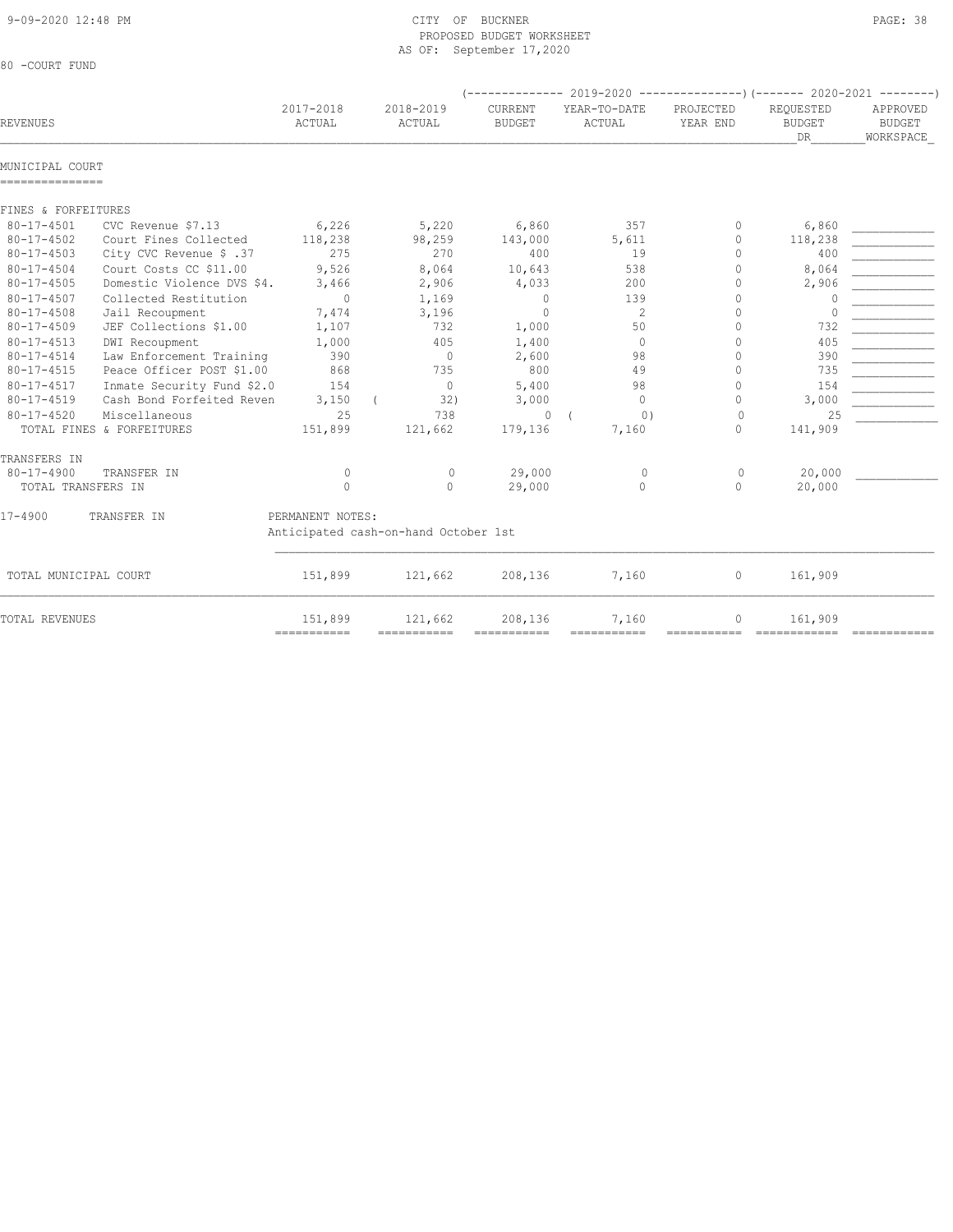| 80 | -COURT FUND     |  |
|----|-----------------|--|
|    | MUNICIPAL COURT |  |

| 2017-2018<br>ACTUAL                | 2018-2019<br>ACTUAL                                                                                                                            | CURRENT<br><b>BUDGET</b>                                                                                                                                                 | YEAR-TO-DATE<br>ACTUAL                                                                                                                                                    | PROJECTED<br>YEAR END                                                                                                                                                        | REQUESTED<br><b>BUDGET</b><br>DR                                                                                                                                            | APPROVED<br><b>BUDGET</b><br>WORKSPACE                                                                                                                   |  |  |
|------------------------------------|------------------------------------------------------------------------------------------------------------------------------------------------|--------------------------------------------------------------------------------------------------------------------------------------------------------------------------|---------------------------------------------------------------------------------------------------------------------------------------------------------------------------|------------------------------------------------------------------------------------------------------------------------------------------------------------------------------|-----------------------------------------------------------------------------------------------------------------------------------------------------------------------------|----------------------------------------------------------------------------------------------------------------------------------------------------------|--|--|
|                                    |                                                                                                                                                |                                                                                                                                                                          |                                                                                                                                                                           |                                                                                                                                                                              |                                                                                                                                                                             |                                                                                                                                                          |  |  |
|                                    |                                                                                                                                                |                                                                                                                                                                          |                                                                                                                                                                           |                                                                                                                                                                              |                                                                                                                                                                             |                                                                                                                                                          |  |  |
|                                    |                                                                                                                                                |                                                                                                                                                                          |                                                                                                                                                                           |                                                                                                                                                                              |                                                                                                                                                                             |                                                                                                                                                          |  |  |
|                                    |                                                                                                                                                |                                                                                                                                                                          |                                                                                                                                                                           |                                                                                                                                                                              |                                                                                                                                                                             |                                                                                                                                                          |  |  |
|                                    |                                                                                                                                                |                                                                                                                                                                          |                                                                                                                                                                           |                                                                                                                                                                              |                                                                                                                                                                             |                                                                                                                                                          |  |  |
|                                    |                                                                                                                                                |                                                                                                                                                                          |                                                                                                                                                                           |                                                                                                                                                                              |                                                                                                                                                                             |                                                                                                                                                          |  |  |
|                                    |                                                                                                                                                |                                                                                                                                                                          |                                                                                                                                                                           |                                                                                                                                                                              |                                                                                                                                                                             |                                                                                                                                                          |  |  |
|                                    |                                                                                                                                                |                                                                                                                                                                          | $\mathbf{0}$                                                                                                                                                              | $\mathbf 0$                                                                                                                                                                  |                                                                                                                                                                             |                                                                                                                                                          |  |  |
|                                    |                                                                                                                                                |                                                                                                                                                                          |                                                                                                                                                                           |                                                                                                                                                                              |                                                                                                                                                                             |                                                                                                                                                          |  |  |
|                                    | 797                                                                                                                                            |                                                                                                                                                                          | $\mathbf{0}$                                                                                                                                                              | $\mathbf 0$                                                                                                                                                                  |                                                                                                                                                                             |                                                                                                                                                          |  |  |
| 50                                 | 85                                                                                                                                             | 88                                                                                                                                                                       | $\mathbf{0}$                                                                                                                                                              | $\mathbf 0$                                                                                                                                                                  | 100                                                                                                                                                                         |                                                                                                                                                          |  |  |
| 26                                 | 12                                                                                                                                             | $\Omega$                                                                                                                                                                 | $\Omega$                                                                                                                                                                  | $\Omega$                                                                                                                                                                     | $\Omega$                                                                                                                                                                    |                                                                                                                                                          |  |  |
| 1,493<br>HSA Employer Contribution | 1,562                                                                                                                                          | 1,254                                                                                                                                                                    | $\Omega$                                                                                                                                                                  | $\Omega$                                                                                                                                                                     | 1,254                                                                                                                                                                       |                                                                                                                                                          |  |  |
| 112,080                            | 103,213                                                                                                                                        | 108,563                                                                                                                                                                  | 6,342                                                                                                                                                                     | $\Omega$                                                                                                                                                                     | 115,401                                                                                                                                                                     |                                                                                                                                                          |  |  |
| 7.65% of wages                     |                                                                                                                                                |                                                                                                                                                                          |                                                                                                                                                                           |                                                                                                                                                                              |                                                                                                                                                                             |                                                                                                                                                          |  |  |
|                                    |                                                                                                                                                |                                                                                                                                                                          |                                                                                                                                                                           |                                                                                                                                                                              |                                                                                                                                                                             |                                                                                                                                                          |  |  |
| 1,417                              | 4,251                                                                                                                                          | $\circ$                                                                                                                                                                  | $\circ$                                                                                                                                                                   | $\mathbf{0}$                                                                                                                                                                 | 9,522                                                                                                                                                                       |                                                                                                                                                          |  |  |
| 8,555                              | 12,905                                                                                                                                         | 8,853                                                                                                                                                                    | $\circ$                                                                                                                                                                   | $\mathbf 0$                                                                                                                                                                  | 12,000                                                                                                                                                                      |                                                                                                                                                          |  |  |
| $\mathbf{0}$                       | 85                                                                                                                                             | $\circ$                                                                                                                                                                  | $\circ$                                                                                                                                                                   | $\circ$                                                                                                                                                                      | $\circ$                                                                                                                                                                     |                                                                                                                                                          |  |  |
| $\Omega$                           | 1,500                                                                                                                                          | $\Omega$                                                                                                                                                                 | $\Omega$                                                                                                                                                                  | $\mathbf{0}$                                                                                                                                                                 | $\Omega$                                                                                                                                                                    |                                                                                                                                                          |  |  |
|                                    |                                                                                                                                                |                                                                                                                                                                          |                                                                                                                                                                           |                                                                                                                                                                              |                                                                                                                                                                             |                                                                                                                                                          |  |  |
|                                    |                                                                                                                                                |                                                                                                                                                                          |                                                                                                                                                                           |                                                                                                                                                                              |                                                                                                                                                                             |                                                                                                                                                          |  |  |
|                                    |                                                                                                                                                |                                                                                                                                                                          |                                                                                                                                                                           |                                                                                                                                                                              |                                                                                                                                                                             |                                                                                                                                                          |  |  |
|                                    |                                                                                                                                                |                                                                                                                                                                          |                                                                                                                                                                           |                                                                                                                                                                              |                                                                                                                                                                             |                                                                                                                                                          |  |  |
|                                    |                                                                                                                                                |                                                                                                                                                                          |                                                                                                                                                                           |                                                                                                                                                                              |                                                                                                                                                                             |                                                                                                                                                          |  |  |
|                                    |                                                                                                                                                |                                                                                                                                                                          |                                                                                                                                                                           |                                                                                                                                                                              |                                                                                                                                                                             |                                                                                                                                                          |  |  |
|                                    |                                                                                                                                                |                                                                                                                                                                          |                                                                                                                                                                           |                                                                                                                                                                              |                                                                                                                                                                             |                                                                                                                                                          |  |  |
|                                    |                                                                                                                                                |                                                                                                                                                                          |                                                                                                                                                                           |                                                                                                                                                                              |                                                                                                                                                                             |                                                                                                                                                          |  |  |
|                                    |                                                                                                                                                |                                                                                                                                                                          |                                                                                                                                                                           |                                                                                                                                                                              |                                                                                                                                                                             |                                                                                                                                                          |  |  |
| 280                                | $\mathbf 0$                                                                                                                                    | $\mathbf{0}$                                                                                                                                                             | $\circ$                                                                                                                                                                   | $\circ$                                                                                                                                                                      | $\mathbf 0$                                                                                                                                                                 |                                                                                                                                                          |  |  |
|                                    |                                                                                                                                                |                                                                                                                                                                          |                                                                                                                                                                           |                                                                                                                                                                              |                                                                                                                                                                             |                                                                                                                                                          |  |  |
| JEF (Mileage, Food, Hotel<br>1,540 | 1,031                                                                                                                                          | 1,600                                                                                                                                                                    | $\mathbf{0}$                                                                                                                                                              | $\mathbf 0$                                                                                                                                                                  | 1,400                                                                                                                                                                       |                                                                                                                                                          |  |  |
| JEF Expense (Conference/D<br>989   | 1,271                                                                                                                                          | 1,000                                                                                                                                                                    | $\Omega$                                                                                                                                                                  | $\Omega$                                                                                                                                                                     | 1,400                                                                                                                                                                       |                                                                                                                                                          |  |  |
| 4,791                              | 6,396                                                                                                                                          | 5,000                                                                                                                                                                    | 733                                                                                                                                                                       | $\Omega$                                                                                                                                                                     | 4,000                                                                                                                                                                       |                                                                                                                                                          |  |  |
| Domestic Violence Expense<br>3,526 | 2,994                                                                                                                                          | 3,500                                                                                                                                                                    | 412                                                                                                                                                                       | $\mathbf 0$                                                                                                                                                                  | 3,000                                                                                                                                                                       |                                                                                                                                                          |  |  |
| Peace Officer POST Expens<br>672   | 1,312                                                                                                                                          | 1,000                                                                                                                                                                    | 102                                                                                                                                                                       | $\mathbf 0$                                                                                                                                                                  | 1,400                                                                                                                                                                       |                                                                                                                                                          |  |  |
| 1,314                              | 818                                                                                                                                            | 1,000                                                                                                                                                                    | 120                                                                                                                                                                       | $\Omega$                                                                                                                                                                     | 800                                                                                                                                                                         |                                                                                                                                                          |  |  |
| 198                                | 277                                                                                                                                            | $\Omega$                                                                                                                                                                 | $\Omega$                                                                                                                                                                  | $\Omega$                                                                                                                                                                     | 300                                                                                                                                                                         |                                                                                                                                                          |  |  |
| $\mathbf{0}$                       | 322                                                                                                                                            | $\mathbf{0}$                                                                                                                                                             | $\mathbf{0}$                                                                                                                                                              | $\mathbf{0}$                                                                                                                                                                 | 300                                                                                                                                                                         |                                                                                                                                                          |  |  |
|                                    |                                                                                                                                                |                                                                                                                                                                          |                                                                                                                                                                           |                                                                                                                                                                              |                                                                                                                                                                             |                                                                                                                                                          |  |  |
|                                    | 64,342<br>11,370<br>15<br>14,400<br>4,848<br>7,672<br>685<br>399<br>6,781<br>9,972<br>1,434<br>225<br>1,659<br>3,404<br>3,404<br>280<br>13,031 | 69,167<br>3,214<br>550<br>14,400<br>5,707<br>6,613<br>601<br>504<br>PERMANENT NOTES:<br>18,741<br>1,351<br>$\Omega$<br>1,351<br>2,936<br>2,936<br>$\mathbf{0}$<br>14,421 | 62,722<br>2,450<br>$\mathbf{0}$<br>14,400<br>4,798<br>14,362<br>892<br>250<br>7,347<br>8,853<br>1,300<br>$\mathbf{0}$<br>1,300<br>3,500<br>3,500<br>$\mathbb O$<br>13,100 | 4,569<br>226<br>$\mathbf{0}$<br>1,200<br>348<br>$\mathbf{0}$<br>$\mathbf{0}$<br>$\Omega$<br>$\mathbf{0}$<br>$\Omega$<br>$\Omega$<br>$\Omega$<br>$\Omega$<br>$\circ$<br>1,367 | 0<br>$\mathbf 0$<br>$\Omega$<br>$\mathbf 0$<br>0<br>$\mathbf 0$<br>$\mathbf 0$<br>$\Omega$<br>$\circ$<br>$\theta$<br>$\Omega$<br>$\mathbb O$<br>$\mathbf 0$<br>$\circ$<br>0 | 67,089<br>3,300<br>550<br>14,400<br>5,132<br>14,546<br>903<br>527<br>7,600<br>21,522<br>1,300<br>$\circ$<br>1,300<br>3,500<br>3,500<br>$\circ$<br>12,600 |  |  |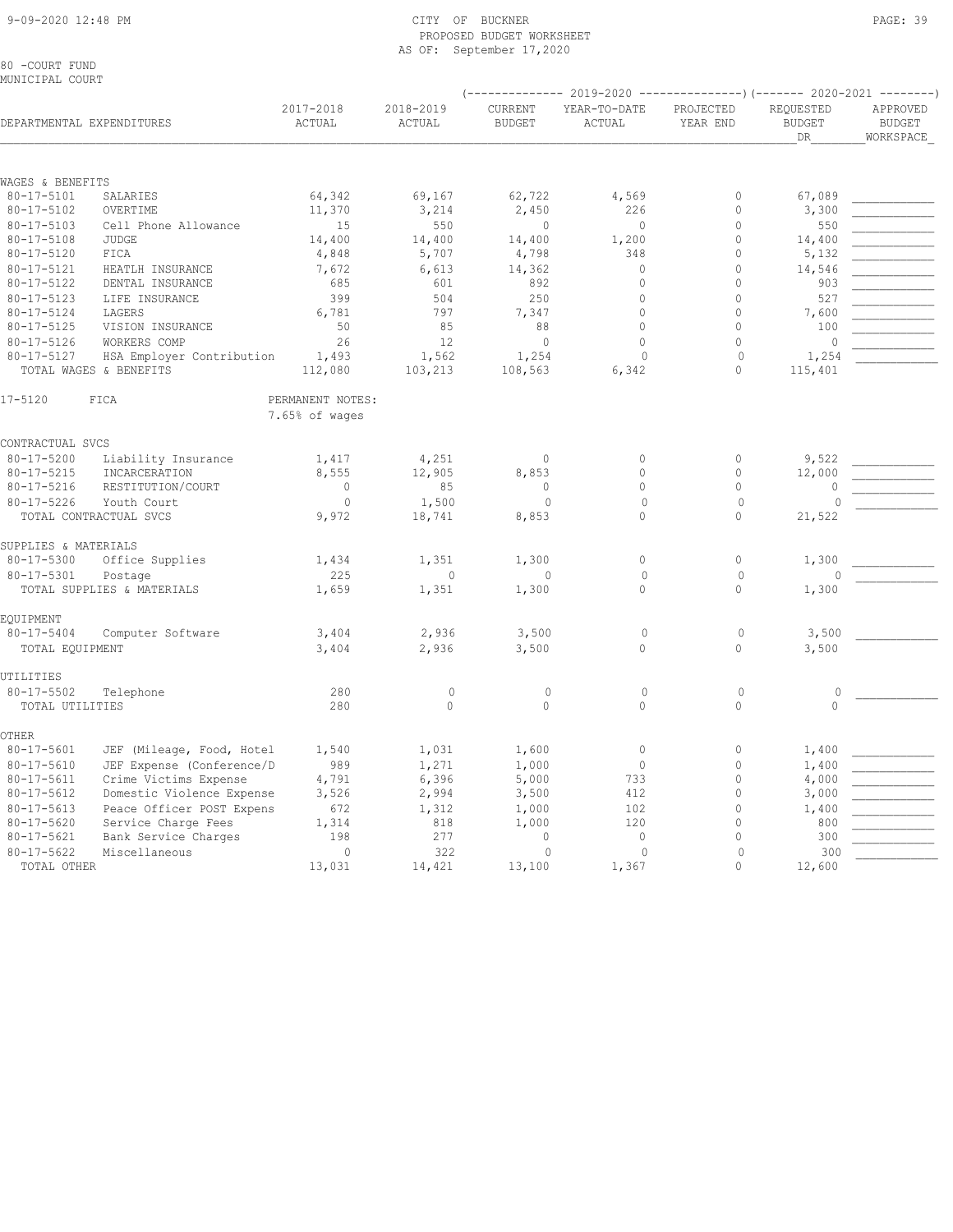| 9-09-2020 12:48 PM                                      |                                     |                                                              | PAGE: 40                 |                                                                        |                          |                                         |                                 |
|---------------------------------------------------------|-------------------------------------|--------------------------------------------------------------|--------------------------|------------------------------------------------------------------------|--------------------------|-----------------------------------------|---------------------------------|
| 80 -COURT FUND<br>MUNICIPAL COURT                       |                                     |                                                              | AS OF: September 17,2020 | ------------- 2019-2020 ----------------) (------- 2020-2021 --------) |                          |                                         |                                 |
| DEPARTMENTAL EXPENDITURES                               | 2017-2018<br>ACTUAL                 | 2018-2019<br>ACTUAL                                          | CURRENT<br><b>BUDGET</b> | YEAR-TO-DATE<br>ACTUAL                                                 | PROJECTED<br>YEAR END    | REQUESTED<br><b>BUDGET</b><br><b>DR</b> | APPROVED<br>BUDGET<br>WORKSPACE |
| TRANSFERS OUT                                           |                                     |                                                              |                          |                                                                        |                          |                                         |                                 |
| $80 - 17 - 5700$<br>TRANSFER OUT<br>TOTAL TRANSFERS OUT | 25,000<br>25,000                    | $\circ$<br>$\Omega$                                          | 71,381<br>71,381         | 0                                                                      | $\mathbf{0}$<br>$\Omega$ | 0<br>$\Omega$                           |                                 |
| 17-5700<br>TRANSFER OUT                                 | PERMANENT NOTES:<br>to General Fund | Per SB5 et al, Municipal Court transfers all excess revenues |                          |                                                                        |                          |                                         |                                 |
| TOTAL MUNICIPAL COURT                                   | 165,426                             | 140,661                                                      | 206,697                  | 7,709                                                                  | 0                        | 154,323                                 |                                 |